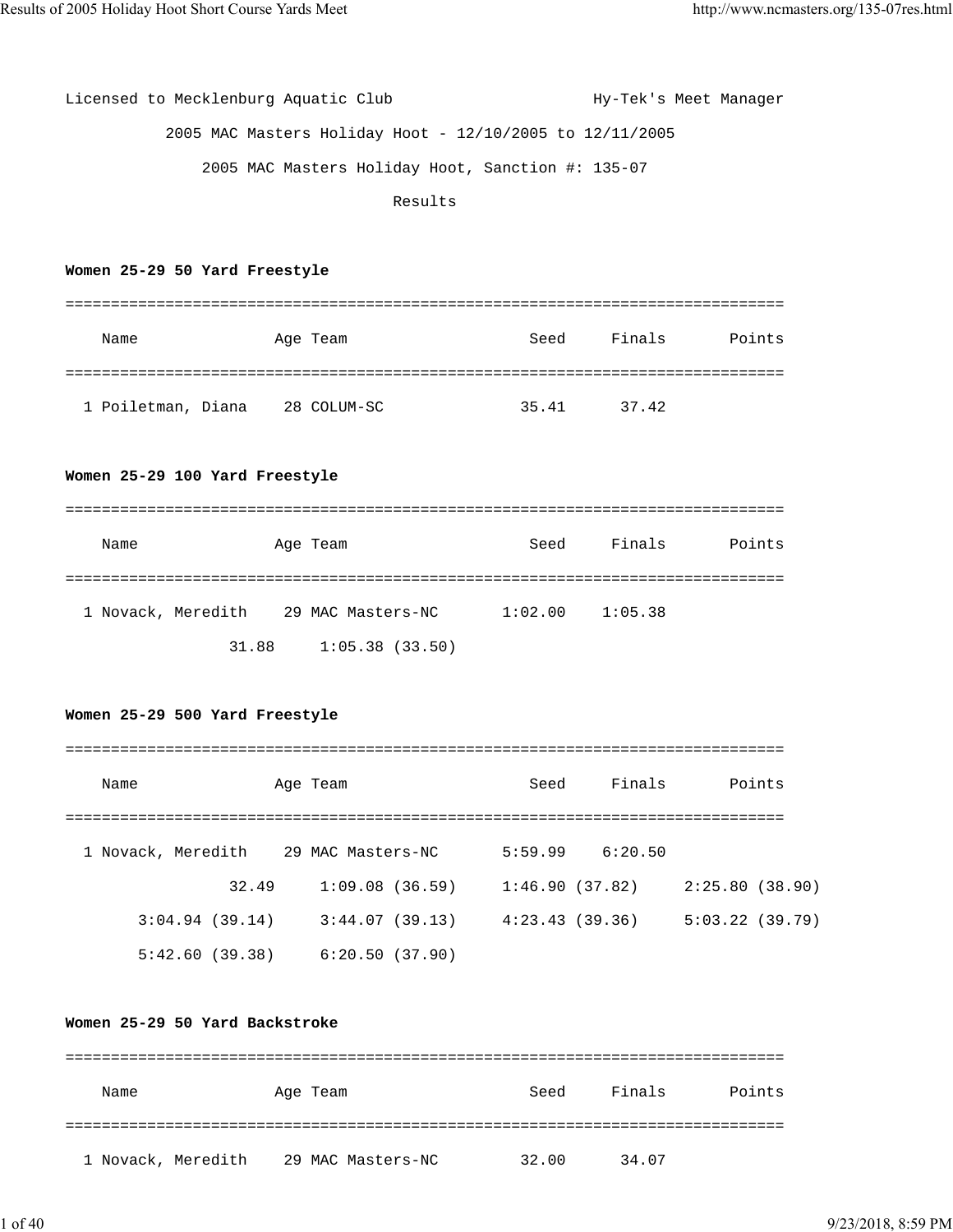2 Poiletman, Diana 28 COLUM-SC 48.94 45.68

#### **Women 25-29 100 Yard Backstroke**

| Name               | Age Team          | Seed    | Finals  | Points |
|--------------------|-------------------|---------|---------|--------|
|                    |                   |         |         |        |
| 1 Novack, Meredith | 29 MAC Masters-NC | 1:08.99 | 1:15.63 |        |

### **Women 25-29 50 Yard Breaststroke**

| Name               | Age Team    | Seed  | Finals | Points |
|--------------------|-------------|-------|--------|--------|
|                    |             |       |        |        |
| 1 Poiletman, Diana | 28 COLUM-SC | 50.99 | 53.50  |        |

## **Women 25-29 100 Yard Breaststroke**

| Name               | Age Team          |                | Seed    | Finals  | Points |
|--------------------|-------------------|----------------|---------|---------|--------|
|                    |                   |                |         |         |        |
| 1 Novack, Meredith | 29 MAC Masters-NC |                | 1:18.99 | 1:22.41 |        |
|                    | 39.48             | 1:22.41(42.93) |         |         |        |

### **Women 25-29 50 Yard Butterfly**

| Name               | Age Team    | Seed  | Finals | Points |
|--------------------|-------------|-------|--------|--------|
|                    |             |       |        |        |
| 1 Poiletman, Diana | 28 COLUM-SC | 41.51 | 43.94  |        |

# **Women 25-29 100 Yard IM**

| Name               | Age Team          | Seed    | Finals  | Points |
|--------------------|-------------------|---------|---------|--------|
|                    |                   |         |         |        |
| 1 Novack, Meredith | 29 MAC Masters-NC | 1:09.99 | 1:12.55 |        |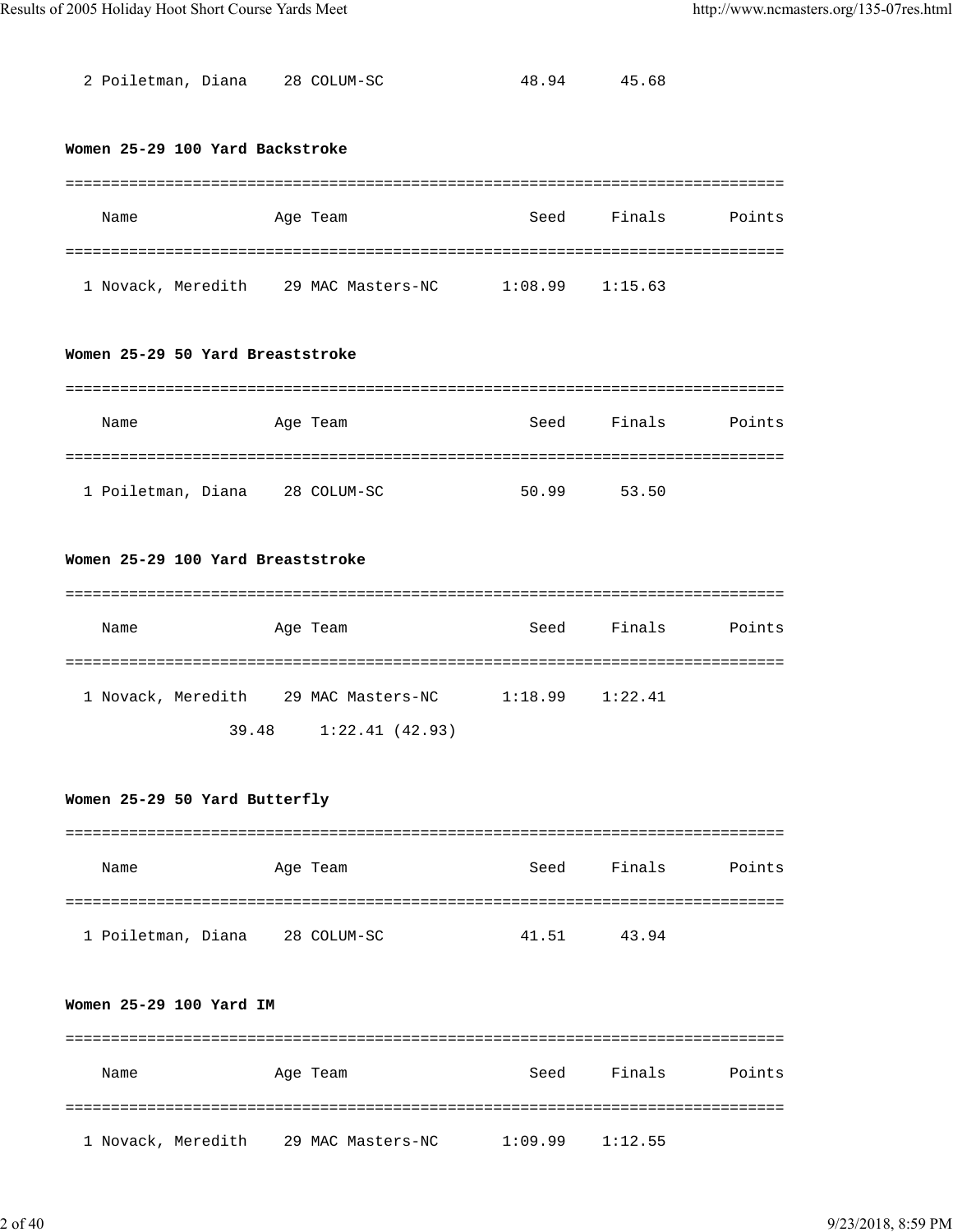|                                |  | $33.64$ 1:12.55 (38.91) |                     |  |
|--------------------------------|--|-------------------------|---------------------|--|
| 2 Poiletman, Diana 28 COLUM-NC |  |                         | $1:35.99$ $1:38.05$ |  |
|                                |  | 44.81 1:38.05 (53.24)   |                     |  |

#### **Women 25-29 200 Yard IM**

| Name               |       | Age Team          | Seed           | Finals  | Points          |
|--------------------|-------|-------------------|----------------|---------|-----------------|
|                    |       |                   |                |         |                 |
| 1 Novack, Meredith |       | 29 MAC Masters-NC | 2:28.99        | 2:44.77 |                 |
|                    | 35.99 | 1:17.93(41.94)    | 2:06.85(48.92) |         | 2:44.77 (37.92) |

#### **Women 30-34 50 Yard Freestyle**

| Name           | Age Team  | Seed  | Finals<br>Points |
|----------------|-----------|-------|------------------|
|                |           |       |                  |
| 1 Braun, Erika | 33 RAM-NC | 25.50 | 25.08            |

#### **Women 30-34 100 Yard Freestyle**

| Name           |       | Age Team      | Seed  | Finals | Points |
|----------------|-------|---------------|-------|--------|--------|
|                |       |               |       |        |        |
| 1 Braun, Erika |       | 33 RAM-NC     | 54.80 | 55.58  |        |
|                | 26.65 | 55.58 (28.93) |       |        |        |

#### **Women 30-34 200 Yard Freestyle**

=============================================================================== Name Age Team Seed Finals Points =============================================================================== 1 Buchoux, Michelle 33 MAC Masters-NC 2:39.35 2:29.09 34.78 1:12.05 (37.27) 1:51.03 (38.98) 2:29.09 (38.06)

#### **Women 30-34 500 Yard Freestyle**

===============================================================================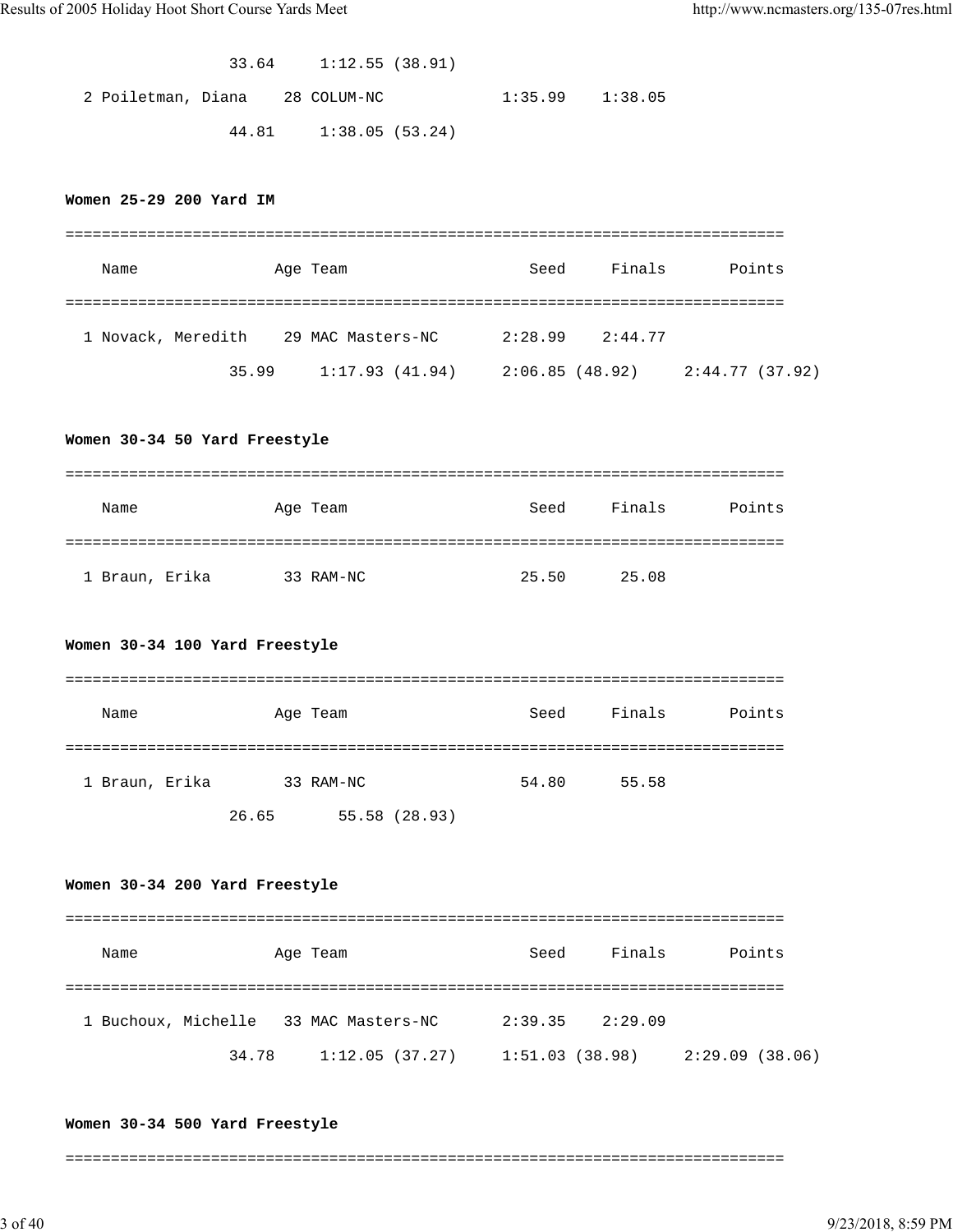| Name                                  | Age Team                                                                | Seed |                     | Finals Points   |
|---------------------------------------|-------------------------------------------------------------------------|------|---------------------|-----------------|
|                                       |                                                                         |      |                     |                 |
| 1 Buchoux, Michelle 33 MAC Masters-NC |                                                                         |      | $6:52.81$ $6:43.80$ |                 |
| 36.08                                 | $1:15.50$ (39.42) $1:56.41$ (40.91)                                     |      |                     | 2:36.84 (40.43) |
|                                       | $3:17.80$ (40.96) $3:58.61$ (40.81) $4:39.50$ (40.89) $5:21.14$ (41.64) |      |                     |                 |
|                                       | $6:02.98$ (41.84) $6:43.80$ (40.82)                                     |      |                     |                 |
| 2 Dickinson, Laura 34 NCMS-NC         |                                                                         |      | $5:00.00$ 7:51.16   |                 |
| 41.91                                 | $1:27.81$ (45.90) $2:15.03$ (47.22) $3:03.26$ (48.23)                   |      |                     |                 |
|                                       | $3:50.76$ (47.50) $4:38.63$ (47.87) $5:26.15$ (47.52) $6:14.99$ (48.84) |      |                     |                 |
|                                       | $7:03.28$ (48.29) $7:51.16$ (47.88)                                     |      |                     |                 |

# **Women 30-34 1000 Yard Freestyle**

| Name            |       | Age Team                              | Seed             | Finals                | Points          |
|-----------------|-------|---------------------------------------|------------------|-----------------------|-----------------|
|                 |       | 1 Buchoux, Michelle 33 MAC Masters-NC |                  | $13:55.07$ $13:59.20$ |                 |
|                 | 37.80 | 1:18.82(41.02)                        |                  | 2:00.74(41.92)        | 2:43.14(42.40)  |
| 3:25.62(42.48)  |       | 4:07.96(42.34)                        | 4:50.47(42.51)   |                       | 5:32.85(42.38)  |
| 6:14.95(42.10)  |       | 6:57.23 (42.28)                       |                  | 7:39.23 (42.00)       | 8:21.52(42.29)  |
| 9:03.84(42.32)  |       | 9:45.91 (42.07)                       |                  | 10:28.35(42.44)       | 11:10.94(42.59) |
| 11:54.28(43.34) |       | 12:36.29 (42.01)                      | 13:17.78 (41.49) |                       | 13:59.20(41.42) |

#### **Women 30-34 50 Yard Backstroke**

| Name           | Age Team  | Seed  | Finals | Points |
|----------------|-----------|-------|--------|--------|
|                |           |       |        |        |
| 1 Braun, Erika | 33 RAM-NC | 31.00 | 29.57  |        |

#### **Women 30-34 100 Yard Backstroke**

| Name | Age Team | Seed | Finals | Points |
|------|----------|------|--------|--------|
|      |          |      |        |        |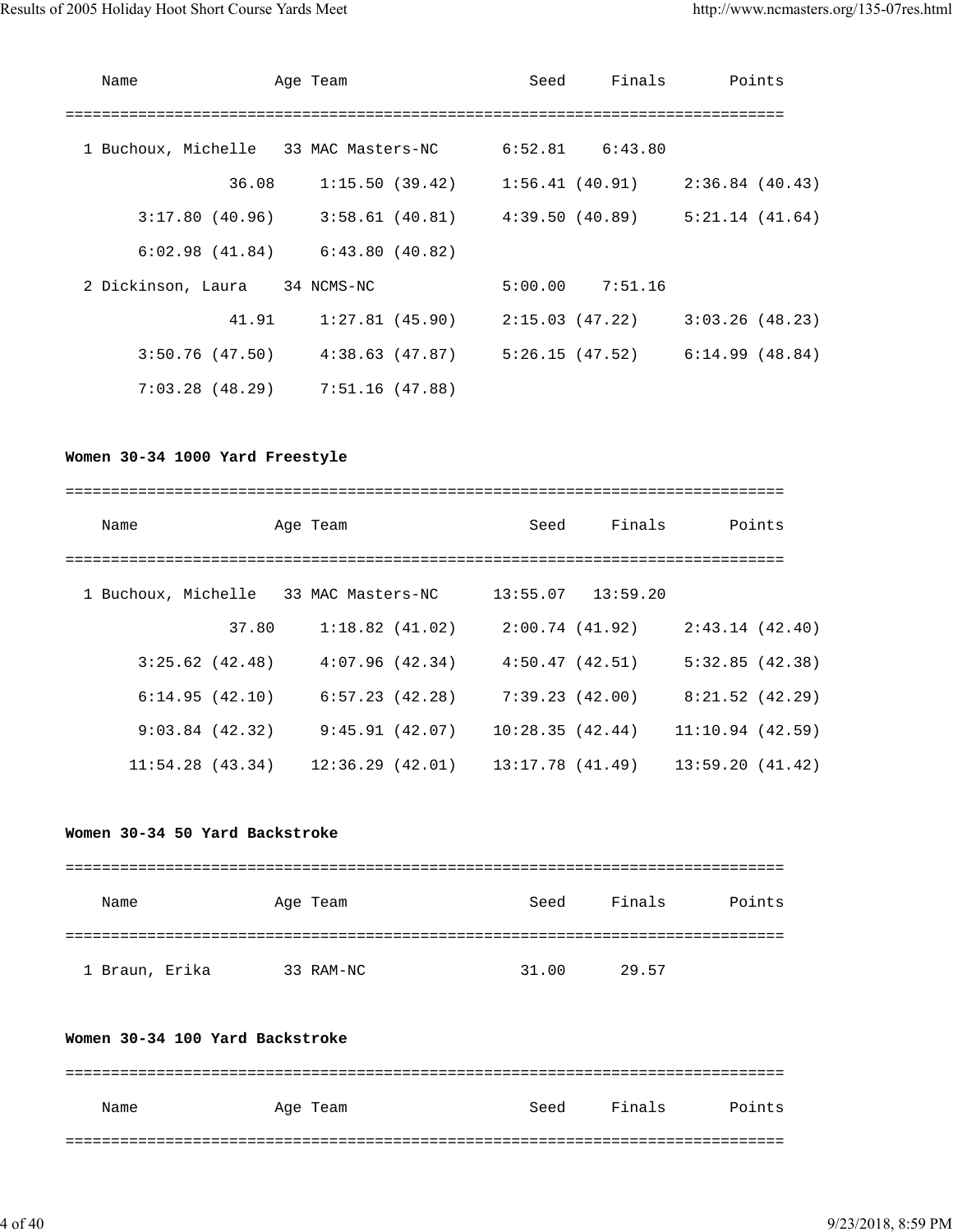| 1 Braun, Erika |       | 33 RAM-NC       | $1:03.00$ $1:04.55$ |  |
|----------------|-------|-----------------|---------------------|--|
|                | 31.26 | 1:04.55 (33.29) |                     |  |

#### **Women 30-34 50 Yard Breaststroke**

| Name                | Age Team          | Seed  | Finals<br>Points |  |  |  |  |  |
|---------------------|-------------------|-------|------------------|--|--|--|--|--|
|                     |                   |       |                  |  |  |  |  |  |
| 1 Braun, Erika      | 33 RAM-NC         | 35.50 | 34.11            |  |  |  |  |  |
| 2 Buchoux, Michelle | 33 MAC Masters-NC | 42.51 | 42.02            |  |  |  |  |  |

#### **Women 30-34 100 Yard Breaststroke**

| Name               |       | Age Team       | Seed    | Finals  | Points |
|--------------------|-------|----------------|---------|---------|--------|
|                    |       |                |         |         |        |
| 1 Dickinson, Laura |       | 34 NCMS-NC     | 2:00.00 | 1:44.07 |        |
|                    | 50.35 | 1:44.07(53.72) |         |         |        |

### **Women 30-34 50 Yard Butterfly**

| Name           | Age Team  | Seed  | Finals | Points |
|----------------|-----------|-------|--------|--------|
|                |           |       |        |        |
| 1 Braun, Erika | 33 RAM-NC | 31.00 | 28.16  |        |

#### **Women 30-34 100 Yard IM**

| Name               |  | Age Team       | Seed    | Finals  | Points |  |  |
|--------------------|--|----------------|---------|---------|--------|--|--|
|                    |  |                |         |         |        |  |  |
| 1 Braun, Erika     |  | 33 RAM-NC      | 1:03.00 | 1:04.14 |        |  |  |
| 28.99              |  | 1:04.14(35.15) |         |         |        |  |  |
| 2 Dickinson, Laura |  | 34 NCMS-NC     | 1:45.00 | 1:33.57 |        |  |  |
| 45.66              |  | 1:33.57(47.91) |         |         |        |  |  |

#### **Women 30-34 200 Yard IM**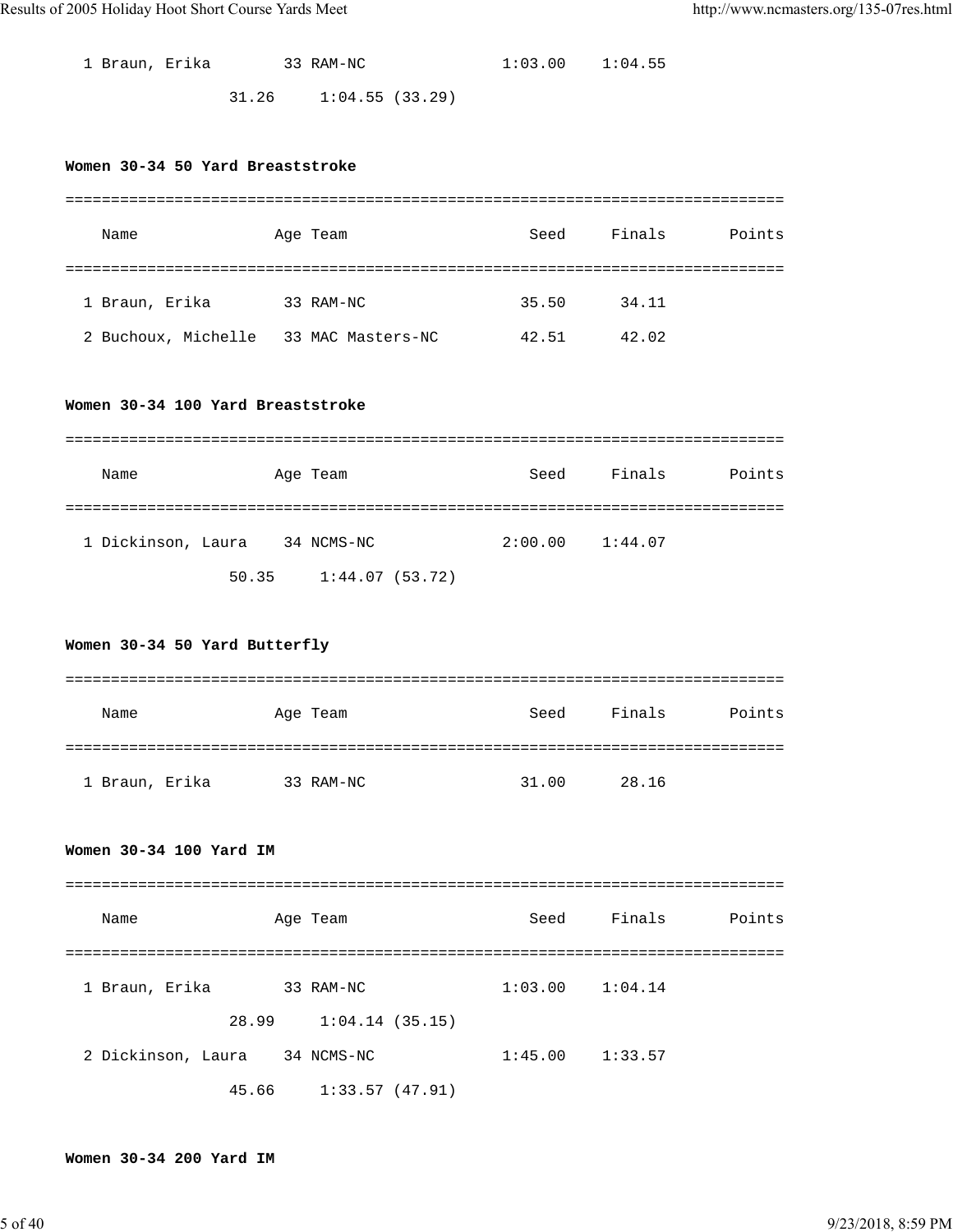| Name                                  | Age Team |                | Seed    | Finals          |                 | Points |
|---------------------------------------|----------|----------------|---------|-----------------|-----------------|--------|
| 1 Buchoux, Michelle 33 MAC Masters-NC |          |                | 2:57.38 | 2:56.52         |                 |        |
| 39.38                                 |          | 1:25.59(46.21) |         | 2:15.48 (49.89) | 2:56.52 (41.04) |        |

## **Women 35-39 50 Yard Freestyle**

| Name            | Age Team  | Seed  | Finals | Points |
|-----------------|-----------|-------|--------|--------|
|                 |           |       |        |        |
| 1 Bear, Shelley | 38 SAM-NC | 29.90 | 30.93  |        |

# **Women 35-39 100 Yard Freestyle**

| Name            |       | Age Team       | Seed    | Finals  | Points |
|-----------------|-------|----------------|---------|---------|--------|
|                 |       |                |         |         |        |
| 1 Bear, Shelley |       | 38 SAM-NC      | 1:08.00 | 1:08.98 |        |
|                 | 32.53 | 1:08.98(36.45) |         |         |        |

#### **Women 35-39 200 Yard Freestyle**

| Name               | Age Team       | Seed           | Finals  | Points         |
|--------------------|----------------|----------------|---------|----------------|
|                    |                |                |         |                |
| 1 Bear, Shelley    | 38 SAM-NC      | 2:29.00        | 2:33.08 |                |
| 34.13              | 1:11.51(37.38) | 1:51.92(40.41) |         | 2:33.08(41.16) |
| 2 McHugh, Jennifer | 37 SAM-NC      | NT             | 3:14.74 |                |
| 40.95              | 1:27.44(46.49) | 2:20.93(53.49) |         | 3:14.74(53.81) |

#### **Women 35-39 500 Yard Freestyle**

| Name | Age Team | Seed | Finals | Points |
|------|----------|------|--------|--------|
|      |          |      |        |        |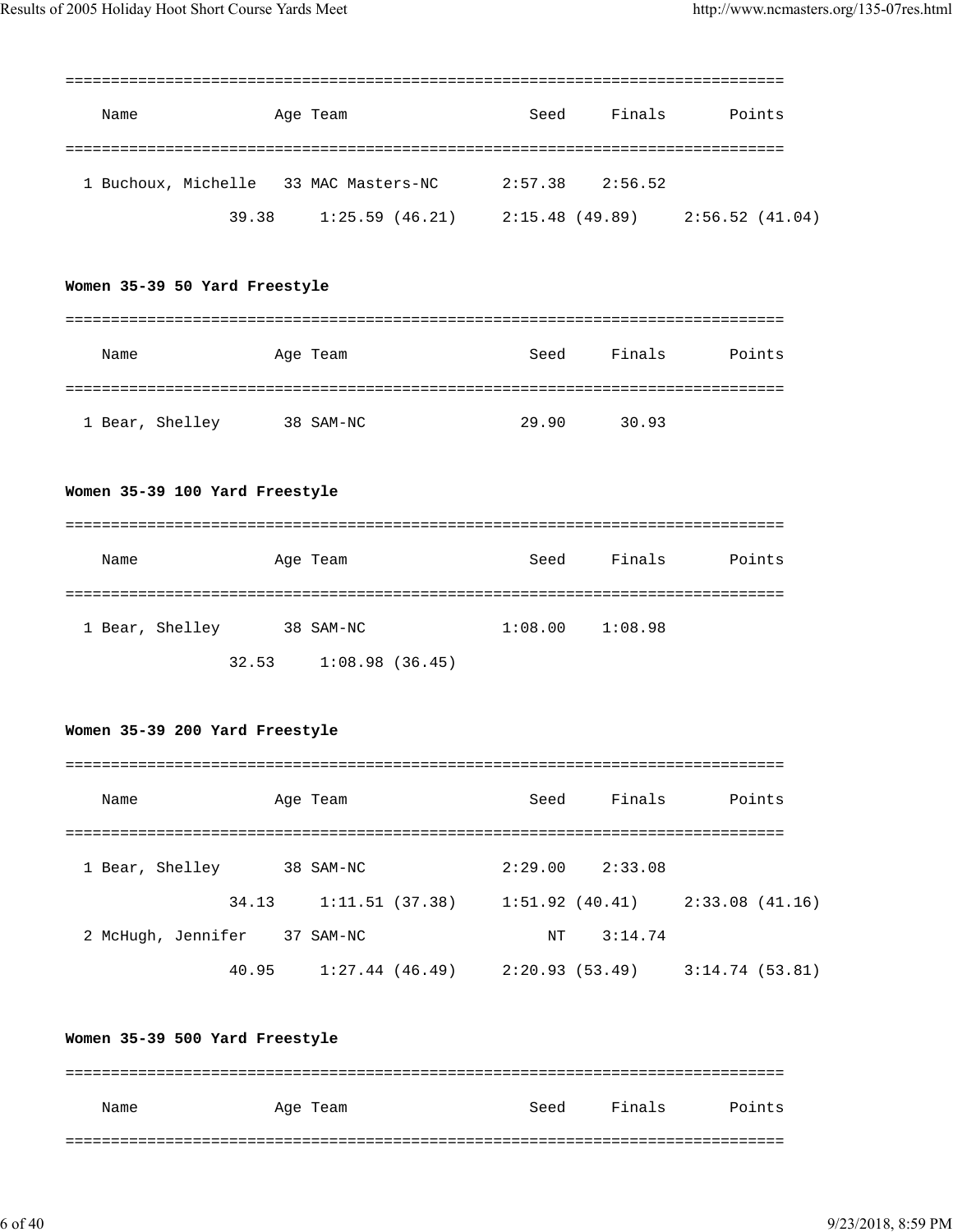| 1 Bear, Shelley              | 38 SAM-NC                           | $6:44.00$ $6:45.55$             |                 |
|------------------------------|-------------------------------------|---------------------------------|-----------------|
| 35.13                        | 1:14.86 (39.73)                     | 1:55.99(41.13)                  | 2:37.88 (41.89) |
| 3:19.63(41.75)               | 4:01.17(41.54)                      | 4:43.03 (41.86)                 | 5:24.37(41.34)  |
|                              | $6:05.94$ (41.57) $6:45.55$ (39.61) |                                 |                 |
| 2 McHugh, Jennifer 37 SAM-NC |                                     | 8:46.05<br>ΝT                   |                 |
| 43.53                        |                                     |                                 |                 |
|                              | 1:32.17(48.64)                      | 2:24.29 (52.12)                 | 3:18.14(53.85)  |
| 4:13.34(55.20)               |                                     | $5:07.67(54.33)$ 6:02.86(55.19) | 6:58.41(55.55)  |

#### **Women 35-39 50 Yard Breaststroke**

| Name            | Age Team  | Seed  | Finals<br>Points |
|-----------------|-----------|-------|------------------|
|                 |           |       |                  |
| 1 Bear, Shelley | 38 SAM-NC | 35.50 | 40.80            |

#### **Women 35-39 100 Yard Breaststroke**

| Name               |  | Age Team                  |  | Seed | Finals  | Points |
|--------------------|--|---------------------------|--|------|---------|--------|
|                    |  |                           |  |      |         |        |
| 1 McHugh, Jennifer |  | 37 SAM-NC                 |  | NT   | 1:47.11 |        |
|                    |  | $51.41$ $1:47.11$ (55.70) |  |      |         |        |

### **Women 35-39 50 Yard Butterfly**

| Name            | Age Team  | Seed  | Finals | Points |
|-----------------|-----------|-------|--------|--------|
|                 |           |       |        |        |
| 1 Bear, Shelley | 38 SAM-NC | 32.93 | 33.58  |        |

## **Women 35-39 100 Yard IM**

| Name            | Age Team  | Seed    | Finals  | Points |
|-----------------|-----------|---------|---------|--------|
|                 |           |         |         |        |
| 1 Bear, Shelley | 38 SAM-NC | 1:14.00 | 1:16.30 |        |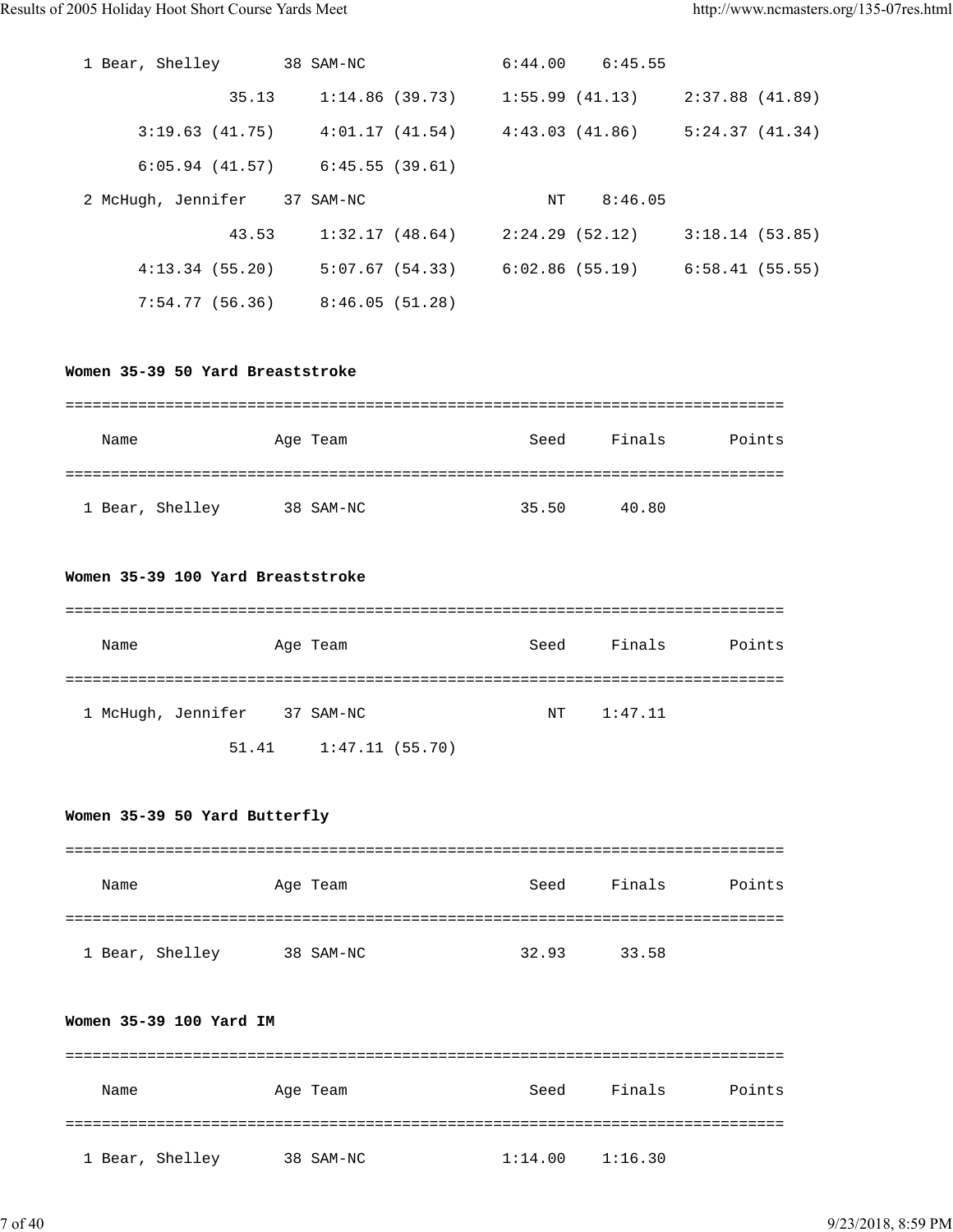35.37 1:16.30 (40.93)

# **Women 40-44 50 Yard Freestyle**

| Name               | Age Team   | Seed | Finals | Points |
|--------------------|------------|------|--------|--------|
|                    |            |      |        |        |
| 1 Walsh, Kate      | 43 HARY-NC | NT   | 37.93  |        |
| -- Wilcox, Cynthia | 43 SAM-NC  | NΤ   | ΝS     |        |

# **Women 40-44 100 Yard Freestyle**

| Name             |       | Age Team          | Seed    | Finals  | Points |
|------------------|-------|-------------------|---------|---------|--------|
|                  |       |                   |         |         |        |
| 1 Lester, Laurie |       | 40 MAC Masters-NC | 1:05.00 | 1:07.37 |        |
|                  | 32.50 | 1:07.37(34.87)    |         |         |        |

# **Women 40-44 500 Yard Freestyle**

| Name             |       | Age Team          | Seed           | Finals  | Points         |
|------------------|-------|-------------------|----------------|---------|----------------|
|                  |       |                   |                |         |                |
| 1 Lester, Laurie |       | 40 MAC Masters-NC | 7:01.00        | 6:38.44 |                |
|                  | 33.56 | 1:12.18(38.62)    | 1:51.70(39.52) |         | 2:32.53(40.83) |
| 3:13.24(40.71)   |       | 3:54.06(40.82)    | 4:35.45(41.39) |         | 5:17.27(41.82) |
| 5:58.99(41.72)   |       | 6:38.44(39.45)    |                |         |                |

#### **Women 40-44 100 Yard Backstroke**

| Name             |       | Age Team          | Seed    | Finals  | Points |
|------------------|-------|-------------------|---------|---------|--------|
|                  |       |                   |         |         |        |
| 1 Lester, Laurie |       | 40 MAC Masters-NC | 1:14.00 | 1:19.16 |        |
|                  | 38.62 | 1:19.16(40.54)    |         |         |        |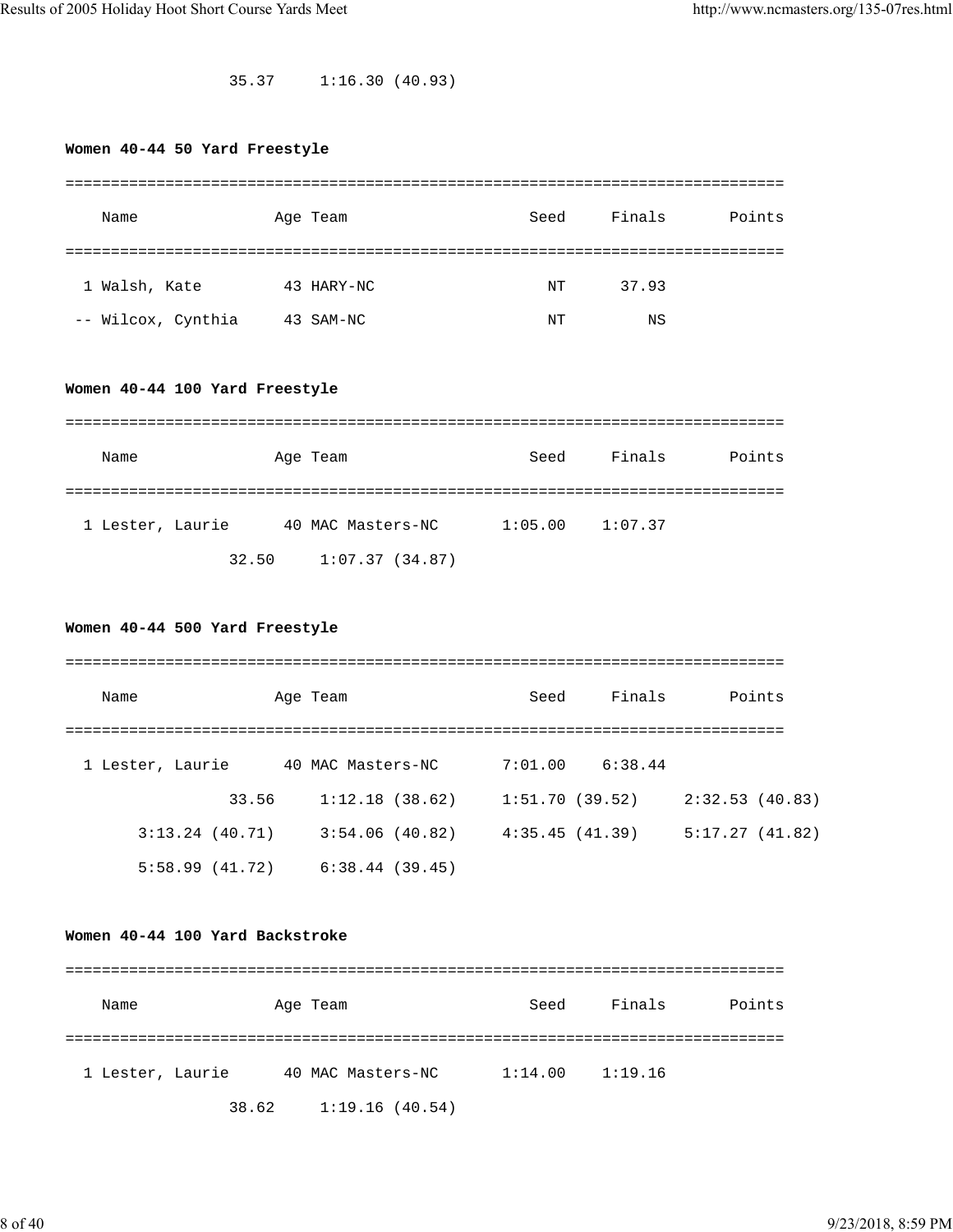# **Women 40-44 200 Yard Backstroke**

| Name             | Age Team          | Seed                        | Finals  | Points |
|------------------|-------------------|-----------------------------|---------|--------|
| 1 Lester, Laurie | 40 MAC Masters-NC | NT                          | 2:50.81 |        |
|                  |                   | 39.94 ( ) 2:50.81 (2:10.87) |         |        |

## **Women 40-44 50 Yard Breaststroke**

| Name               | Age Team  | Seed | Finals | Points |
|--------------------|-----------|------|--------|--------|
|                    |           |      |        |        |
| -- Wilcox, Cynthia | 43 SAM-NC | NΤ   | ΝS     |        |

# **Women 40-44 50 Yard Butterfly**

| Name             | Age Team          | Seed  | Finals | Points |
|------------------|-------------------|-------|--------|--------|
|                  |                   |       |        |        |
| 1 Lester, Laurie | 40 MAC Masters-NC | 32.00 | 35.00  |        |

#### **Women 40-44 100 Yard IM**

| Name             | Age Team                | Seed    | Finals  | Points |
|------------------|-------------------------|---------|---------|--------|
| 1 Lester, Laurie | 40 MAC Masters-NC       | 1:25.00 | 1:18.28 |        |
|                  | 1:18.28(43.57)<br>34.71 |         |         |        |

# **Women 45-49 50 Yard Freestyle**

| Name            | Age Team          | Seed  | Finals | Points |
|-----------------|-------------------|-------|--------|--------|
|                 |                   |       |        |        |
| 1 Woodard, Alis | 45 MAC Masters-NC | 29.02 | 30.27  |        |
| 2 Mays, Jan     | 49<br>GCYMA       | 50.00 | 42.14  |        |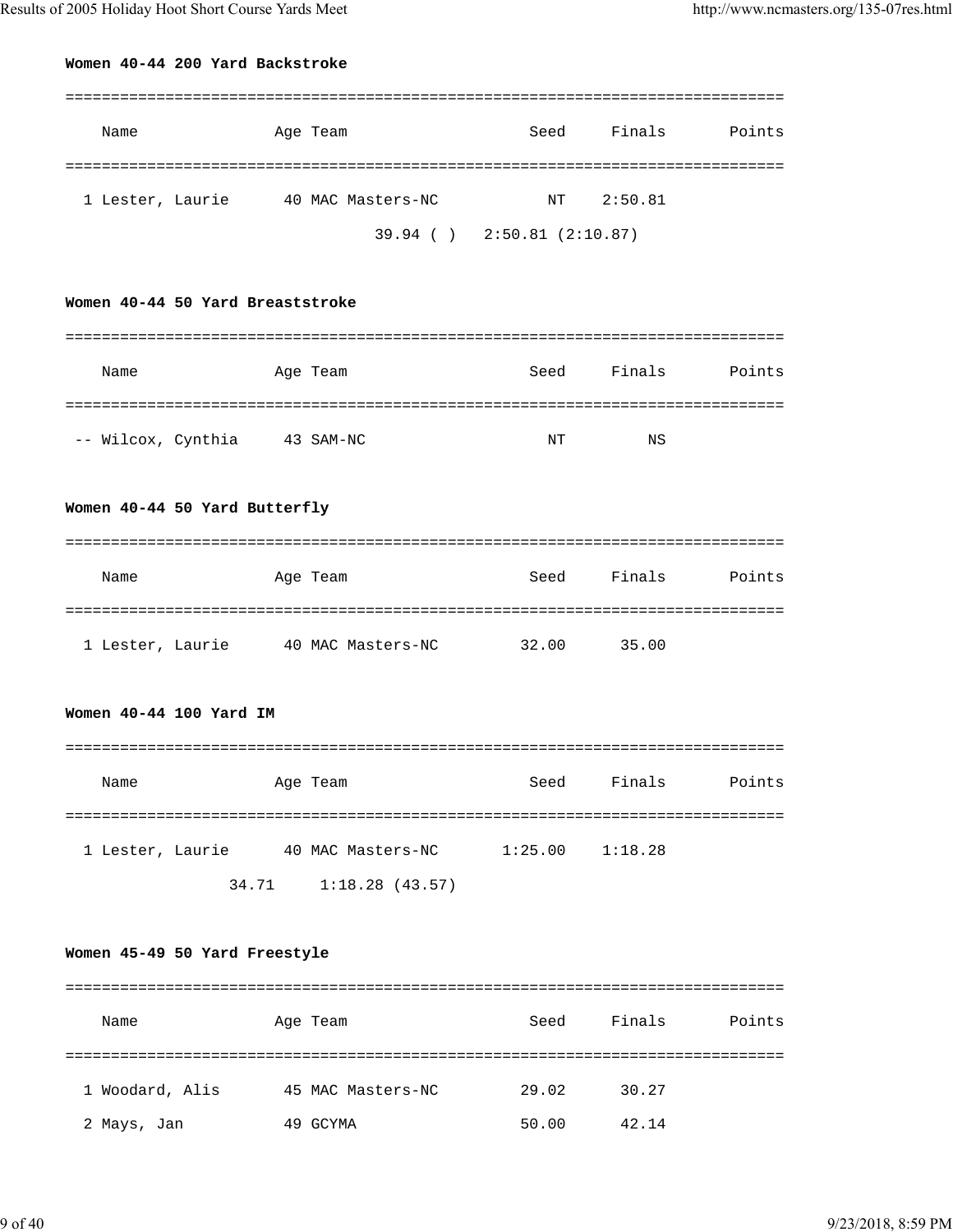# **Women 45-49 100 Yard Freestyle**

| Name            |       | Age Team          | Seed                | Finals | Points |
|-----------------|-------|-------------------|---------------------|--------|--------|
|                 |       |                   |                     |        |        |
| 1 Woodard, Alis |       | 45 MAC Masters-NC | $1:05.67$ $1:07.25$ |        |        |
|                 | 32.82 | 1:07.25(34.43)    |                     |        |        |

# **Women 45-49 200 Yard Freestyle**

| Name            |       | Age Team          | Seed           | Finals  | Points         |
|-----------------|-------|-------------------|----------------|---------|----------------|
|                 |       |                   |                |         |                |
| 1 Woodard, Alis |       | 45 MAC Masters-NC | 2:26.61        | 2:27.74 |                |
|                 | 34.48 | 1:12.53(38.05)    | 1:50.54(38.01) |         | 2:27.74(37.20) |
| 2 Mays, Jan     |       | 49 GCYMA          | 3:45.00        | 3:33.15 |                |
|                 | 43.93 | 1:38.46(54.53)    | 2:35.87(57.41) |         | 3:33.15(57.28) |

# **Women 45-49 500 Yard Freestyle**

| Name            |       | Age Team          | Seed           | Finals  | Points         |
|-----------------|-------|-------------------|----------------|---------|----------------|
|                 |       |                   |                |         |                |
| 1 Woodard, Alis |       | 45 MAC Masters-NC | 6:38.36        | 6:41.41 |                |
|                 | 37.43 | 1:18.15(40.72)    | 1:59.80(41.65) |         | 2:41.10(41.30) |
| 3:22.53(41.43)  |       | 4:03.22(40.69)    | 4:43.33(40.11) |         | 5:23.42(40.09) |
| 6:04.69(41.27)  |       | 6:41.41(36.72)    |                |         |                |

# **Women 45-49 1000 Yard Freestyle**

| Name            |       | Age Team          | Seed           | Finals   | Points         |
|-----------------|-------|-------------------|----------------|----------|----------------|
|                 |       |                   |                |          |                |
| 1 Woodard, Alis |       | 45 MAC Masters-NC | 13:48.97       | 14:13.35 |                |
|                 | 37.92 | 1:20.39(42.47)    | 2:03.50(43.11) |          | 2:46.89(43.39) |
| 3:30.09(43.20)  |       | 4:12.94(42.85)    | 4:56.08(43.14) |          | 5:39.09(43.01) |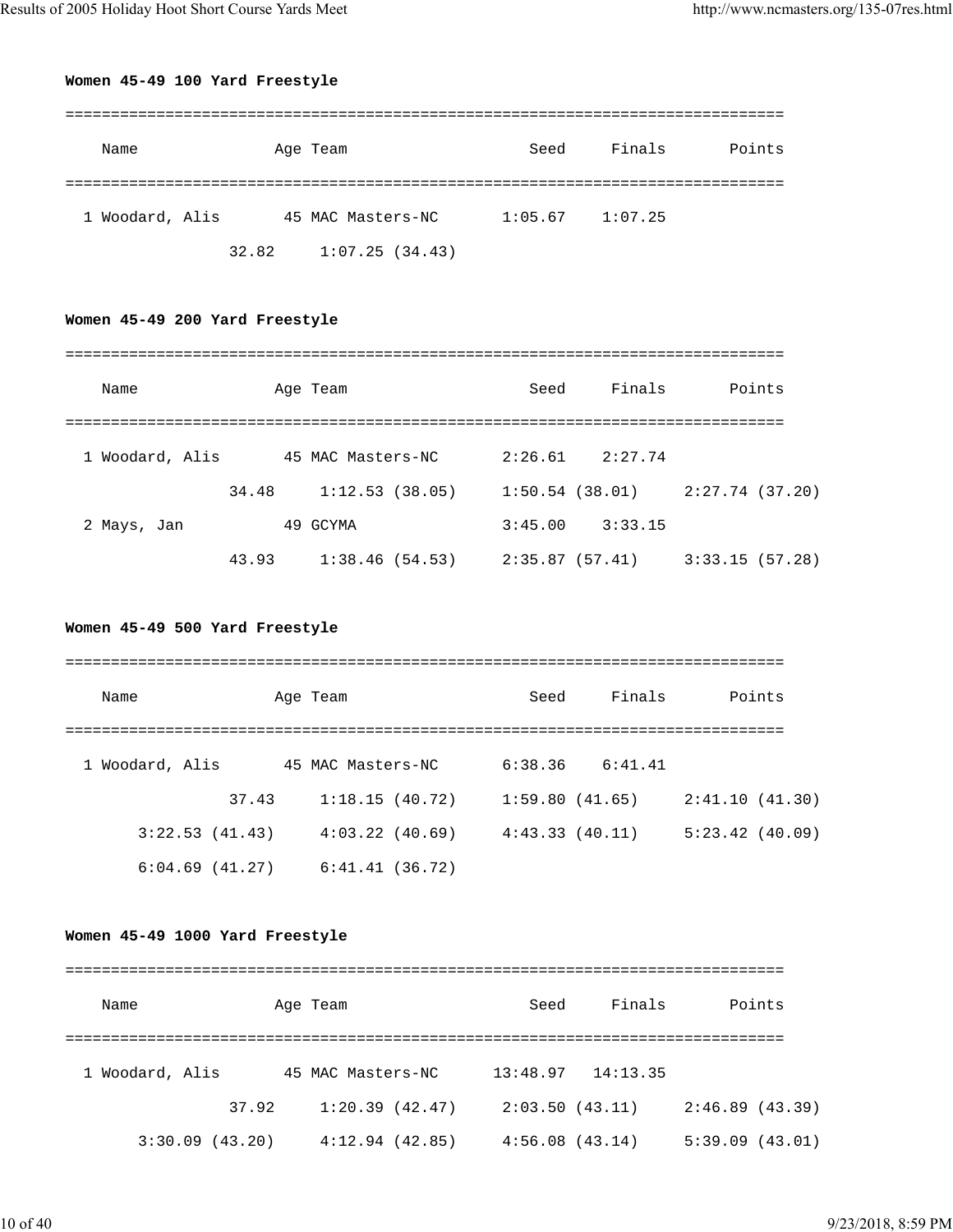| 8:29.62 (42.37) | 7:47.25 (42.45)                                          | 7:04.80 (42.92) | 6:21.88 (42.79) |
|-----------------|----------------------------------------------------------|-----------------|-----------------|
|                 | $9:55.78$ (43.12) 10:39.31 (43.53) 11:22.64 (43.33)      |                 | 9:12.66 (43.04) |
|                 | $12:49.88$ (43.75) $13:32.42$ (42.54) $14:13.35$ (40.93) |                 | 12:06.13(43.49) |

## **Women 45-49 100 Yard Breaststroke**

| Name         | Age Team |            | Seed    | Finals | Points |
|--------------|----------|------------|---------|--------|--------|
|              |          |            |         |        |        |
| -- Mays, Jan |          | 49 GCYMA   | 2:00.00 | DQ     |        |
|              | 52.74    | DQ (58.73) |         |        |        |

# **Women 45-49 50 Yard Butterfly**

| Name            | Age Team          | Seed  | Finals | Points |
|-----------------|-------------------|-------|--------|--------|
|                 |                   |       |        |        |
| 1 Woodard, Alis | 45 MAC Masters-NC | 37.00 | 36.85  |        |

# **Women 45-49 200 Yard Butterfly**

| Name            |       | Age Team          | Seed            | Finals  | Points         |
|-----------------|-------|-------------------|-----------------|---------|----------------|
|                 |       |                   |                 |         |                |
| 1 Woodard, Alis |       | 45 MAC Masters-NC | 3:16.54         | 3:24.26 |                |
|                 | 44.17 | 1:35.44(51.27)    | 2:30.58 (55.14) |         | 3:24.26(53.68) |

# **Women 45-49 400 Yard IM**

| Name             |       | Age Team          | Seed           | Finals  | Points         |
|------------------|-------|-------------------|----------------|---------|----------------|
|                  |       |                   |                |         |                |
| 1 Woodard, Alis  |       | 45 MAC Masters-NC | 6:50.00        | 6:42.74 |                |
|                  | 42.90 | 1:33.84(50.94)    | 2:25.23(51.39) |         | 3:16.65(51.42) |
| 4:18.28(1:01.63) |       | 5:20.11(1:01.83)  | 6:04.32(44.21) |         | 6:42.74(38.42) |

# **Women 50-54 50 Yard Freestyle**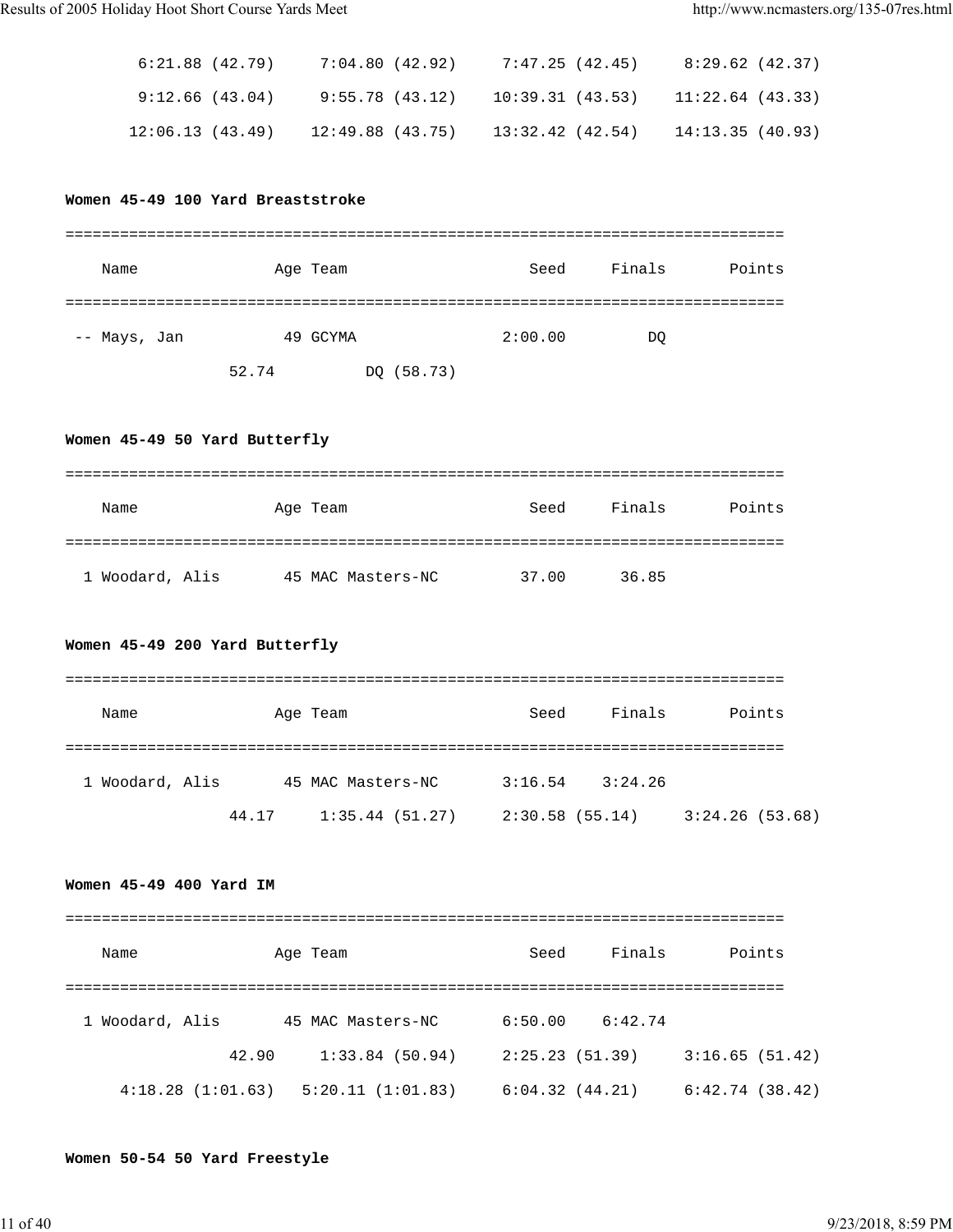|                                                     |            |                                     |         |                     | =========================                                               |
|-----------------------------------------------------|------------|-------------------------------------|---------|---------------------|-------------------------------------------------------------------------|
| Name                                                |            | Age Team                            | Seed    | Finals              | Points                                                                  |
| 1 Sims, Ann                                         | 53 NCMS-NC |                                     | 32.00   | 30.62               |                                                                         |
| Women 50-54 100 Yard Freestyle                      |            |                                     |         |                     |                                                                         |
| Name                                                |            | Age Team                            | Seed    | Finals              | Points                                                                  |
| -- Sims, Ann                                        | 53 NCMS-NC |                                     | 1:10.00 | ΝS                  |                                                                         |
| Women 50-54 200 Yard Freestyle                      |            |                                     |         |                     |                                                                         |
| Name                                                |            | Age Team                            |         | Seed Finals         | Points                                                                  |
|                                                     |            |                                     |         |                     |                                                                         |
| 1 Sims, Ann                                         | 53 NCMS-NC |                                     |         | $2:26.00$ $2:23.24$ |                                                                         |
|                                                     | 33.10      |                                     |         |                     | $1:09.32$ (36.22) $1:46.33$ (37.01) $2:23.24$ (36.91)                   |
| Women 50-54 500 Yard Freestyle                      |            |                                     |         |                     |                                                                         |
| Name                                                |            | Age Team                            | Seed    | Finals              | Points                                                                  |
| 1 Sims, Ann 53 NCMS-NC                              |            |                                     |         | NT 6:28.36          |                                                                         |
|                                                     | 35.31      |                                     |         |                     | $1:14.18$ (38.87) $1:53.34$ (39.16) $2:32.47$ (39.13)                   |
|                                                     |            |                                     |         |                     | $3:11.55$ (39.08) $3:50.82$ (39.27) $4:30.44$ (39.62) $5:09.90$ (39.46) |
|                                                     |            | $5:49.69(39.79)$ $6:28.36(38.67)$   |         |                     |                                                                         |
| 2 Andersen, Kathy 50 MAC Masters-NC 9:04.71 9:18.23 |            |                                     |         |                     |                                                                         |
|                                                     | 50.79      |                                     |         |                     | $1:46.71(55.92)$ $2:42.98(56.27)$ $3:40.22(57.24)$                      |
|                                                     |            |                                     |         |                     | 4:37.61 (57.39) 5:36.07 (58.46) 6:32.75 (56.68) 7:29.54 (56.79)         |
|                                                     |            | $8:24.94$ (55.40) $9:18.23$ (53.29) |         |                     |                                                                         |

# **Women 50-54 1000 Yard Freestyle**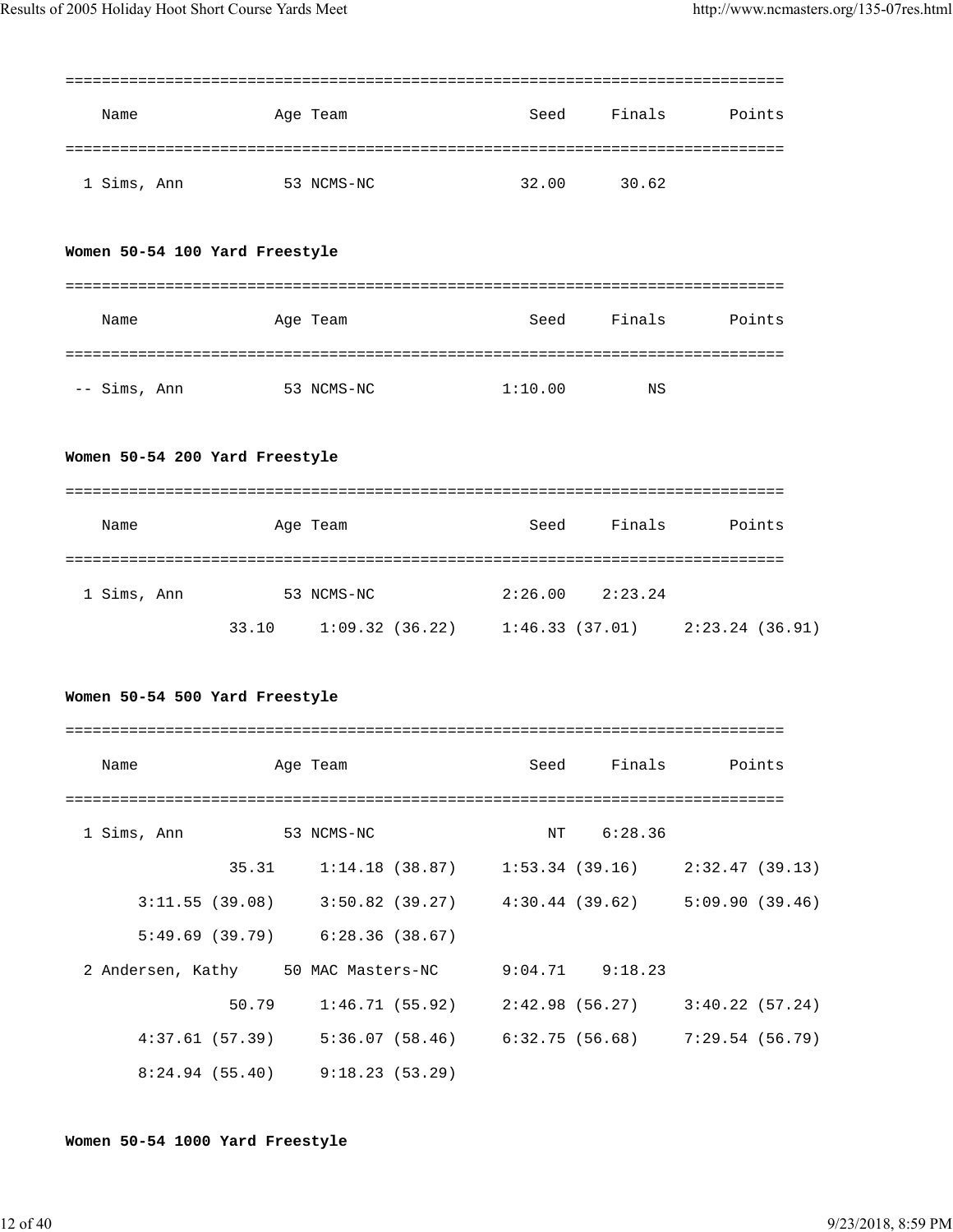| Name                                                  | Age Team                                                                    | Seed | Finals Points                                      |
|-------------------------------------------------------|-----------------------------------------------------------------------------|------|----------------------------------------------------|
| 1 Andersen, Kathy 50 MAC Masters-NC 18:45.90 19:23.93 |                                                                             |      |                                                    |
| 51.58                                                 |                                                                             |      | $1:49.81(58.23)$ $2:48.59(58.78)$ $3:46.60(58.01)$ |
|                                                       | $4:44.77$ (58.17) $5:44.61$ (59.84) $6:45.14$ (1:00.53) 7:46.42 (1:01.28)   |      |                                                    |
|                                                       | $8:46.54$ (1:00.12) 9:46.16 (59.62) 10:44.27 (58.11) 11:42.42 (58.15)       |      |                                                    |
|                                                       | $12:41.53(59.11)$ $13:39.61(58.08)$ $14:37.87(58.26)$ $15:36.35(58.48)$     |      |                                                    |
|                                                       | $16:33.32$ (56.97) $17:31.65$ (58.33) $18:28.43$ (56.78) $19:23.93$ (55.50) |      |                                                    |
| Women 50-54 50 Yard Backstroke                        |                                                                             |      |                                                    |

| Name              | Age Team          | Seed  | Finals | Points |
|-------------------|-------------------|-------|--------|--------|
| 1 Andersen, Kathy | 50 MAC Masters-NC | 57.60 | 57.12  |        |

#### **Women 50-54 50 Yard Breaststroke**

| Name              | Age Team          | Seed  | Finals | Points |
|-------------------|-------------------|-------|--------|--------|
|                   |                   |       |        |        |
| 1 Andersen, Kathy | 50 MAC Masters-NC | 46.29 | 47.87  |        |
| -- Sims, Ann      | 53 NCMS-NC        | 40.00 | NS     |        |

#### **Women 50-54 100 Yard Breaststroke**

| Name              |       | Age Team          | Seed                | Finals  | Points |
|-------------------|-------|-------------------|---------------------|---------|--------|
|                   |       |                   |                     |         |        |
| 1 Sims, Ann       |       | 53 NCMS-NC        | $1:27.00$ $1:23.92$ |         |        |
|                   | 40.39 | 1:23.92(43.53)    |                     |         |        |
| 2 Andersen, Kathy |       | 50 MAC Masters-NC | 1:40.35             | 1:44.32 |        |
|                   | 50.99 | 1:44.32(53.33)    |                     |         |        |

**Women 50-54 200 Yard Breaststroke**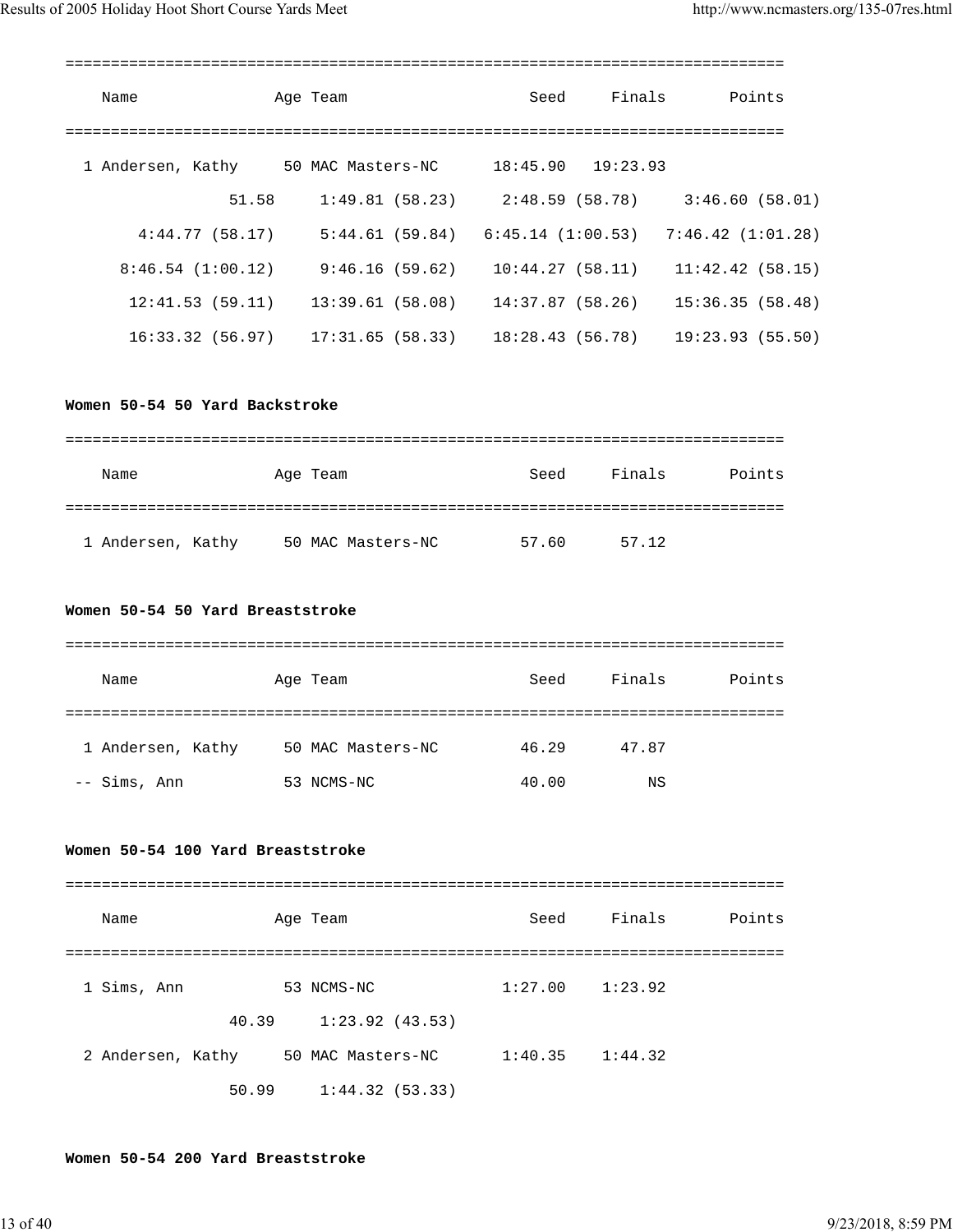| Name              |       | Age Team                                                    | Seed    | Finals  | Points |
|-------------------|-------|-------------------------------------------------------------|---------|---------|--------|
|                   |       |                                                             |         |         |        |
| 1 Andersen, Kathy |       | 50 MAC Masters-NC                                           | 3:52.15 | 3:57.22 |        |
|                   | 53.70 | $1:53.72$ (1:00.02) $2:56.27$ (1:02.55) $3:57.22$ (1:00.95) |         |         |        |
| -- Sims, Ann      |       | 53 NCMS-NC                                                  | 3:00.00 | ΝS      |        |

#### **Women 50-54 100 Yard IM**

| Name              |       | Age Team          | Seed    | Finals  | Points |
|-------------------|-------|-------------------|---------|---------|--------|
|                   |       |                   |         |         |        |
| 1 Andersen, Kathy |       | 50 MAC Masters-NC | 1:45.84 | 1:41.80 |        |
|                   | 51.60 | 1:41.80(50.20)    |         |         |        |

# **Women 50-54 200 Yard IM**

| Name              | Age Team                                            | Seed    | Finals  | Points         |
|-------------------|-----------------------------------------------------|---------|---------|----------------|
| 1 Andersen, Kathy | 50 MAC Masters-NC                                   | 3:56.43 | 3:54.79 |                |
|                   | $54.26$ $2:00.05$ $(1:05.79)$ $3:02.05$ $(1:02.00)$ |         |         | 3:54.79(52.74) |

#### **Women 55-59 50 Yard Freestyle**

| Name                | Age Team   | Seed  | Finals | Points |
|---------------------|------------|-------|--------|--------|
|                     |            |       |        |        |
| 1 Daugherty, Donnie | 57 HARY-NC | 38.00 | 37.18  |        |

#### **Women 55-59 500 Yard Freestyle**

| Name                | Age Team   | Seed    | Finals  | Points |
|---------------------|------------|---------|---------|--------|
|                     |            |         |         |        |
| 1 Daugherty, Donnie | 57 HARY-NC | 9:15.00 | 8:47.44 |        |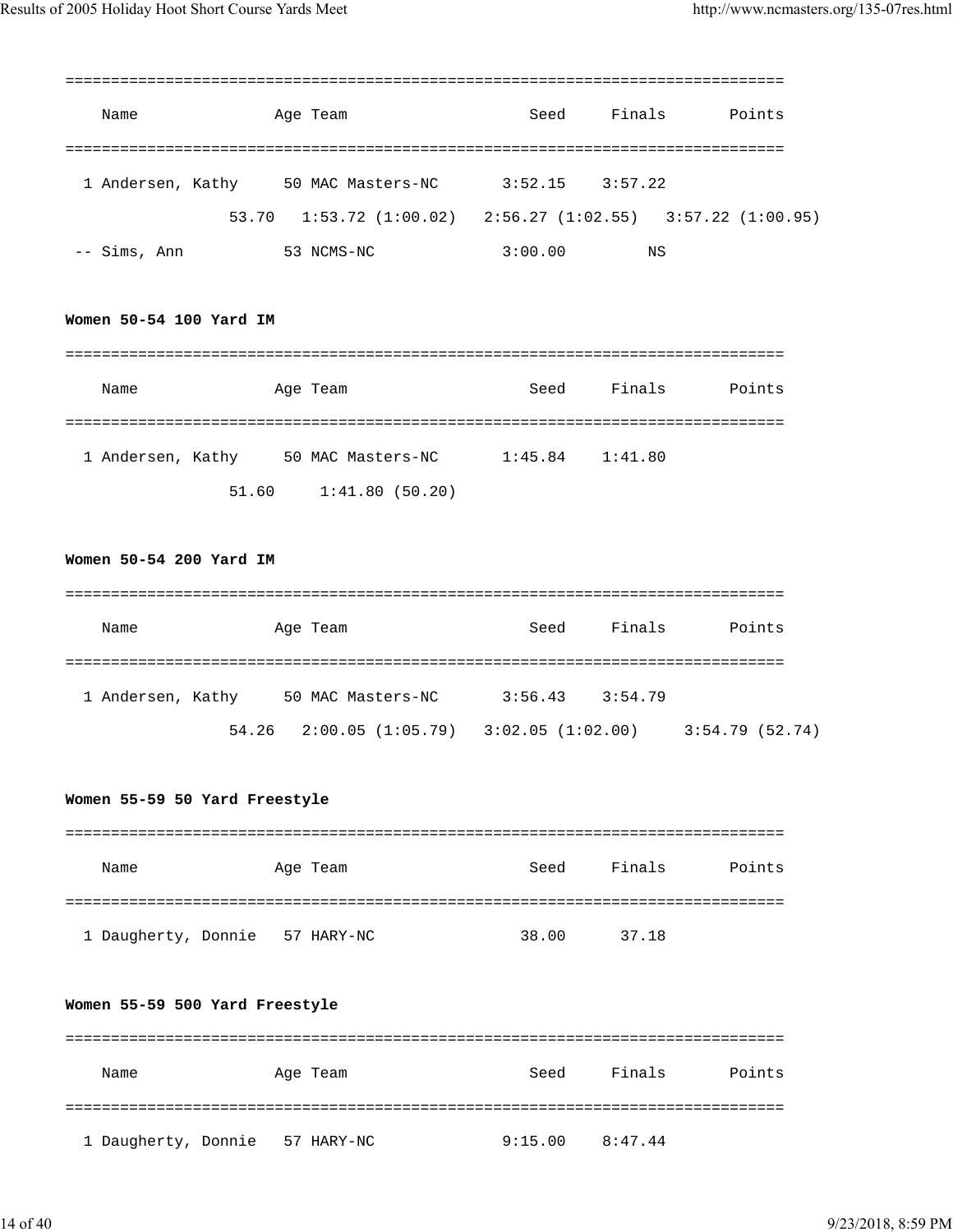| 44.47           |                   | $1:38.80$ (54.33) $2:34.07$ (55.27) $3:28.14$ (54.07) |  |
|-----------------|-------------------|-------------------------------------------------------|--|
| 4:22.06 (53.92) |                   | $5:15.73$ (53.67) 6:09.36 (53.63) 7:03.45 (54.09)     |  |
| 7:57.33 (53.88) | $8:47.44$ (50.11) |                                                       |  |

#### **Women 55-59 50 Yard Backstroke**

| Name                | Age Team   | Seed  | Finals | Points |
|---------------------|------------|-------|--------|--------|
|                     |            |       |        |        |
| 1 Daugherty, Donnie | 57 HARY-NC | 45.04 | 45.99  |        |

#### **Women 55-59 200 Yard Backstroke**

| Name                | Age Team                      | Seed           | Finals  | Points |
|---------------------|-------------------------------|----------------|---------|--------|
|                     |                               |                |         |        |
| 1 Daugherty, Donnie | 57 HARY-NC                    | 3:10.00        | 3:41.02 |        |
|                     | $48.39$ $2:45.23$ $(1:56.84)$ | 3:41.02(55.79) |         |        |

# **Women 55-59 100 Yard IM**

| Name                |       | Age Team       | Seed                | Finals | Points |
|---------------------|-------|----------------|---------------------|--------|--------|
|                     |       |                |                     |        |        |
| 1 Daugherty, Donnie |       | 57 HARY-NC     | $1:40.02$ $1:43.01$ |        |        |
|                     | 47.93 | 1:43.01(55.08) |                     |        |        |

## **Men 25-29 50 Yard Freestyle**

| Name              | Age Team   | Seed  | Finals | Points |
|-------------------|------------|-------|--------|--------|
|                   |            |       |        |        |
| 1 Medendorp, Mark | 28 GCYMA   | 24.88 | 23.72  |        |
| 2 Ferris, Michael | 28 NCMS-NC | 24.00 | 24.60  |        |

#### **Men 25-29 100 Yard Freestyle**

===============================================================================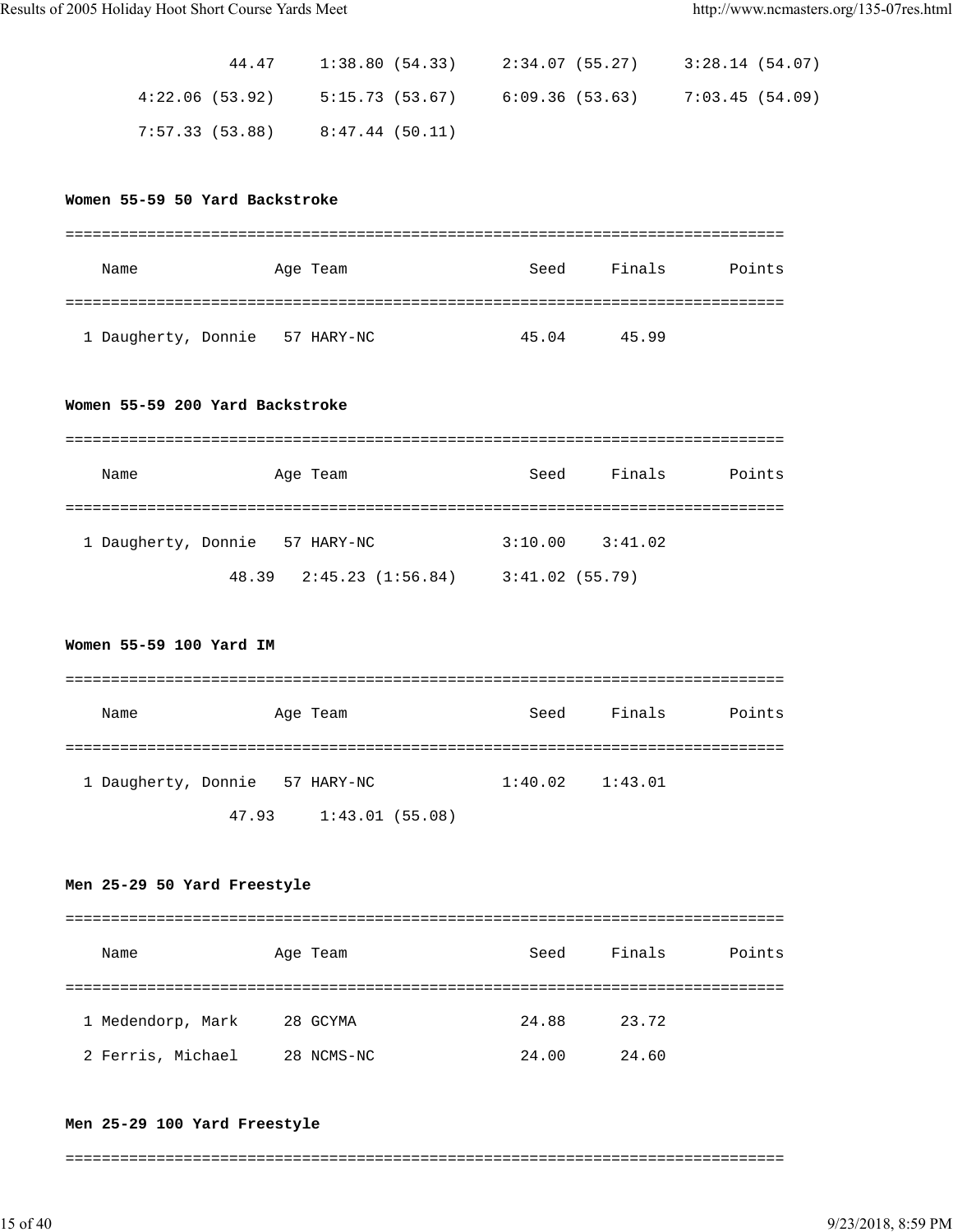| Name              | Age Team      | Seed  | Finals | Points |
|-------------------|---------------|-------|--------|--------|
| 1 Ferris, Michael | 28 NCMS-NC    | 54.00 | 55.47  |        |
| 27.19             | 55.47 (28.28) |       |        |        |

# **Men 25-29 500 Yard Freestyle**

| Name              |       | Age Team       | Seed              | Finals  |                | Points |
|-------------------|-------|----------------|-------------------|---------|----------------|--------|
|                   |       |                |                   |         |                |        |
| 1 Ferris, Michael |       | 28 NCMS-NC     | 5:30.00           | 5:32.63 |                |        |
|                   | 30.04 | 1:02.13(32.09) | 1:34.78(32.65)    |         | 2:08.09(33.31) |        |
| 2:42.00(33.91)    |       | 3:16.38(34.38) | $3:50.88$ (34.50) |         | 4:25.63(34.75) |        |
| 5:00.46(34.83)    |       | 5:32.63(32.17) |                   |         |                |        |

# **Men 25-29 50 Yard Butterfly**

| Name              | Age Team   | Seed  | Finals | Points |
|-------------------|------------|-------|--------|--------|
|                   |            |       |        |        |
| 1 Ferris, Michael | 28 NCMS-NC | 26.00 | 27.78  |        |

# **Men 25-29 100 Yard Butterfly**

| Name              | Age Team       |              | Seed    | Finals  | Points |
|-------------------|----------------|--------------|---------|---------|--------|
|                   |                |              |         |         |        |
| 1 Medendorp, Mark | 28 GCYMA       |              | 59.78   | 56.15   |        |
| 25.54             |                | 56.15(30.61) |         |         |        |
| 2 Ferris, Michael | 28 NCMS-NC     |              | 1:01.00 | 1:02.00 |        |
| 28.93             | 1:02.00(33.07) |              |         |         |        |

**Men 25-29 200 Yard Butterfly** =============================================================================== Name Month Age Team Seed Finals Points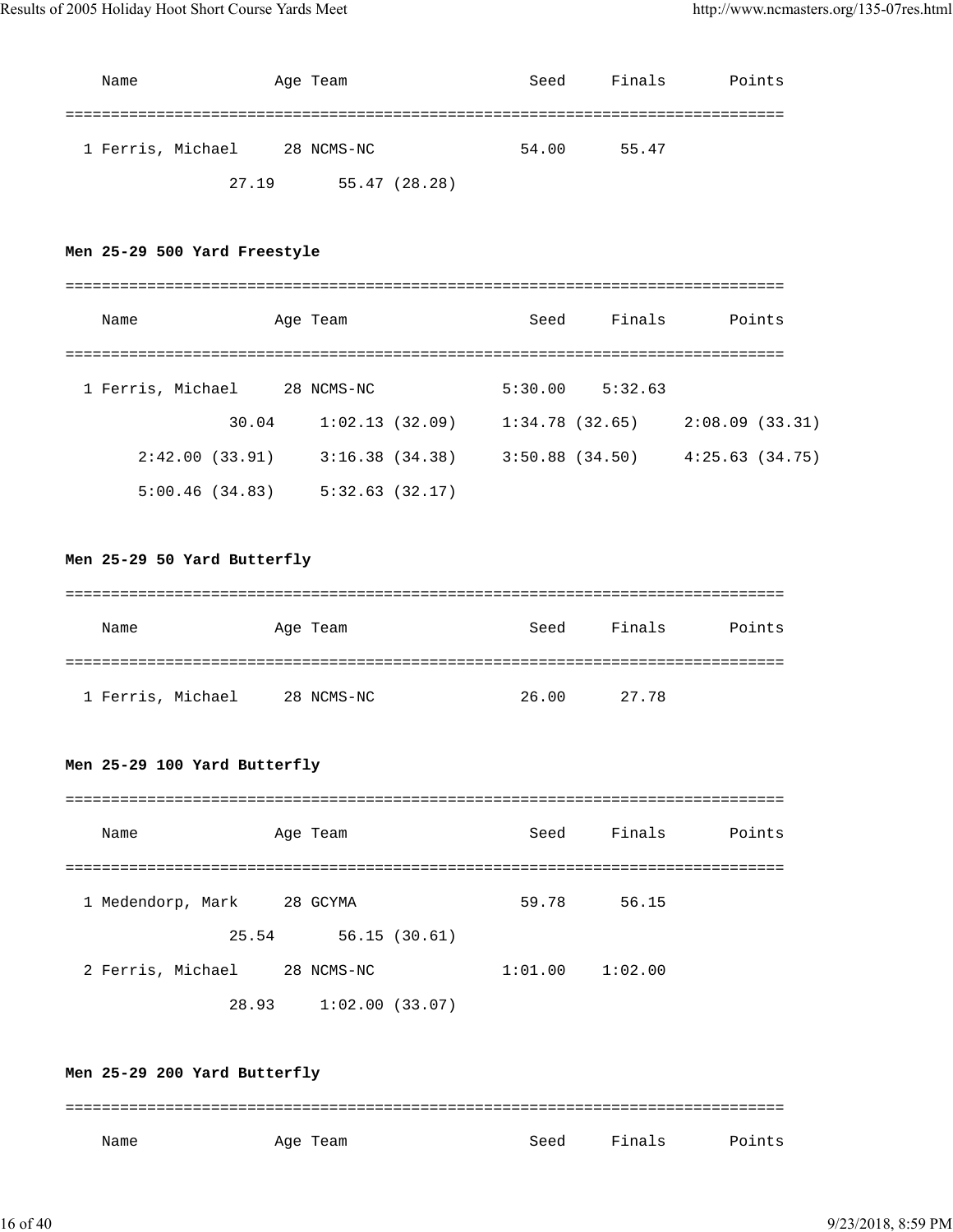| 1 Ferris, Michael 28 NCMS-NC |                                               | $2:20.00$ $2:18.16$ |             |
|------------------------------|-----------------------------------------------|---------------------|-------------|
|                              | $1:05.34$ $1:41.00$ (35.66) $2:35.93$ (54.93) |                     | 2:18.16 ( ) |

# **Men 25-29 400 Yard IM**

| Name              |       | Age Team       | Seed           | Finals  | Points         |
|-------------------|-------|----------------|----------------|---------|----------------|
| 1 Ferris, Michael |       | 28 NCMS-NC     | 5:00.00        | 4:48.75 |                |
|                   | 29.01 | 1:01.86(32.85) | 1:39.54(37.68) |         | 2:16.54(37.00) |
| 2:59.13(42.59)    |       | 3:41.79(42.66) | 4:16.29(34.50) |         | 4:48.75(32.46) |

# **Men 30-34 50 Yard Freestyle**

| Name                 | Age Team   | Seed  | Finals | Points |
|----------------------|------------|-------|--------|--------|
|                      |            |       |        |        |
| 1 Merino, Jose       | 33 NCMS-NC | 23.00 | 22.45  |        |
| 2 Chamberlain, Jason | 30 GCYMA   | 25.10 | 24.07  |        |
| 3 Voorhis, Kerry     | 32 HARY-NC | 24.00 | 25.02  |        |
| 4 Hawkins, Seth      | 34 MM-NC   | NT    | 25.32  |        |

# **Men 30-34 200 Yard Freestyle**

| Name             | Age Team   |               | Seed           | Finals  | Points         |
|------------------|------------|---------------|----------------|---------|----------------|
|                  |            |               |                |         |                |
| 1 Voorhis, Kerry | 32 HARY-NC |               | 2:00.00        | 2:00.94 |                |
|                  | 28.14      | 58.70 (30.56) | 1:29.96(31.26) |         | 2:00.94(30.98) |

## **Men 30-34 50 Yard Backstroke**

| Name         | Age Team | Seed  | Finals | Points |
|--------------|----------|-------|--------|--------|
|              |          |       |        |        |
| 1 Lane, Will | 34 MM-NC | 28.00 | 26.90  |        |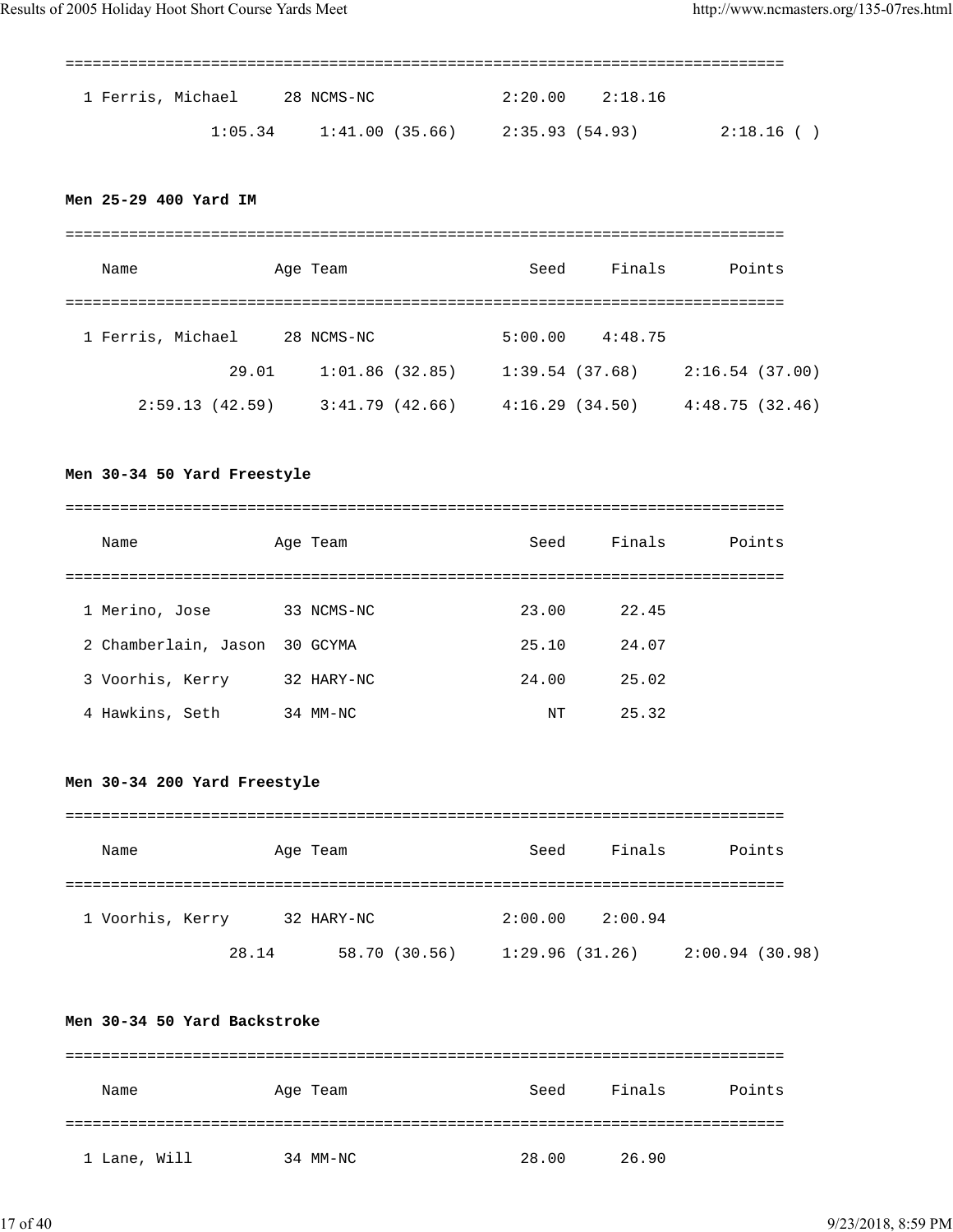| 2 Voorhis, Kerry              | 32 HARY-NC | 31.00 | 30.26 |
|-------------------------------|------------|-------|-------|
| 3 Chamberlain, Jason 30 GCYMA |            | 34.00 | 31.96 |

# **Men 30-34 200 Yard Backstroke**

| Name         |       | Age Team       | Seed           | Finals  | Points         |
|--------------|-------|----------------|----------------|---------|----------------|
| 1 Lane, Will |       | 34 MM-NC       | 2:12.00        | 2:14.04 |                |
|              | 32.57 | 1:06.42(33.85) | 1:40.98(34.56) |         | 2:14.04(33.06) |

### **Men 30-34 50 Yard Breaststroke**

| Name            | Age Team   | Seed  | Finals | Points |
|-----------------|------------|-------|--------|--------|
|                 |            |       |        |        |
| -- Merino, Jose | 33 NCMS-NC | 28.00 | NS     |        |

# **Men 30-34 50 Yard Butterfly**

| Name            | Age Team   | Seed  | Finals | Points |
|-----------------|------------|-------|--------|--------|
|                 |            |       |        |        |
| -- Merino, Jose | 33 NCMS-NC | 25.00 | NS     |        |

# **Men 30-34 100 Yard Butterfly**

| Name           |       | Age Team       | Seed    | Finals  | Points |
|----------------|-------|----------------|---------|---------|--------|
|                |       |                |         |         |        |
| 1 Merino, Jose |       | 33 NCMS-NC     | 55.00   | 52.60   |        |
|                | 24.81 | 52.60(27.79)   |         |         |        |
| 2 Lane, Will   |       | 34 MM-NC       | 1:00.00 | 1:03.61 |        |
|                | 28.01 | 1:03.61(35.60) |         |         |        |

#### **Men 30-34 100 Yard IM**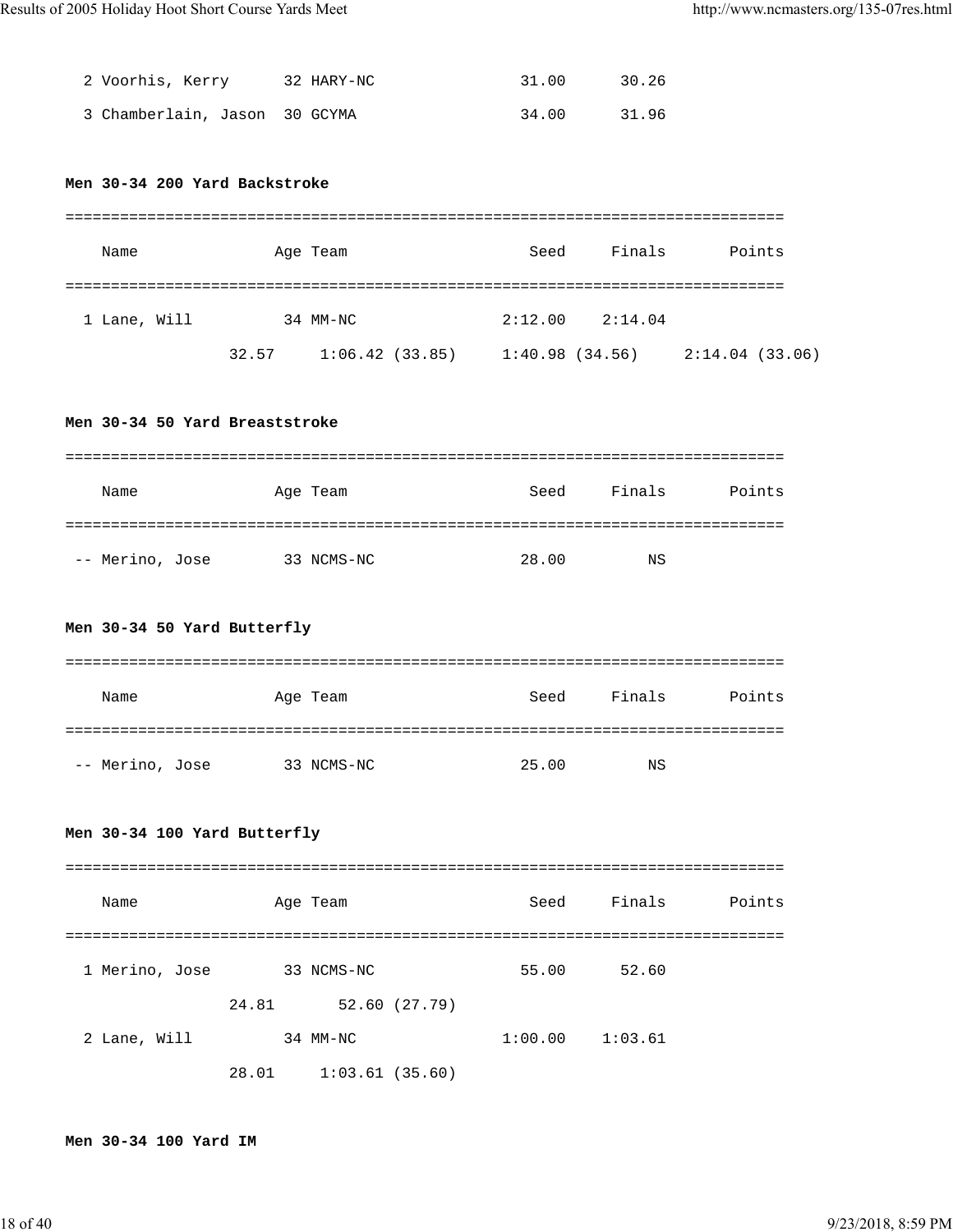| Name                          | Age Team       | Seed                | Finals  | Points |
|-------------------------------|----------------|---------------------|---------|--------|
|                               |                |                     |         |        |
| 1 Hawkins, Seth               | 34 MM-NC       | NΤ                  | 1:05.81 |        |
| 29.17                         | 1:05.81(36.64) |                     |         |        |
| 2 Chamberlain, Jason 30 GCYMA |                | $1:10.50$ $1:07.76$ |         |        |
| 30.13                         | 1:07.76(37.63) |                     |         |        |

# **Men 35-39 50 Yard Freestyle**

| Name               | Age Team             | Seed  | Finals | Points |
|--------------------|----------------------|-------|--------|--------|
|                    |                      |       |        |        |
| 1 Andersen, Morten | 35 MAC Masters-NC    | 24.50 | 24.00  |        |
| 2 Clark, Marrell   | 35 HARY-NC           | 25.39 | 25.91  |        |
| 3 Davis, William   | 38 HARY-NC           | 26.00 | 26.60  |        |
| 4 Jewett, Rusty    | MAC Masters-NC<br>39 | 27.00 | 27.72  |        |

# **Men 35-39 100 Yard Freestyle**

| Name                        | Age Team                  | Seed  | Finals      | Points |
|-----------------------------|---------------------------|-------|-------------|--------|
|                             |                           |       |             |        |
| 1 Clark, Marrell 35 HARY-NC |                           |       | 55.69 55.51 |        |
| 27.57                       | 55.51 (27.94)             |       |             |        |
| 2 Davis, William            | 38 HARY-NC                | 57.00 | 57.18       |        |
| 27.75                       | 57.18 (29.43)             |       |             |        |
| 3 Jewett, Rusty             | 39 MAC Masters-NC         | NT    | 1:03.58     |        |
|                             | $31.74$ $1:03.58$ (31.84) |       |             |        |

# **Men 35-39 200 Yard Freestyle**

| Name               | Age Team |                   | Seed    | Finals  | Points |
|--------------------|----------|-------------------|---------|---------|--------|
|                    |          |                   |         |         |        |
| 1 Andersen, Morten |          | 35 MAC Masters-NC | 1:56.00 | 1:55.15 |        |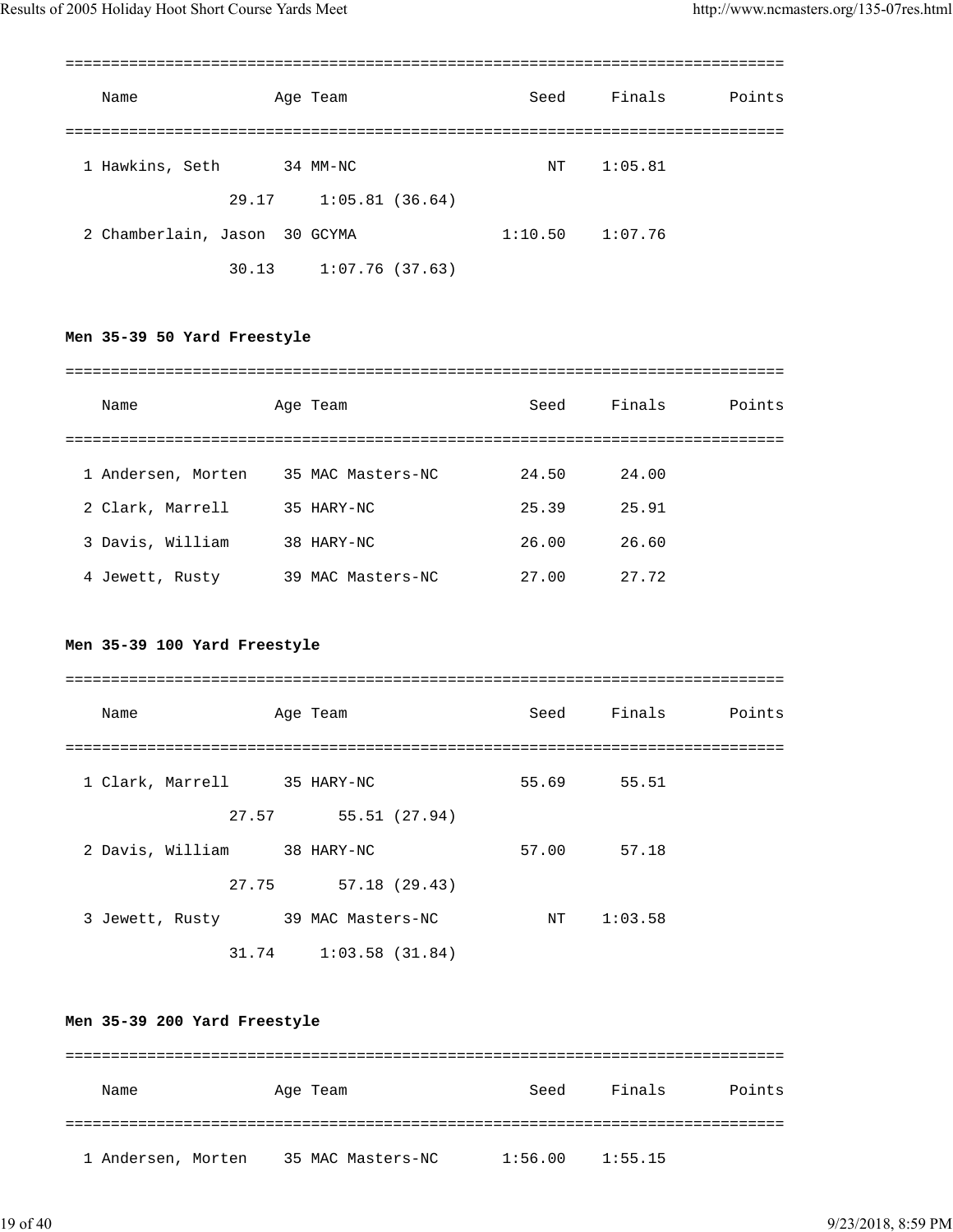| 27.54            | 56.76 (29.22)  | $1:25.93$ (29.17) $1:55.15$ (29.22) |                 |
|------------------|----------------|-------------------------------------|-----------------|
| 2 Clark, Marrell | 35 HARY-NC     | 2:01.88<br>2:01.54                  |                 |
| 28.65            | 59.47 (30.82)  | $1:30.86$ (31.39) $2:01.54$ (30.68) |                 |
| 3 Kessler, Bill  | 36 HARY-NC     | $3:45.00$ 2:48.96                   |                 |
| 37.99            | 1:22.03(44.04) | 2:07.30 (45.27)                     | 2:48.96 (41.66) |

## **Men 35-39 500 Yard Freestyle**

| Name                                                                    | Age Team |  |  |  | Seed Finals Points                                    |  |  |
|-------------------------------------------------------------------------|----------|--|--|--|-------------------------------------------------------|--|--|
|                                                                         |          |  |  |  |                                                       |  |  |
| 1 Clark, Marrell 35 HARY-NC                                             |          |  |  |  | $5:35.00$ $5:37.13$                                   |  |  |
|                                                                         |          |  |  |  | 29.61 1:03.37 (33.76) 1:38.07 (34.70) 2:12.81 (34.74) |  |  |
| $2:47.58$ (34.77) $3:21.71$ (34.13) $3:56.48$ (34.77) $4:30.99$ (34.51) |          |  |  |  |                                                       |  |  |
| $5:04.82$ (33.83) $5:37.13$ (32.31)                                     |          |  |  |  |                                                       |  |  |
| 2 Davis, William 38 HARY-NC                                             |          |  |  |  | $5:35.00$ $5:42.99$                                   |  |  |
|                                                                         | 31.80    |  |  |  | $1:05.43$ (33.63) $1:40.36$ (34.93) $2:15.22$ (34.86) |  |  |
| $2:49.27$ (34.05) $3:23.93$ (34.66) $3:58.99$ (35.06) $4:33.86$ (34.87) |          |  |  |  |                                                       |  |  |
| $5:09.27(35.41)$ $5:42.99(33.72)$                                       |          |  |  |  |                                                       |  |  |

#### **Men 35-39 200 Yard Backstroke**

# =============================================================================== Name Age Team Seed Finals Points =============================================================================== 1 Kessler, Bill 36 HARY-NC 4:00.00 3:38.31 50.69 2:41.12 (1:50.43) 3:38.31 (57.19)

# **Men 35-39 50 Yard Breaststroke**

| Name             | Age Team          | Seed  | Finals | Points |  |  |
|------------------|-------------------|-------|--------|--------|--|--|
|                  |                   |       |        |        |  |  |
| 1 Clark, Marrell | 35 HARY-NC        | 35.01 | 34.49  |        |  |  |
| 2 Jewett, Rusty  | 39 MAC Masters-NC | NΤ    | 38.48  |        |  |  |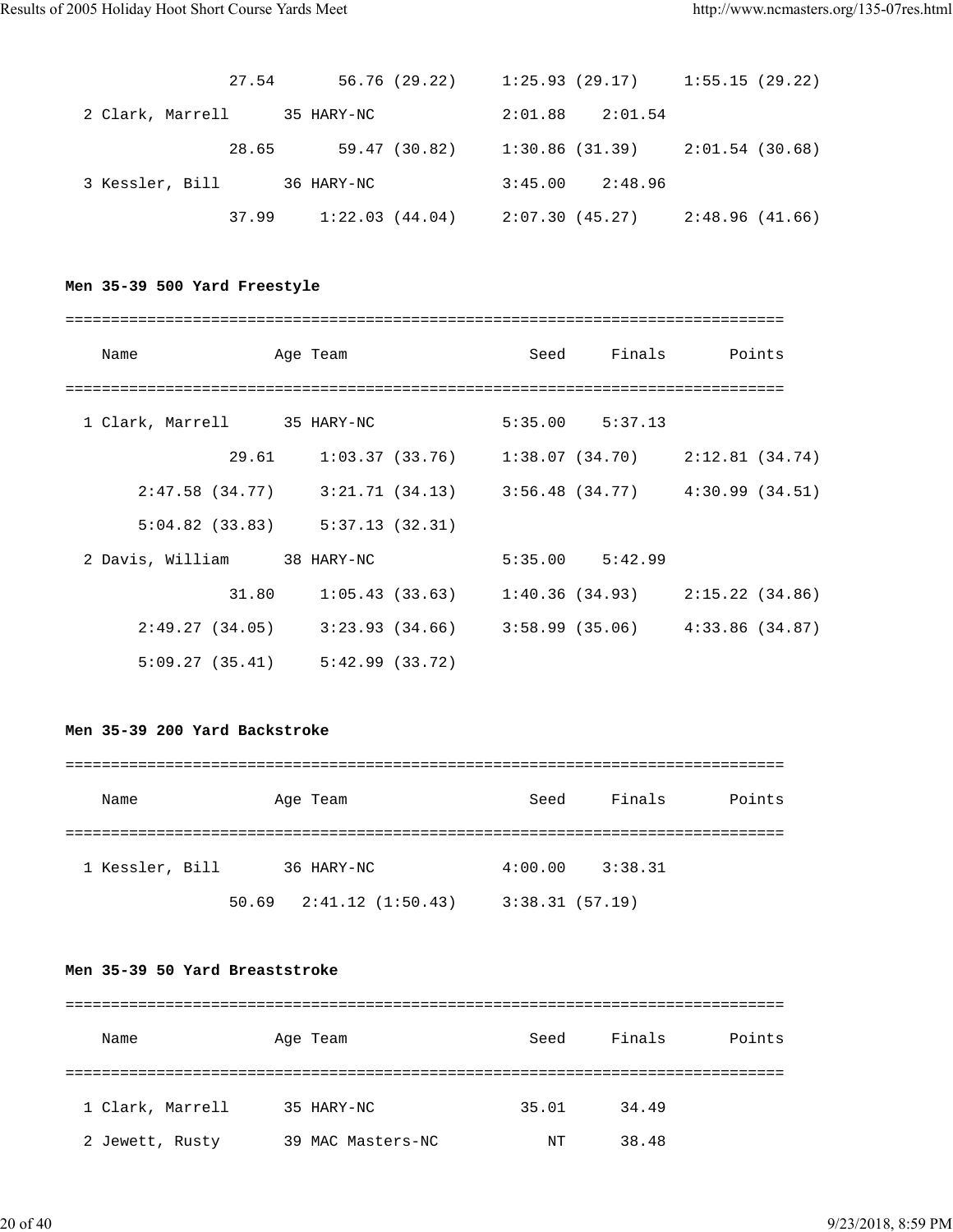#### **Men 35-39 100 Yard Breaststroke**

| Name            | Age Team                | Seed | Finals  | Points |
|-----------------|-------------------------|------|---------|--------|
| 1 Jewett, Rusty | 39 MAC Masters-NC       | NT   | 1:24.88 |        |
|                 | 1:24.88(44.34)<br>40.54 |      |         |        |

# **Men 35-39 50 Yard Butterfly**

| Name             | Age Team          | Seed  | Finals | Points |  |  |
|------------------|-------------------|-------|--------|--------|--|--|
|                  |                   |       |        |        |  |  |
| 1 Clark, Marrell | 35 HARY-NC        | 28.69 | 28.85  |        |  |  |
| 2 Davis, William | 38 HARY-NC        | 29.00 | 29.62  |        |  |  |
| 3 Jewett, Rusty  | 39 MAC Masters-NC | 32.00 | 32.48  |        |  |  |

# **Men 35-39 100 Yard Butterfly**

| Name               | Age Team |                   | Seed    | Finals  | Points |
|--------------------|----------|-------------------|---------|---------|--------|
|                    |          |                   |         |         |        |
| 1 Andersen, Morten |          | 35 MAC Masters-NC | 54.50   | 54.92   |        |
|                    | 25.74    | 54.92 (29.18)     |         |         |        |
| 2 Kessler, Bill    |          | 36 HARY-NC        | 4:00.00 | 1:39.79 |        |
|                    | 47.44    | 1:39.79 (52.35)   |         |         |        |

# **Men 35-39 100 Yard IM**

| Name             |       | Age Team       | Seed | Finals              | Points |
|------------------|-------|----------------|------|---------------------|--------|
|                  |       |                |      |                     |        |
| 1 Davis, William |       | 38 HARY-NC     |      | $1:06.00$ $1:07.89$ |        |
|                  | 31.40 | 1:07.89(36.49) |      |                     |        |

#### **Men 35-39 200 Yard IM**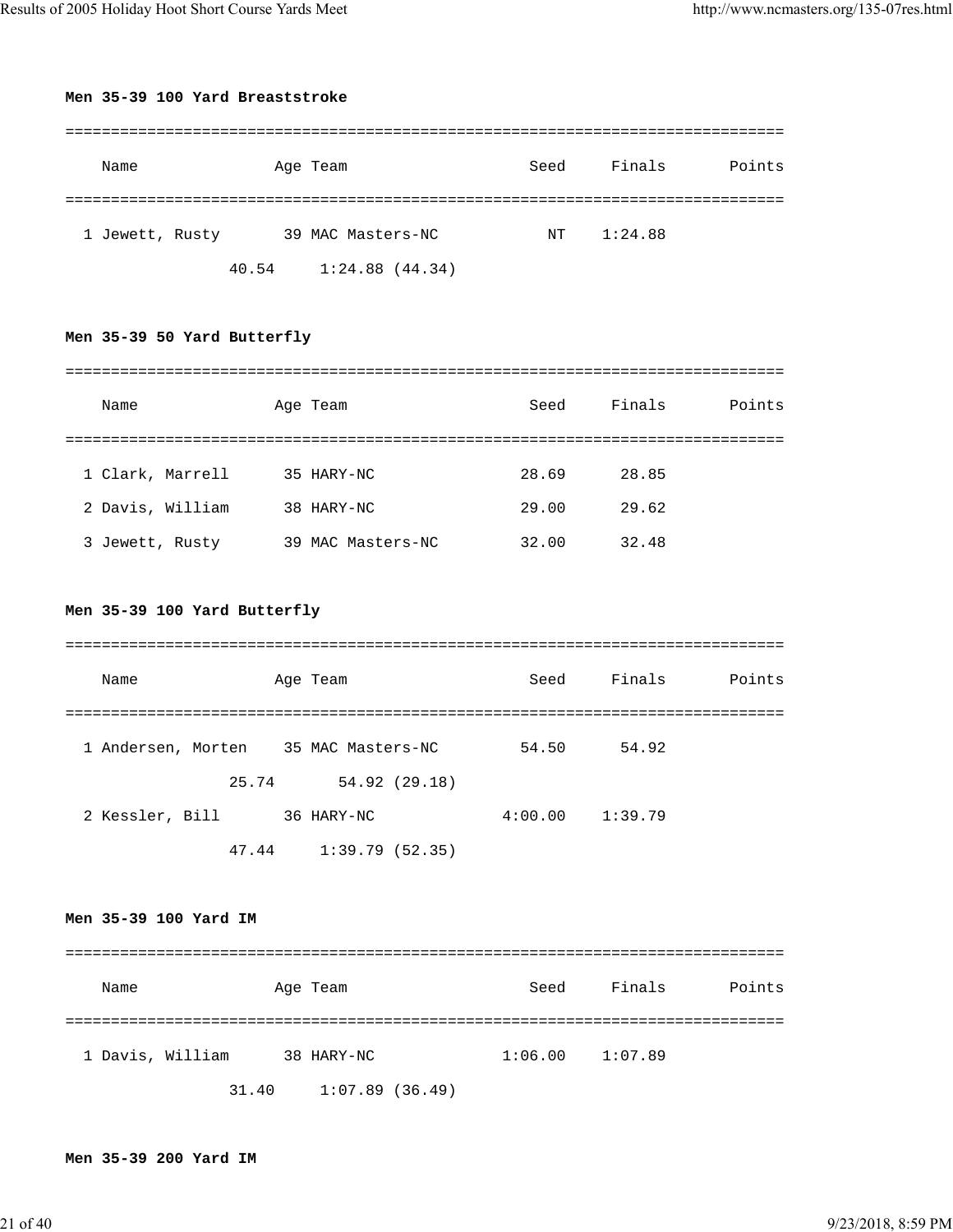| Name                |       | Age Team          | Seed            | Finals  | Points         |
|---------------------|-------|-------------------|-----------------|---------|----------------|
|                     |       |                   |                 |         |                |
| 1 Jewett, Rusty     |       | 39 MAC Masters-NC | 2:46.00         | 2:44.26 |                |
|                     | 35.27 | 1:20.40(45.13)    | 2:08.73 (48.33) |         | 2:44.26(35.53) |
| -- Andersen, Morten |       | 35 MAC Masters-NC | NΤ              | ΝS      |                |

**Men 35-39 400 Yard IM**

| Name            | Age Team                              | Seed<br>Finals                        | Points         |
|-----------------|---------------------------------------|---------------------------------------|----------------|
|                 |                                       |                                       |                |
| 1 Jewett, Rusty | 39 MAC Masters-NC                     | $6:05.00$ $5:59.96$                   |                |
| 34.44           |                                       | $1:16.64$ (42.20) $2:50.81$ (1:34.17) | 3:40.72(49.91) |
| 4:29.56(48.84)  | 5:07.55(37.99)                        | 5:42.56(35.01)                        | 5:59.96(17.40) |
| 2 Kessler, Bill | 36 HARY-NC                            | $8:00.00$ 7:07.55                     |                |
| 44.39           | 1:35.55(51.16)                        | $2:34.09$ (58.54)                     | 3:30.17(56.08) |
|                 | $4:29.46$ (59.29) $5:30.33$ (1:00.87) | 6:19.19 (48.86)                       | 7:07.55(48.36) |

## **Men 40-44 100 Yard Freestyle**

| Name              | Age Team          | Seed  | Finals | Points |
|-------------------|-------------------|-------|--------|--------|
| 1 Mangrum, John   | 42 RAM-NC         | NT    | 58.99  |        |
| 28.26             | 58.99 (30.73)     |       |        |        |
| 2 Hilgen, Thomas  | 41 MAC Masters-NC | 55.00 | 59.03  |        |
| 28.45             | 59.03 (30.58)     |       |        |        |
| -- Stewart, Henry | 42 RAM-NC         | 49.50 | ΝS     |        |

# **Men 40-44 200 Yard Freestyle**

| Name | Age Team | Seed | Finals | Points |
|------|----------|------|--------|--------|
|      |          |      |        |        |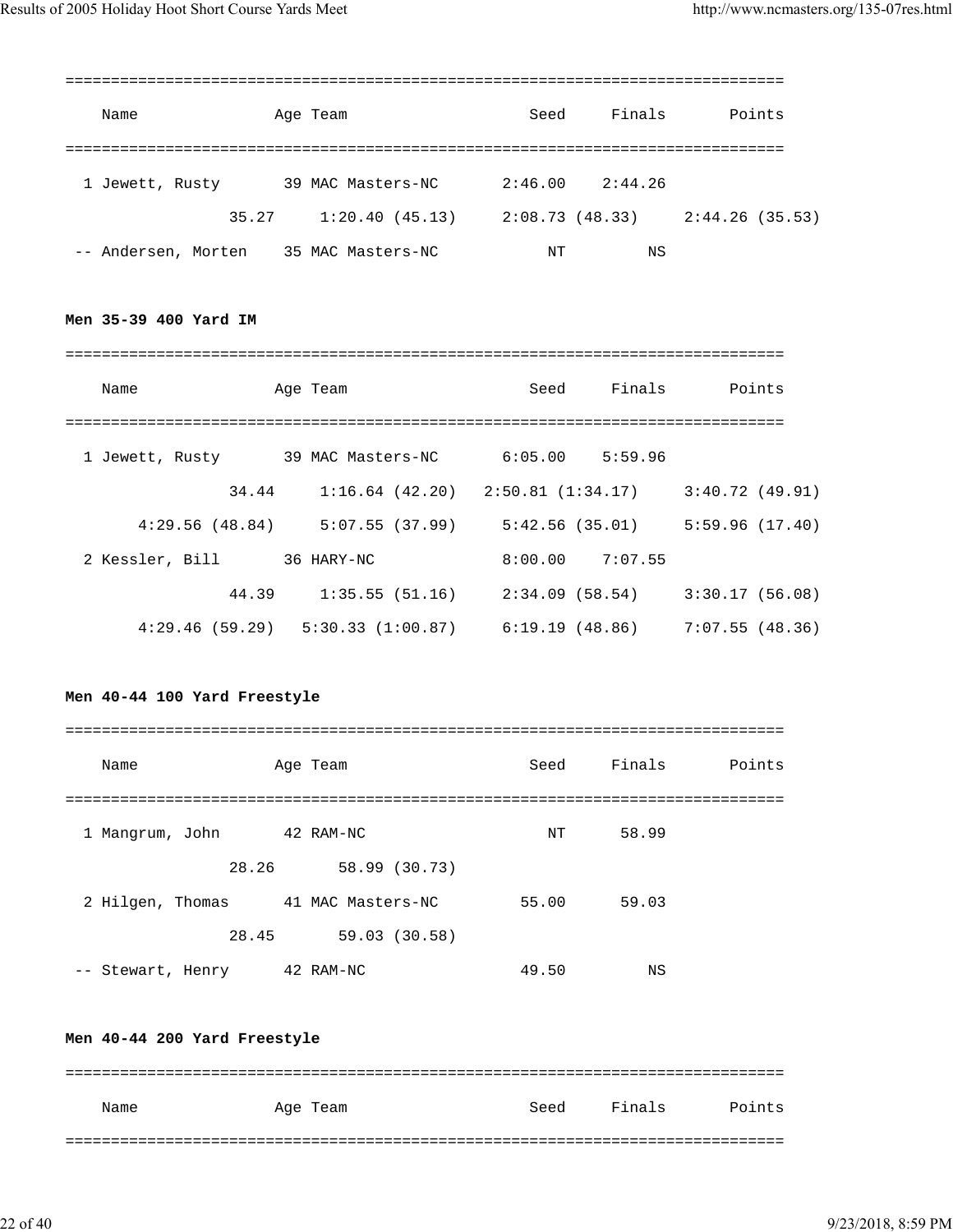| 1 Fary, Robert   | 41 HARY-NC     | $2:05.00$ $2:02.99$               |                |
|------------------|----------------|-----------------------------------|----------------|
| 29.13            | 1:01.00(31.87) | 1:32.48 (31.48)                   | 2:02.99(30.51) |
| 2 LeVine, Robert | 41 NCMS-NC     | 2:02.10<br>2:07.57                |                |
| 29.13            | 1:01.12(31.99) | $1:34.18$ (33.06)                 | 2:07.57(33.39) |
| 3 Mangrum, John  | 42 RAM-NC      | 2:12.97<br>NT                     |                |
| 31.53            | 1:04.84(33.31) | $1:39.35(34.51)$ $2:12.97(33.62)$ |                |

# **Men 40-44 500 Yard Freestyle**

| Name                      | Age Team                                                                |  |                     | Seed Finals Points |  |  |
|---------------------------|-------------------------------------------------------------------------|--|---------------------|--------------------|--|--|
| 1 Fary, Robert 41 HARY-NC |                                                                         |  | $5:40.00$ $5:36.16$ |                    |  |  |
| 32.14                     | $1:05.74$ (33.60) $1:39.79$ (34.05) $2:13.80$ (34.01)                   |  |                     |                    |  |  |
|                           | $2:47.83$ (34.03) $3:22.41$ (34.58) $3:56.28$ (33.87) $4:30.17$ (33.89) |  |                     |                    |  |  |
|                           | $5:03.78$ (33.61) $5:36.16$ (32.38)                                     |  |                     |                    |  |  |
| 2 Hilgen, Thomas          | 41 MAC Masters-NC                                                       |  | $5:49.00$ $5:45.46$ |                    |  |  |
| 30.07                     | $1:02.96$ (32.89) $1:36.15$ (33.19) $2:10.31$ (34.16)                   |  |                     |                    |  |  |
|                           | $2:44.84$ (34.53) $3:20.72$ (35.88) $3:56.60$ (35.88) $4:33.56$ (36.96) |  |                     |                    |  |  |
|                           | $5:10.14$ (36.58) $5:45.46$ (35.32)                                     |  |                     |                    |  |  |

## **Men 40-44 50 Yard Backstroke**

| Name             | Age Team   | Seed  | Finals | Points |
|------------------|------------|-------|--------|--------|
|                  |            |       |        |        |
| 1 LeVine, Robert | 41 NCMS-NC | 29.50 | 29.28  |        |

### **Men 40-44 100 Yard Backstroke**

| Name            |       | Age Team       | Seed | Finals  | Points |
|-----------------|-------|----------------|------|---------|--------|
|                 |       |                |      |         |        |
| 1 Mangrum, John |       | 42 RAM-NC      | NT   | 1:09.64 |        |
|                 | 34.47 | 1:09.64(35.17) |      |         |        |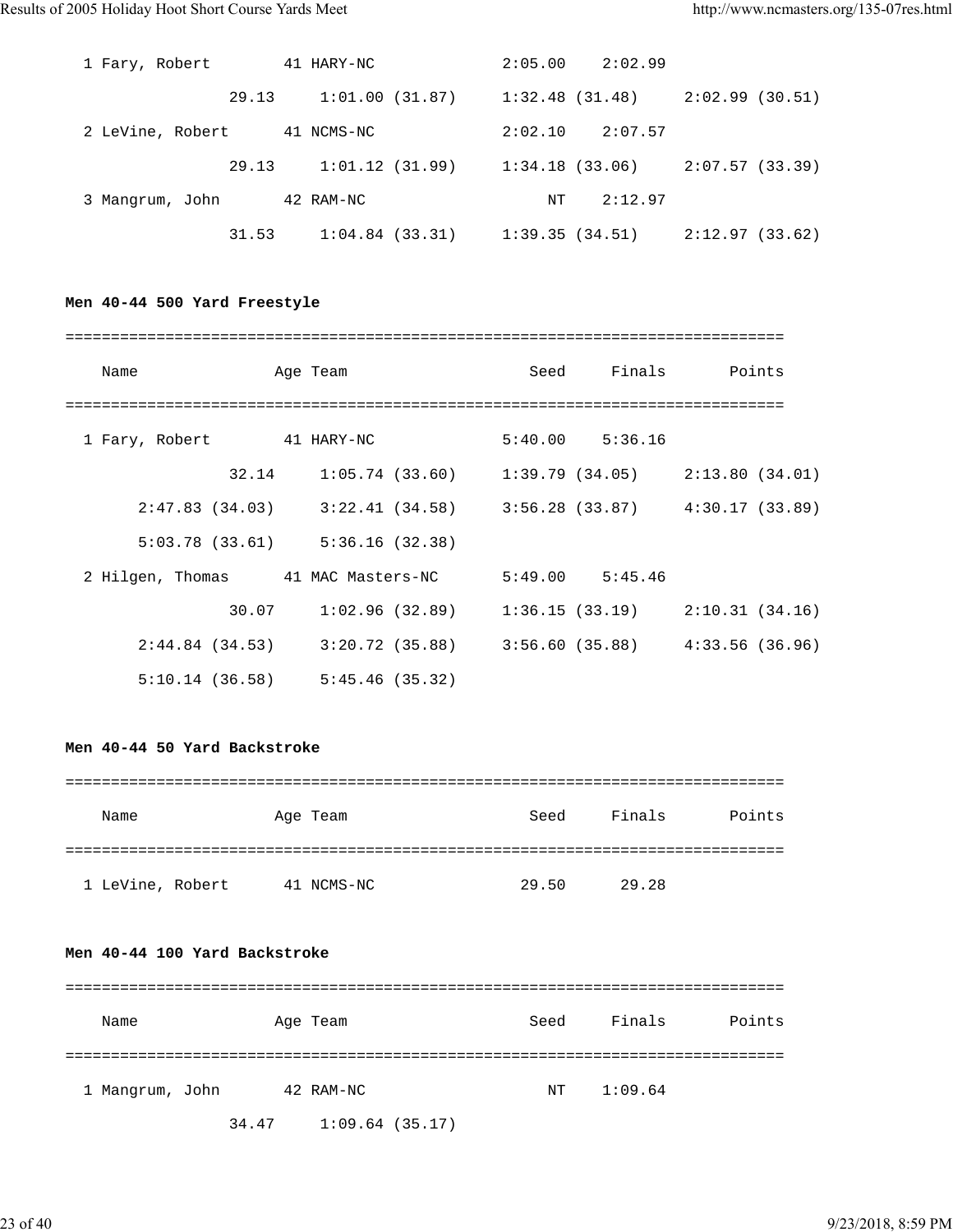# **Men 40-44 200 Yard Backstroke**

| Name                        |            | Age Team          | Seed                                                  | Finals              | Points |  |
|-----------------------------|------------|-------------------|-------------------------------------------------------|---------------------|--------|--|
|                             |            |                   |                                                       |                     |        |  |
| 1 LeVine, Robert 41 NCMS-NC |            |                   |                                                       | $2:16.00$ $2:22.73$ |        |  |
|                             | 33.16      | $1:08.94$ (35.78) | $1:46.53$ (37.59) $2:22.73$ (36.20)                   |                     |        |  |
| 2 Fary, Robert              | 41 HARY-NC |                   |                                                       | $2:30.00$ $2:26.39$ |        |  |
|                             | 34.91      |                   | $1:12.00(37.09)$ $1:49.50(37.50)$ $2:26.39(36.89)$    |                     |        |  |
| 3 Mangrum, John 42 RAM-NC   |            |                   | NT                                                    | 2:33.05             |        |  |
|                             | 36.06      |                   | $1:13.66$ (37.60) $1:53.63$ (39.97) $2:33.05$ (39.42) |                     |        |  |
|                             |            |                   |                                                       |                     |        |  |
|                             |            |                   |                                                       |                     |        |  |

**Men 40-44 50 Yard Breaststroke**

| Name              | Age Team |           | Seed  | Finals | Points |
|-------------------|----------|-----------|-------|--------|--------|
|                   |          |           |       |        |        |
| -- Stewart, Henry |          | 42 RAM-NC | 33.00 | NS     |        |

# **Men 40-44 200 Yard Breaststroke**

| Name             |       | Age Team          | Seed           | Finals  | Points          |
|------------------|-------|-------------------|----------------|---------|-----------------|
| 1 Hilgen, Thomas |       | 41 MAC Masters-NC | 2:40.00        | 2:44.53 |                 |
|                  | 36.70 | 1:18.53(41.83)    | 2:01.86(43.33) |         | 2:44.53 (42.67) |

# **Men 40-44 50 Yard Butterfly**

| Name              | Age Team          | Seed  | Finals | Points |
|-------------------|-------------------|-------|--------|--------|
|                   |                   |       |        |        |
| 1 Hilgen, Thomas  | 41 MAC Masters-NC | 30.00 | 29.01  |        |
| -- Stewart, Henry | 42 RAM-NC         | 24.50 | ΝS     |        |

# **Men 40-44 100 Yard Butterfly**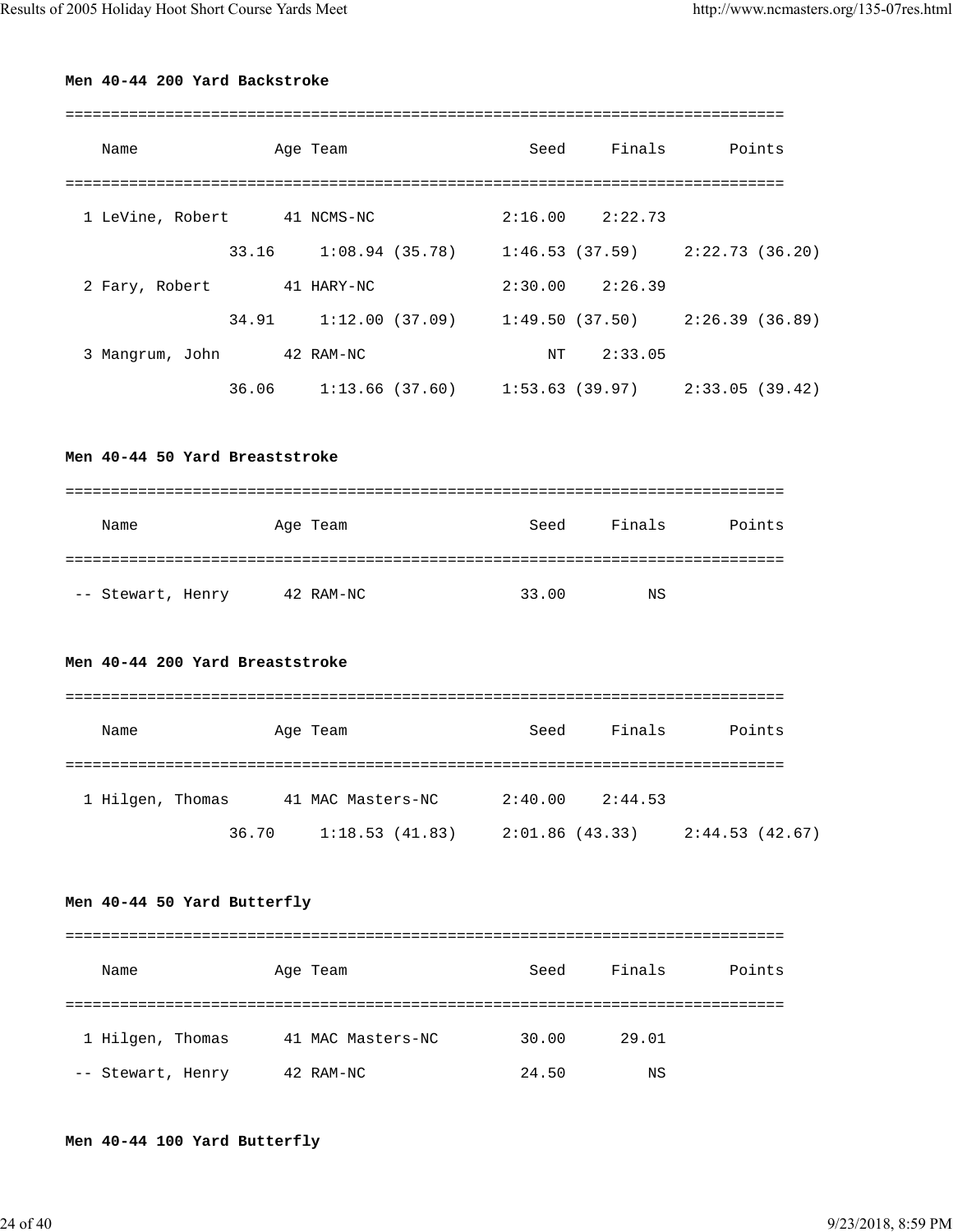| Name            |       | Age Team       | Seed | Finals  | Points |
|-----------------|-------|----------------|------|---------|--------|
|                 |       |                |      |         |        |
| 1 Mangrum, John |       | 42 RAM-NC      | NΤ   | 1:16.04 |        |
|                 | 34.47 | 1:16.04(41.57) |      |         |        |

# **Men 40-44 200 Yard IM**

| Name             |       | Age Team          | Seed           | Finals  | Points         |
|------------------|-------|-------------------|----------------|---------|----------------|
| 1 Hilgen, Thomas |       | 41 MAC Masters-NC | 2:40.00        | 2:20.57 |                |
|                  | 31.50 | 1:08.50(37.00)    | 1:48.46(39.96) |         | 2:20.57(32.11) |

# **Men 40-44 400 Yard IM**

| Name            |                | Age Team          |                   | Seed                                                  | Finals              |                 | Points |
|-----------------|----------------|-------------------|-------------------|-------------------------------------------------------|---------------------|-----------------|--------|
| 1 Fary, Robert  |                | 41 HARY-NC        |                   |                                                       | $5:45.00$ $4:59.90$ |                 |        |
|                 | 31.49          |                   | $1:09.09$ (37.60) |                                                       | 1:49.03 (39.94)     | 2:26.61(37.58)  |        |
|                 | 3:09.92(43.31) |                   |                   | $3:53.73$ (43.81) $4:27.59$ (33.86) $4:59.90$ (32.31) |                     |                 |        |
| 2 Mangrum, John |                | 42 RAM-NC         |                   | NΤ                                                    | 5:29.14             |                 |        |
|                 | 33.56          | $1:13.94$ (40.38) |                   |                                                       | 1:56.49 (42.55)     | 2:37.78 (41.29) |        |
|                 | 3:25.72(47.94) | $4:13.68$ (47.96) |                   | 4:52.98(39.30)                                        |                     | 5:29.14(36.16)  |        |

# **Men 45-49 50 Yard Freestyle**

| Name              | Age Team          | Seed  | Finals | Points |
|-------------------|-------------------|-------|--------|--------|
|                   |                   |       |        |        |
| 1 Blank, Jon      | 45 RAM-NC         | 23.00 | 23.72  |        |
| 2 Klein, Jonathan | 48 THAT-NC        | NΤ    | 24.62  |        |
| 3 Huey, Brian     | 46 MAC Masters-NC | 28.00 | 28.15  |        |
| 4 Ivarsson, Carl  | 45 NCMS-NC        | NT    | 32.36  |        |
| 5 Acheson, Scott  | 47 HARY-NC        | 40.00 | 35.06  |        |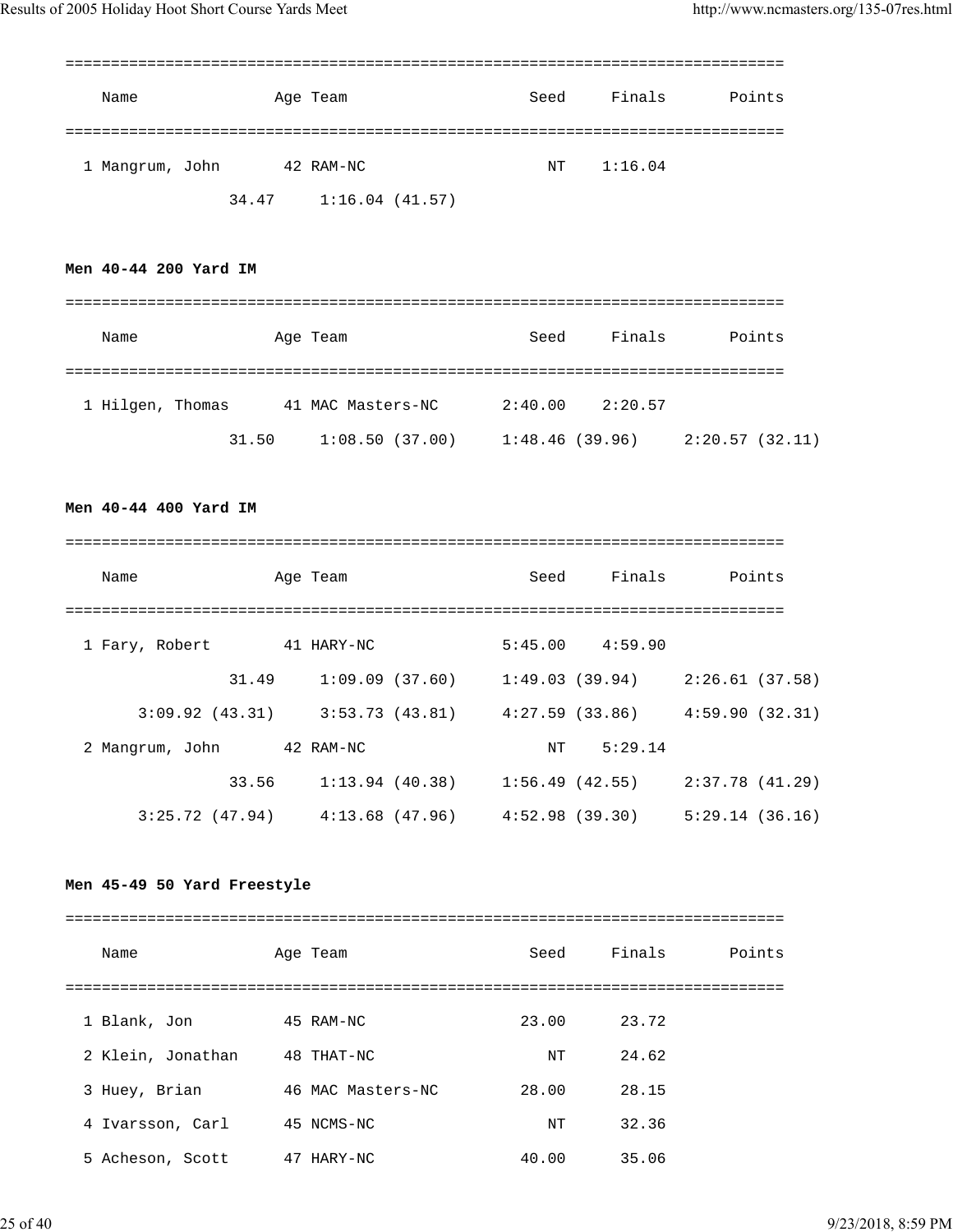| -- DeLuca, Bob | 47 MAC Masters-NC | 28.45 | NS |
|----------------|-------------------|-------|----|
|                |                   |       |    |

# **Men 45-49 100 Yard Freestyle**

| Name                             |       | Age Team                | Seed                | Finals      | Points |
|----------------------------------|-------|-------------------------|---------------------|-------------|--------|
| 1 Klein, Jonathan 48 THAT-NC     |       |                         |                     | 53.50 52.35 |        |
|                                  | 25.31 | 52.35(27.04)            |                     |             |        |
| 2 Miller, Bill 48 MAC Masters-NC |       |                         | $1:02.10$ $1:03.15$ |             |        |
|                                  |       | 29.21 1:03.15 (33.94)   |                     |             |        |
| 3 Acheson, Scott                 |       | 47 HARY-NC              | $1:30.00$ $1:16.23$ |             |        |
|                                  |       | $36.34$ 1:16.23 (39.89) |                     |             |        |
| -- Huey, Brian                   |       | 46 MAC Masters-NC       | 1:00.00             | ΝS          |        |

# **Men 45-49 200 Yard Freestyle**

| Name                                            | Age Team                                              |                     | Seed Finals Points              |
|-------------------------------------------------|-------------------------------------------------------|---------------------|---------------------------------|
|                                                 |                                                       |                     |                                 |
| 1 Klein, Jonathan 48 THAT-NC                    |                                                       | $1:58.00$ $1:58.07$ |                                 |
|                                                 | 27.75 58.05 (30.30) 1:28.61 (30.56) 1:58.07 (29.46)   |                     |                                 |
| 2 Huey, Brian 46 MAC Masters-NC 2:08.00 2:13.73 |                                                       |                     |                                 |
|                                                 | 32.11 1:05.95 (33.84) 1:40.60 (34.65) 2:13.73 (33.13) |                     |                                 |
| 3 Ivarsson, Carl 45 NCMS-NC                     |                                                       | NT 2:47.21          |                                 |
|                                                 |                                                       |                     | $36.34$ ( ) $2:47.21$ (2:10.87) |
| 4 Acheson, Scott 47 HARY-NC                     |                                                       | $3:00.00$ $2:51.74$ |                                 |
|                                                 | 38.45 1:21.40 (42.95) 2:06.88 (45.48) 2:51.74 (44.86) |                     |                                 |

# **Men 45-49 500 Yard Freestyle**

| Name          | Age Team          | Seed    | Finals  | Points |
|---------------|-------------------|---------|---------|--------|
|               |                   |         |         |        |
| 1 Huey, Brian | 46 MAC Masters-NC | 5:50.00 | 5:59.08 |        |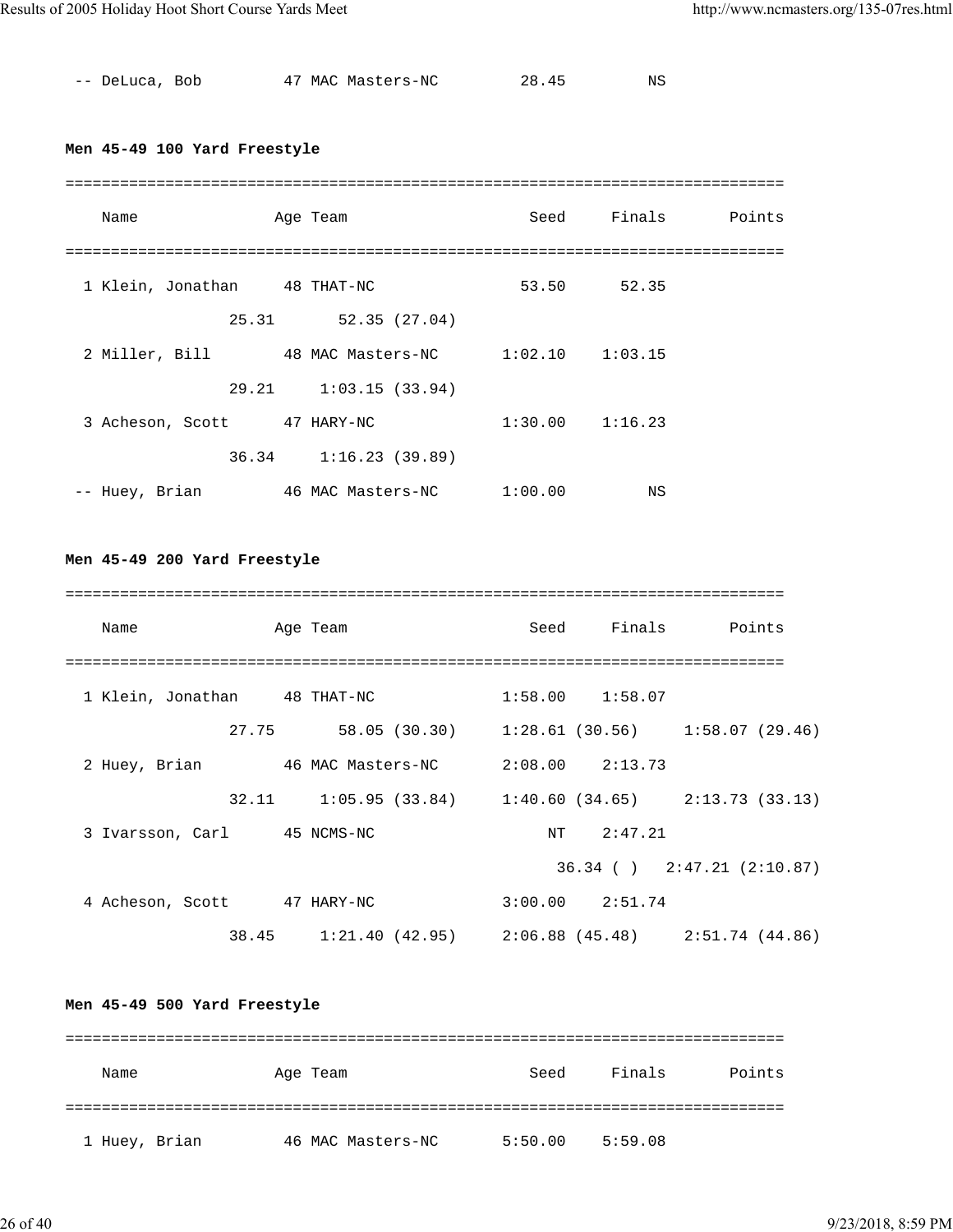|                             | 34.49 1:10.75 (36.26) 1:47.36 (36.61) 2:23.99 (36.63)                     |                     |  |
|-----------------------------|---------------------------------------------------------------------------|---------------------|--|
|                             | $3:00.26$ (36.27) $3:36.91$ (36.65) $4:13.28$ (36.37) $4:49.18$ (35.90)   |                     |  |
|                             | $5:24.61$ (35.43) $5:59.08$ (34.47)                                       |                     |  |
| 2 Ivarsson, Carl 45 NCMS-NC |                                                                           | NT 7:44.84          |  |
|                             | 36.58 1:20.59 (44.01) 2:08.31 (47.72) 2:55.01 (46.70)                     |                     |  |
|                             | $3:44.27$ (49.26) $4:34.75$ (50.48) $5:24.51$ (49.76) $6:13.33$ (48.82)   |                     |  |
|                             | $7:02.33$ (49.00) $7:44.84$ (42.51)                                       |                     |  |
|                             | 3 Acheson, Scott 47 HARY-NC                                               | $8:00.00$ $8:18.73$ |  |
|                             | 42.00 1:27.43 (45.43) 2:13.86 (46.43) 3:02.77 (48.91)                     |                     |  |
|                             | $3:51.86$ (49.09) $4:42.21$ (50.35) $5:32.35$ (50.14) $7:12.51$ (1:40.16) |                     |  |
|                             | $7:59.88$ (47.37) $8:18.73$ (18.85)                                       |                     |  |
|                             | 4 Less, Dale 46 BUMS-NC                                                   | $8:52.00$ $8:25.49$ |  |
|                             | 45.50 1:31.77 (46.27) 2:20.60 (48.83) 3:11.14 (50.54)                     |                     |  |
|                             | 4:00.99 (49.85) 4:52.09 (51.10) 5:42.86 (50.77) 6:33.62 (50.76)           |                     |  |
|                             | $7:24.34$ (50.72) $8:25.49$ (1:01.15)                                     |                     |  |

# **Men 45-49 1000 Yard Freestyle**

| Name                          | <b>Example 2</b> Age Team |  | Seed Finals Points                                                          |                                     |  |
|-------------------------------|---------------------------|--|-----------------------------------------------------------------------------|-------------------------------------|--|
|                               |                           |  |                                                                             | =================================== |  |
| 1 Westerberg, Mark 45 NCMS-NC |                           |  |                                                                             | $12:20.00$ $12:36.87$               |  |
|                               |                           |  | $31.69$ $1:06.75$ (35.06) $1:43.33$ (36.58) $2:20.31$ (36.98)               |                                     |  |
|                               |                           |  | 2:59.08 (38.77) 3:37.40 (38.32) 4:15.35 (37.95) 4:54.03 (38.68)             |                                     |  |
|                               |                           |  | 5:32.48 (38.45) 6:10.92 (38.44) 6:50.02 (39.10) 7:29.50 (39.48)             |                                     |  |
|                               |                           |  | 8:07.84 (38.34) 8:46.77 (38.93) 9:26.02 (39.25) 10:05.04 (39.02)            |                                     |  |
|                               |                           |  | $10:44.30(39.26)$ $11:22.80(38.50)$ $12:00.68(37.88)$ $12:36.87(36.19)$     |                                     |  |
|                               |                           |  | 2 Acheson, Scott 47 HARY-NC 18:00.00 16:22.74                               |                                     |  |
|                               |                           |  | 44.92 1:31.22 (46.30) 2:19.43 (48.21) 3:07.38 (47.95)                       |                                     |  |
|                               |                           |  | $3:56.71$ (49.33) $4:46.89$ (50.18) $5:36.55$ (49.66) $6:26.27$ (49.72)     |                                     |  |
|                               |                           |  | 7:15.49 (49.22) 8:05.57 (50.08) 8:56.61 (51.04) 9:45.95 (49.34)             |                                     |  |
|                               |                           |  | $10:36.34$ (50.39) $11:26.01$ (49.67) $12:17.10$ (51.09) $13:06.14$ (49.04) |                                     |  |
|                               |                           |  | 13:55.93 (49.79) 14:47.23 (51.30) 15:36.32 (49.09) 16:22.74 (46.42)         |                                     |  |
| 3 Less, Dale 46 BUMS-NC       |                           |  | $18:00.00$ $16:45.15$                                                       |                                     |  |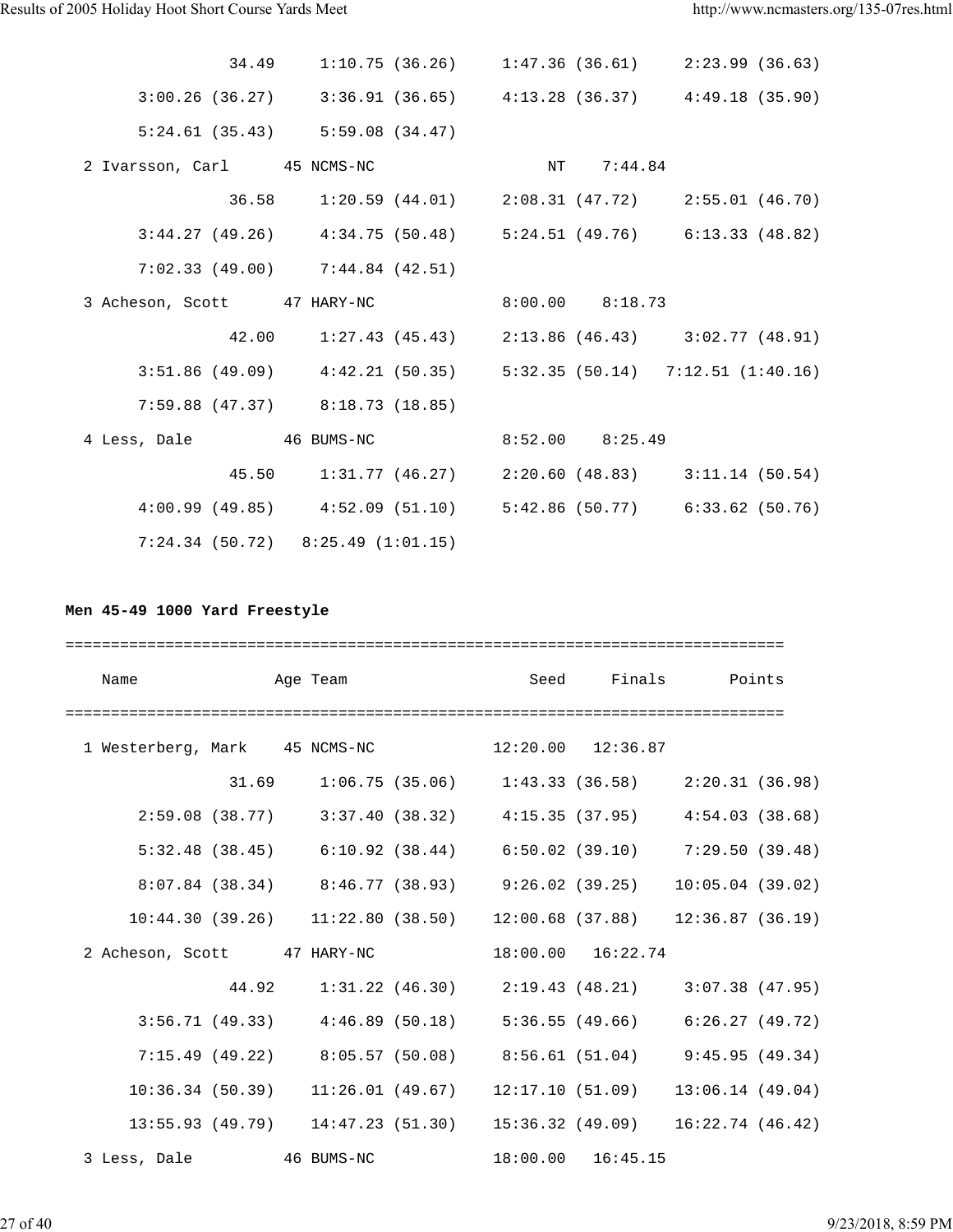| 44.26           | 1:31.05(46.79)  | 2:20.36(49.31)   |                 | 3:09.72(49.36) |
|-----------------|-----------------|------------------|-----------------|----------------|
| 4:00.39(50.67)  | 4:50.94(50.55)  | 5:41.49(50.55)   | 6:32.80(51.31)  |                |
| 7:24.12(51.32)  | 8:14.98(50.86)  | 9:06.35(51.37)   | 9:57.59(51.24)  |                |
| 10:48.77(51.18) | 11:40.19(51.42) | 12:31.33(51.14)  | 13:22.39(51.06) |                |
| 14:13.30(50.91) | 15:04.05(50.75) | 15:54.83 (50.78) | 16:45.15(50.32) |                |

# **Men 45-49 50 Yard Backstroke**

| Name              | Age Team          | Seed  | Finals | Points |
|-------------------|-------------------|-------|--------|--------|
|                   |                   |       |        |        |
| 1 Klein, Jonathan | 48 THAT-NC        | NT    | 27.62  |        |
| 2 Huey, Brian     | 46 MAC Masters-NC | 35.00 | 35.30  |        |
| -- DeLuca, Bob    | 47 MAC Masters-NC | 33.00 | ΝS     |        |

# **Men 45-49 100 Yard Backstroke**

| Name              | Age Team          | Seed    | Finals | Points |
|-------------------|-------------------|---------|--------|--------|
|                   |                   |         |        |        |
| 1 Klein, Jonathan | 48 THAT-NC        | 59.50   | 58.14  |        |
| 28.41             | 58.14 (29.73)     |         |        |        |
| -- DeLuca, Bob    | 47 MAC Masters-NC | 1:08.00 | ΝS     |        |

#### **Men 45-49 200 Yard Backstroke**

| Name              | Age Team |                | Seed    | Finals          | Points         |
|-------------------|----------|----------------|---------|-----------------|----------------|
|                   |          |                |         |                 |                |
| 1 Klein, Jonathan |          | 48 THAT-NC     | 2:10.00 | 2:15.83         |                |
|                   | 31.43    | 1:06.47(35.04) |         | 1:41.73 (35.26) | 2:15.83(34.10) |

# **Men 45-49 50 Yard Breaststroke** =============================================================================== Name Month Age Team Seed Finals Points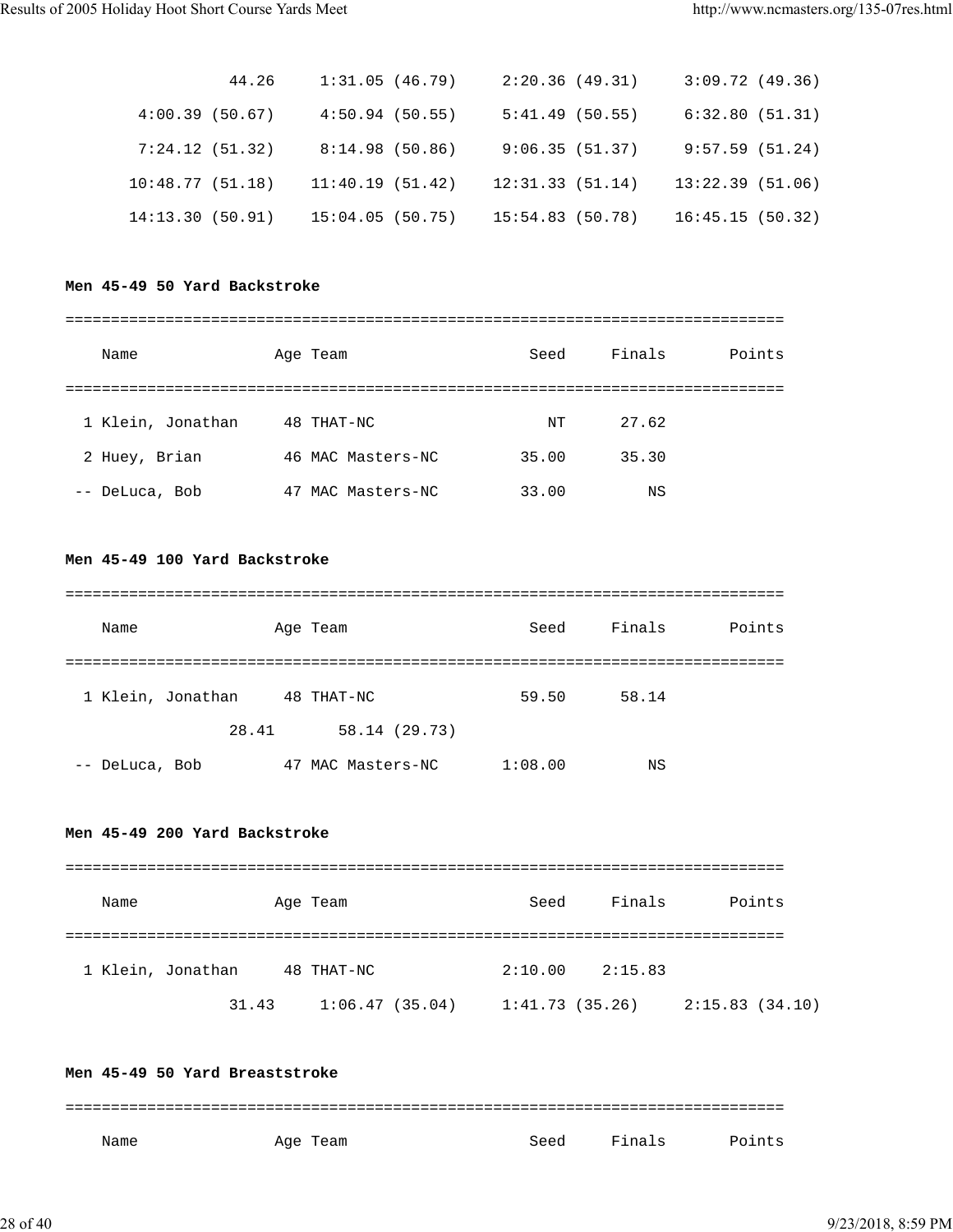===============================================================================

| 1 Blank, Jon   | 45 RAM-NC         | 29.20 | 29.21 |
|----------------|-------------------|-------|-------|
| -- Huey, Brian | 46 MAC Masters-NC | 40.00 | ΝS    |

#### **Men 45-49 100 Yard Breaststroke**

| Name         |       | Age Team       | Seed    | Finals  | Points |
|--------------|-------|----------------|---------|---------|--------|
|              |       |                |         |         |        |
| 1 Blank, Jon |       | 45 RAM-NC      | 1:03.00 | 1:03.02 |        |
|              | 29.68 | 1:03.02(33.34) |         |         |        |

#### **Men 45-49 200 Yard Breaststroke**

| Name         |       | Age Team       | Seed           | Finals  | Points         |
|--------------|-------|----------------|----------------|---------|----------------|
|              |       |                |                |         |                |
| 1 Blank, Jon |       | 45 RAM-NC      | 2:18.80        | 2:20.85 |                |
|              | 31.93 | 1:07.81(35.88) | 1:43.90(36.09) |         | 2:20.85(36.95) |

# **Men 45-49 50 Yard Butterfly**

| Name               | Age Team          | Seed  | Finals | Points |
|--------------------|-------------------|-------|--------|--------|
|                    |                   |       |        |        |
| 1 Blank, Jon       | 45 RAM-NC         | 25.80 | 25.71  |        |
| 2 Klein, Jonathan  | 48 THAT-NC        | 26.00 | 26.11  |        |
| 3 Westerberg, Mark | 45 NCMS-NC        | 27.00 | 27.47  |        |
| 4 Huey, Brian      | 46 MAC Masters-NC | 32.00 | 30.75  |        |
| 5 Miller, Bill     | 48 MAC Masters-NC | 31.00 | 30.91  |        |

### **Men 45-49 100 Yard Butterfly**

| Name         | Age Team  | Seed  | Finals | Points |
|--------------|-----------|-------|--------|--------|
|              |           |       |        |        |
| 1 Blank, Jon | 45 RAM-NC | 56.90 | 56.10  |        |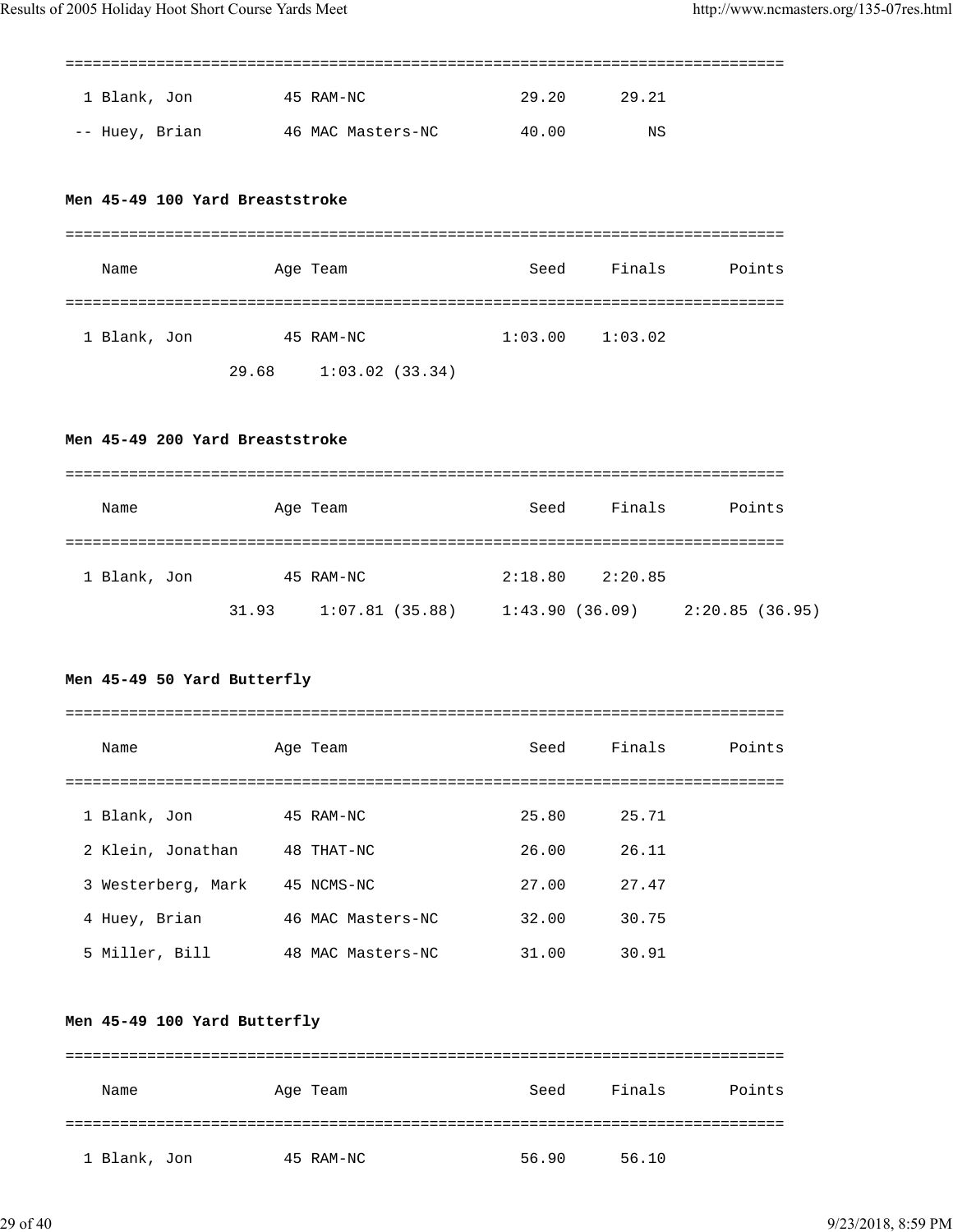| 25.93 | 56.10(30.17) |
|-------|--------------|
|-------|--------------|

2 Klein, Jonathan 48 THAT-NC 58.50 59.05 27.97 59.05 (31.08)

# **Men 45-49 200 Yard IM**

| Name           | Age Team          | Seed    | Finals | Points |
|----------------|-------------------|---------|--------|--------|
|                |                   |         |        |        |
| -- Huey, Brian | 46 MAC Masters-NC | 2:45.00 | NS     |        |

### **Men 45-49 400 Yard IM**

| Name           |       | Age Team          | Seed           | Finals  | Points         |  |
|----------------|-------|-------------------|----------------|---------|----------------|--|
| 1 Huey, Brian  |       | 46 MAC Masters-NC | 5:30.00        | 5:28.92 |                |  |
|                | 37.33 | 1:17.22(39.89)    | 2:00.40(43.18) |         | 2:43.84(43.44) |  |
| 3:31.47(47.63) |       | 4:19.05(47.58)    | 4:55.12(36.07) |         | 5:28.92(33.80) |  |

## **Men 50-54 50 Yard Freestyle**

# ===============================================================================

| Name             | Age Team          | Seed  | Finals | Points |
|------------------|-------------------|-------|--------|--------|
|                  |                   |       |        |        |
| 1 Dudley, John   | 50 MAC Masters-NC | 29.00 | 29.87  |        |
| -- Rensink, Rick | 53 MAC Masters-NC | 29.60 | ΝS     |        |

# **Men 50-54 200 Yard Freestyle**

| Name             | Age Team   |               | Seed           | Finals  | Points         |
|------------------|------------|---------------|----------------|---------|----------------|
|                  |            |               |                |         |                |
| 1 Gilchrist, Don | 51 NCMS-NC |               | 2:00.00        | 2:01.71 |                |
| 27.99            |            | 58.58 (30.59) | 1:29.52(30.94) |         | 2:01.71(32.19) |
| 2 Flack, John    | 50 THAT-NC |               | 2:10.00        | 2:13.70 |                |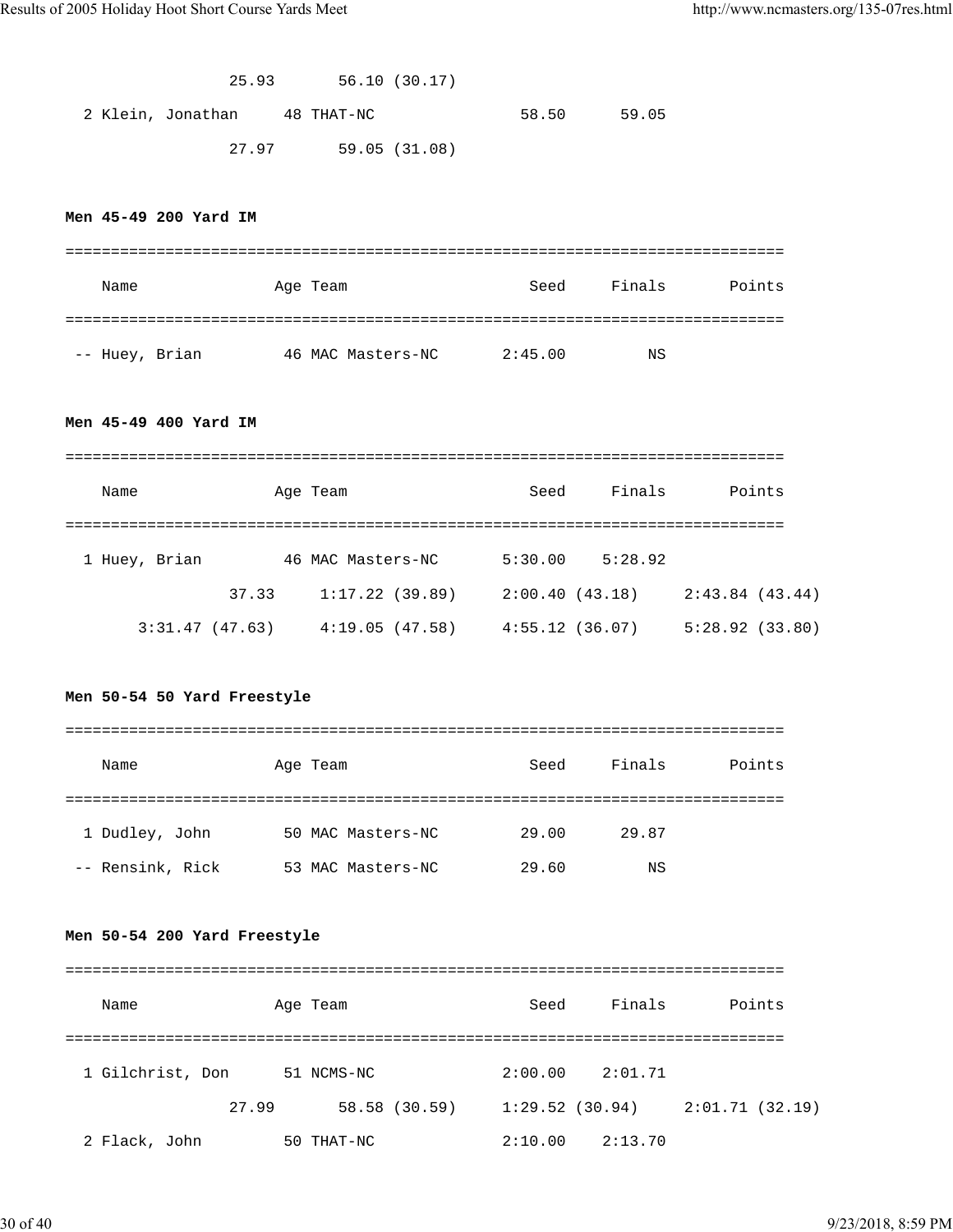32.27 1:06.12 (33.85) 1:40.39 (34.27) 2:13.70 (33.31)

# **Men 50-54 500 Yard Freestyle**

| Name           |       | Age Team       | Seed           | Finals         |                | Points |
|----------------|-------|----------------|----------------|----------------|----------------|--------|
|                |       |                |                |                |                |        |
| 1 Flack, John  |       | 50 THAT-NC     | 6:00.00        | 6:10.29        |                |        |
|                | 35.10 | 1:11.15(36.05) | 1:47.33(36.18) |                | 2:24.61(37.28) |        |
| 3:02.06(37.45) |       | 3:39.37(37.31) |                | 4:16.92(37.55) | 4:54.94(38.02) |        |
| 5:33.67(38.73) |       | 6:10.29(36.62) |                |                |                |        |

# **Men 50-54 50 Yard Backstroke**

| Name             | Age Team          | Seed  | Finals | Points |
|------------------|-------------------|-------|--------|--------|
|                  |                   |       |        |        |
| 1 Flack, John    | 50 THAT-NC        | 32.00 | 31.77  |        |
| -- Rensink, Rick | 53 MAC Masters-NC | 37.00 | ΝS     |        |

# **Men 50-54 200 Yard Backstroke**

| Name             | Age Team |                | Seed           | Finals  | Points         |
|------------------|----------|----------------|----------------|---------|----------------|
|                  |          |                |                |         |                |
| 1 Gilchrist, Don |          | 51 NCMS-NC     | 2:25.00        | 2:26.74 |                |
|                  | 34.61    | 1:10.71(36.10) | 1:48.37(37.66) |         | 2:26.74(38.37) |
| -- Flack, John   |          | 50 THAT-NC     | 2:45.00        | ΝS      |                |

### **Men 50-54 50 Yard Breaststroke**

| Name              | Age Team          | Seed  | Finals | Points |
|-------------------|-------------------|-------|--------|--------|
|                   |                   |       |        |        |
| 1 Dudley, John    | 50 MAC Masters-NC | 42.00 | 42.29  |        |
| -- Gilchrist, Don | 51 NCMS-NC        | 31.50 | ΝS     |        |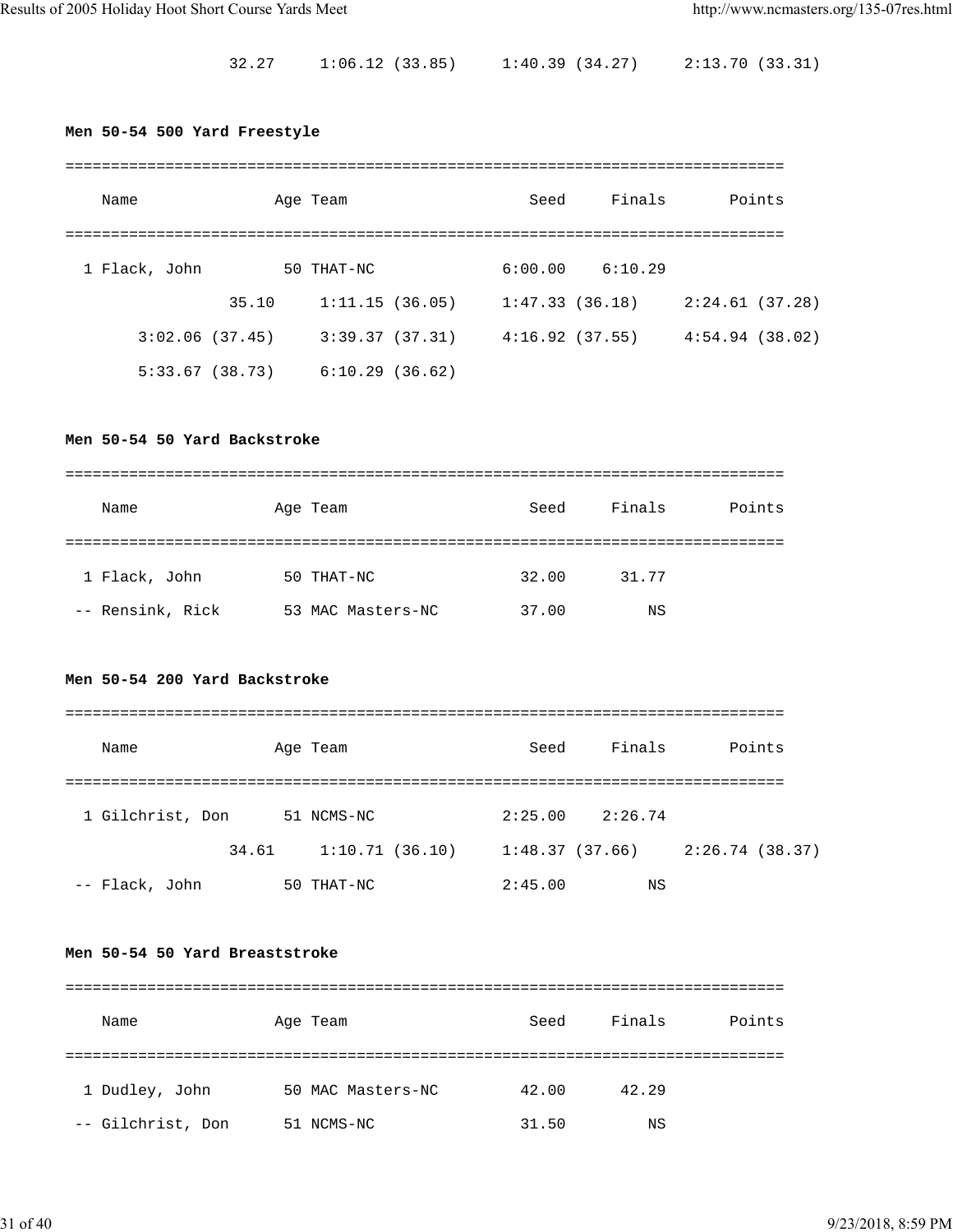# **Men 50-54 50 Yard Butterfly**

| Name              | Age Team          | Seed  | Finals | Points |
|-------------------|-------------------|-------|--------|--------|
|                   |                   |       |        |        |
| 1 Dudley, John    | 50 MAC Masters-NC | 34.00 | 32.71  |        |
| -- Gilchrist, Don | 51 NCMS-NC        | 26.50 | ΝS     |        |

## **Men 50-54 100 Yard IM**

| Name             |       | Age Team          | Seed    | Finals  | Points |
|------------------|-------|-------------------|---------|---------|--------|
|                  |       |                   |         |         |        |
| 1 Dudley, John   |       | 50 MAC Masters-NC | 1:25.00 | 1:19.22 |        |
|                  | 36.13 | 1:19.22(43.09)    |         |         |        |
| -- Rensink, Rick |       | 53 MAC Masters-NC | 1:18.00 | ΝS      |        |

# **Men 50-54 200 Yard IM**

| Name              | Age Team   | Seed    | Finals | Points |
|-------------------|------------|---------|--------|--------|
|                   |            |         |        |        |
| -- Gilchrist, Don | 51 NCMS-NC | 2:16.00 | ΝS     |        |

### **Men 50-54 400 Yard IM**

| Name             |       | Age Team       | Seed           | Finals  | Points         |
|------------------|-------|----------------|----------------|---------|----------------|
|                  |       |                |                |         |                |
| 1 Gilchrist, Don |       | 51 NCMS-NC     | 5:00.00        | 4:54.77 |                |
|                  | 29.71 | 1:04.56(34.85) | 1:43.64(39.08) |         | 2:22.17(38.53) |
| 3:04.29(42.12)   |       | 3:46.50(42.21) | 4:21.68(35.18) |         | 4:54.77(33.09) |

**Men 55-59 50 Yard Freestyle** =============================================================================== Name Month Age Team Seed Finals Points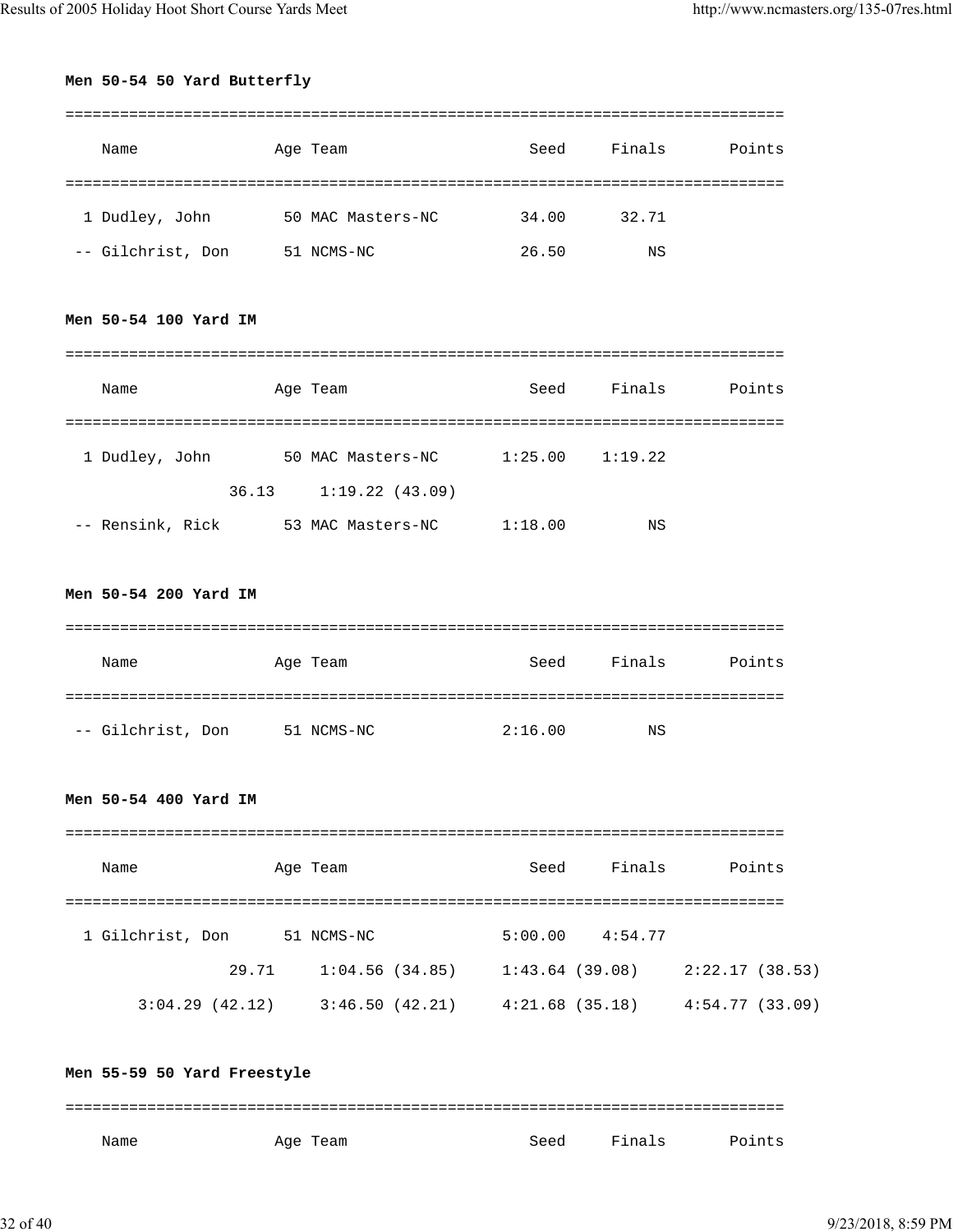| 1 Calandro, Jim     | 59 MAC Masters-NC | 27.20 | 27.38 |  |
|---------------------|-------------------|-------|-------|--|
| 2 Richleson, Andrew | 58 TMS-NC         | NT    | 28.33 |  |
| 3 Fumi, Len         | 56 MAC Masters-NC | 40.00 | 38.55 |  |

# **Men 55-59 100 Yard Freestyle**

| Name            |       | Age Team          | Seed    | Finals  | Points |
|-----------------|-------|-------------------|---------|---------|--------|
|                 |       |                   |         |         |        |
| 1 Calandro, Jim |       | 59 MAC Masters-NC | 1:03.00 | 1:03.71 |        |
|                 | 31.27 | 1:03.71(32.44)    |         |         |        |
| 2 Fumi, Len     |       | 56 MAC Masters-NC | 1:35.00 | 1:23.81 |        |
|                 | 40.21 | 1:23.81(43.60)    |         |         |        |

**Men 55-59 50 Yard Backstroke**

| Name                | Age Team  | Seed | Finals | Points |
|---------------------|-----------|------|--------|--------|
|                     |           |      |        |        |
| 1 Richleson, Andrew | 58 TMS-NC | NT   | 41.29  |        |

# **Men 55-59 50 Yard Breaststroke**

| Name        | Age Team          | Seed  | Finals | Points |
|-------------|-------------------|-------|--------|--------|
|             |                   |       |        |        |
| 1 Fumi, Len | 56 MAC Masters-NC | 42.00 | 44.85  |        |

#### **Men 55-59 100 Yard Breaststroke**

| Name        | Age Team                | Seed    | Finals  | Points |
|-------------|-------------------------|---------|---------|--------|
|             |                         |         |         |        |
| 1 Fumi, Len | 56 MAC Masters-NC       | 1:40.00 | 1:40.80 |        |
|             | 1:40.80(52.08)<br>48.72 |         |         |        |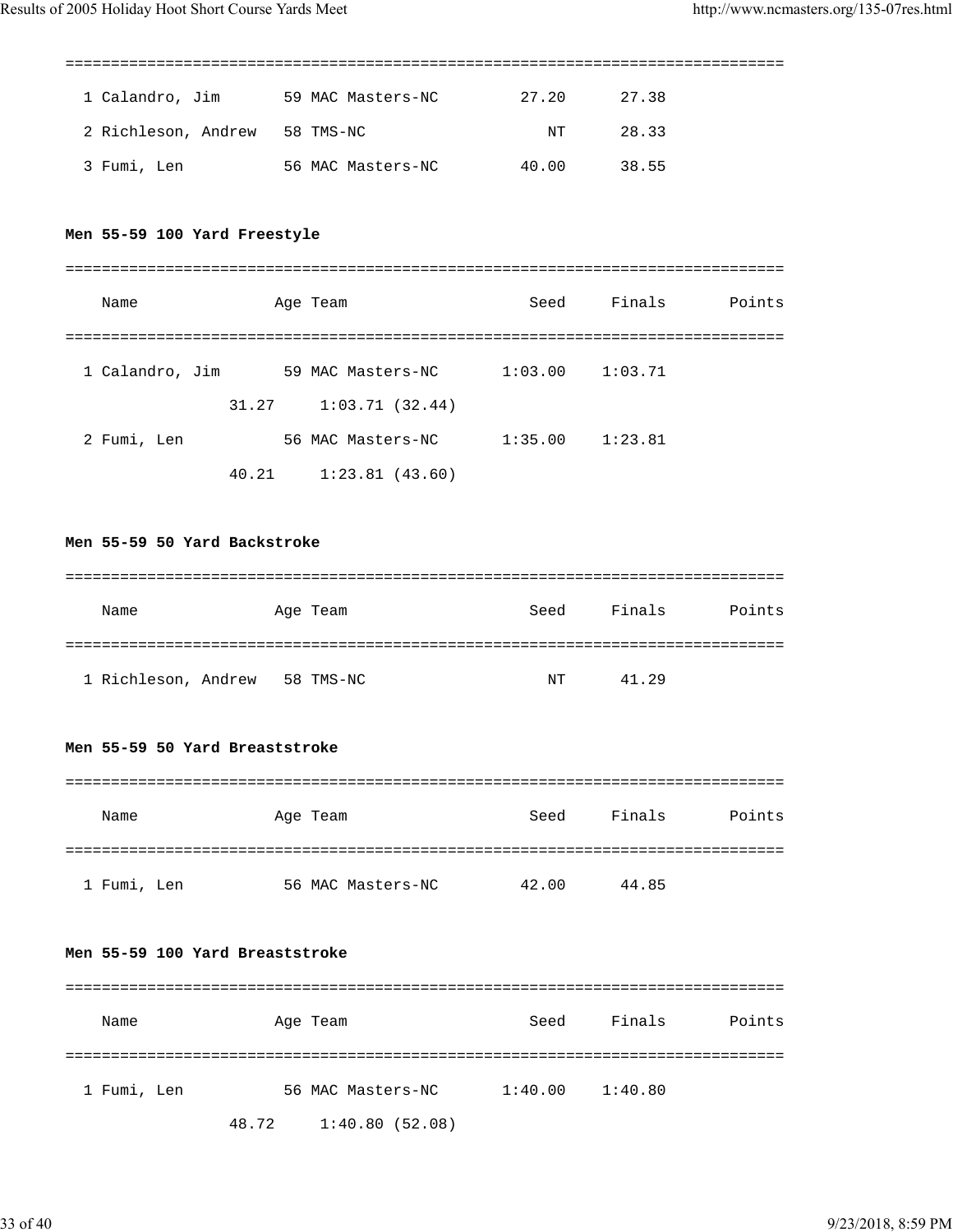# **Men 55-59 50 Yard Butterfly**

| Name            | Age Team |                   | Seed  | Finals | Points |
|-----------------|----------|-------------------|-------|--------|--------|
|                 |          |                   |       |        |        |
| 1 Calandro, Jim |          | 59 MAC Masters-NC | 35.00 | 36.57  |        |

# **Men 55-59 100 Yard IM**

| Name                |       | Age Team       | Seed | Finals  | Points |
|---------------------|-------|----------------|------|---------|--------|
|                     |       |                |      |         |        |
| 1 Richleson, Andrew |       | 58 TMS-NC      | NT   | 1:15.62 |        |
|                     | 36.77 | 1:15.62(38.85) |      |         |        |

# **Men 60-64 50 Yard Freestyle**

| Name             | Age Team          | Seed  | Finals | Points |
|------------------|-------------------|-------|--------|--------|
|                  |                   |       |        |        |
| 1 White, Bernard | 62 CSM-NC         | 29.50 | 29.62  |        |
| 2 Marshall, John | 60 MAC Masters-NC | 33.50 | 34.38  |        |

# **Men 60-64 100 Yard Freestyle**

| Name             | Age Team  | Seed    | Finals  | Points |
|------------------|-----------|---------|---------|--------|
|                  |           |         |         |        |
| 1 White, Bernard | 62 CSM-NC | 1:09.00 | 1:11.49 |        |

33.51 1:11.49 (37.98)

# **Men 60-64 200 Yard Freestyle**

| Name             | Age Team  | Seed    | Finals  | Points |
|------------------|-----------|---------|---------|--------|
|                  |           |         |         |        |
| 1 White, Bernard | 62 CSM-NC | 2:46.00 | 2:41.05 |        |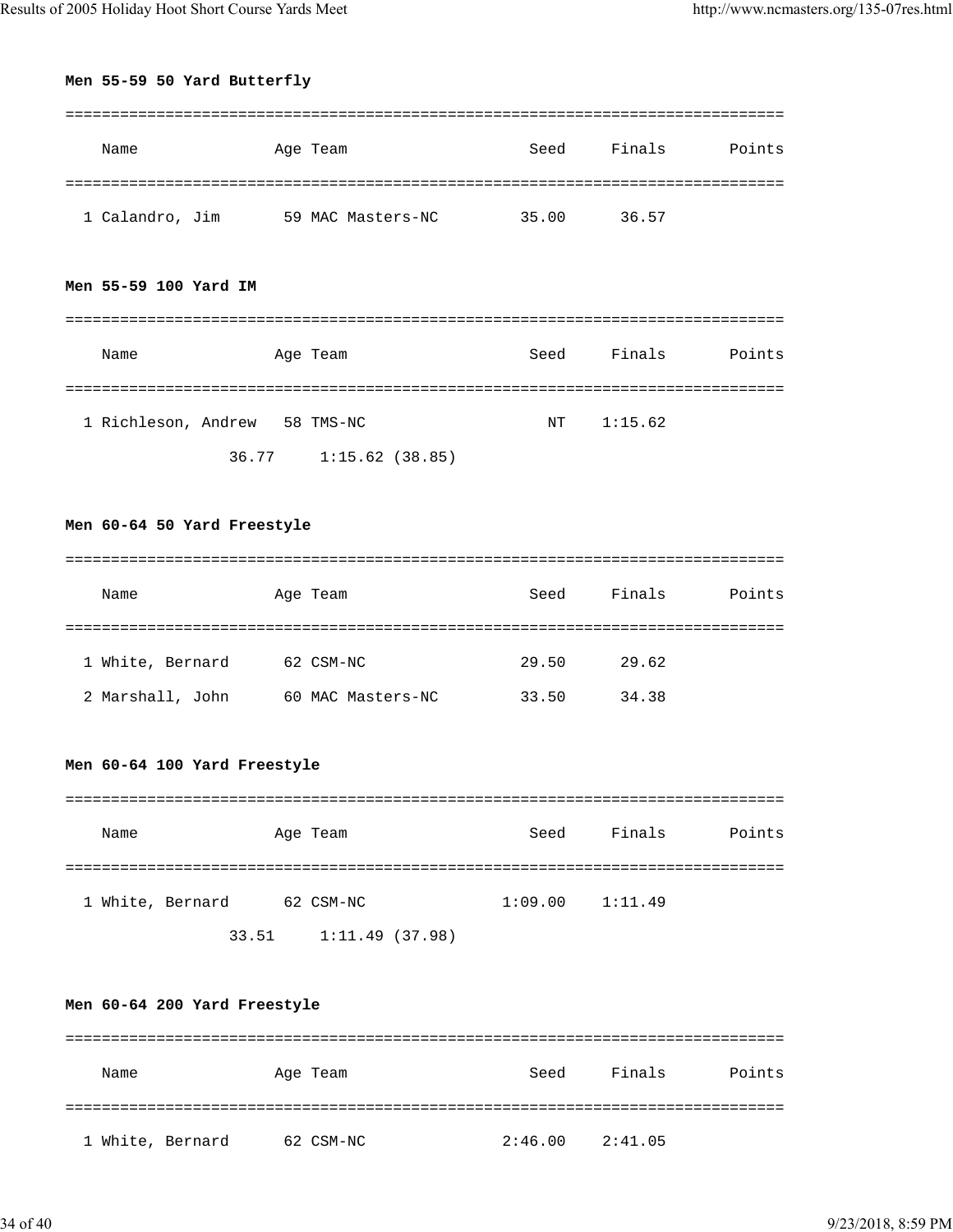|                  | 37.09 | 1:17.93 (40.84)   | 2:00.59 (42.66)     | 2:41.05 (40.46) |  |
|------------------|-------|-------------------|---------------------|-----------------|--|
| 2 Marshall, John |       | 60 MAC Masters-NC | $2:40.00$ $2:42.35$ |                 |  |
|                  | 37.35 | 1:18.38(41.03)    | 2:00.55 (42.17)     | 2:42.35 (41.80) |  |

# **Men 60-64 500 Yard Freestyle**

| Name              | Age Team          | Seed    | Finals | Points |
|-------------------|-------------------|---------|--------|--------|
|                   |                   |         |        |        |
| -- Marshall, John | 60 MAC Masters-NC | 7:00.00 | ΝS     |        |

#### **Men 60-64 50 Yard Backstroke**

| Name             | Age Team  | Seed  | Finals<br>Points |
|------------------|-----------|-------|------------------|
|                  |           |       |                  |
| 1 White, Bernard | 62 CSM-NC | 39.00 | 40.75            |

#### **Men 60-64 50 Yard Breaststroke**

| Name             | Age Team  | Seed  | Points<br>Finals |
|------------------|-----------|-------|------------------|
|                  |           |       |                  |
| 1 White, Bernard | 62 CSM-NC | 41.00 | 42.82            |

### **Men 60-64 100 Yard Breaststroke**

| Name                            |       | Age Team       | Seed                | Finals | Points |
|---------------------------------|-------|----------------|---------------------|--------|--------|
| 1 Poiletman, Robert 62 COLUM-NC |       |                | $1:13.75$ $1:15.91$ |        |        |
|                                 | 36.03 | 1:15.91(39.88) |                     |        |        |

|      |  | Men 60-64 50 Yard Butterfly |          |      |        |        |
|------|--|-----------------------------|----------|------|--------|--------|
|      |  |                             |          |      |        |        |
|      |  |                             |          |      |        |        |
|      |  |                             |          |      |        |        |
|      |  |                             |          |      |        |        |
|      |  |                             |          |      |        |        |
|      |  |                             |          |      |        |        |
|      |  |                             |          |      |        |        |
| Name |  |                             | Age Team | Seed | Finals | Points |
|      |  |                             |          |      |        |        |
|      |  |                             |          |      |        |        |
|      |  |                             |          |      |        |        |
|      |  |                             |          |      |        |        |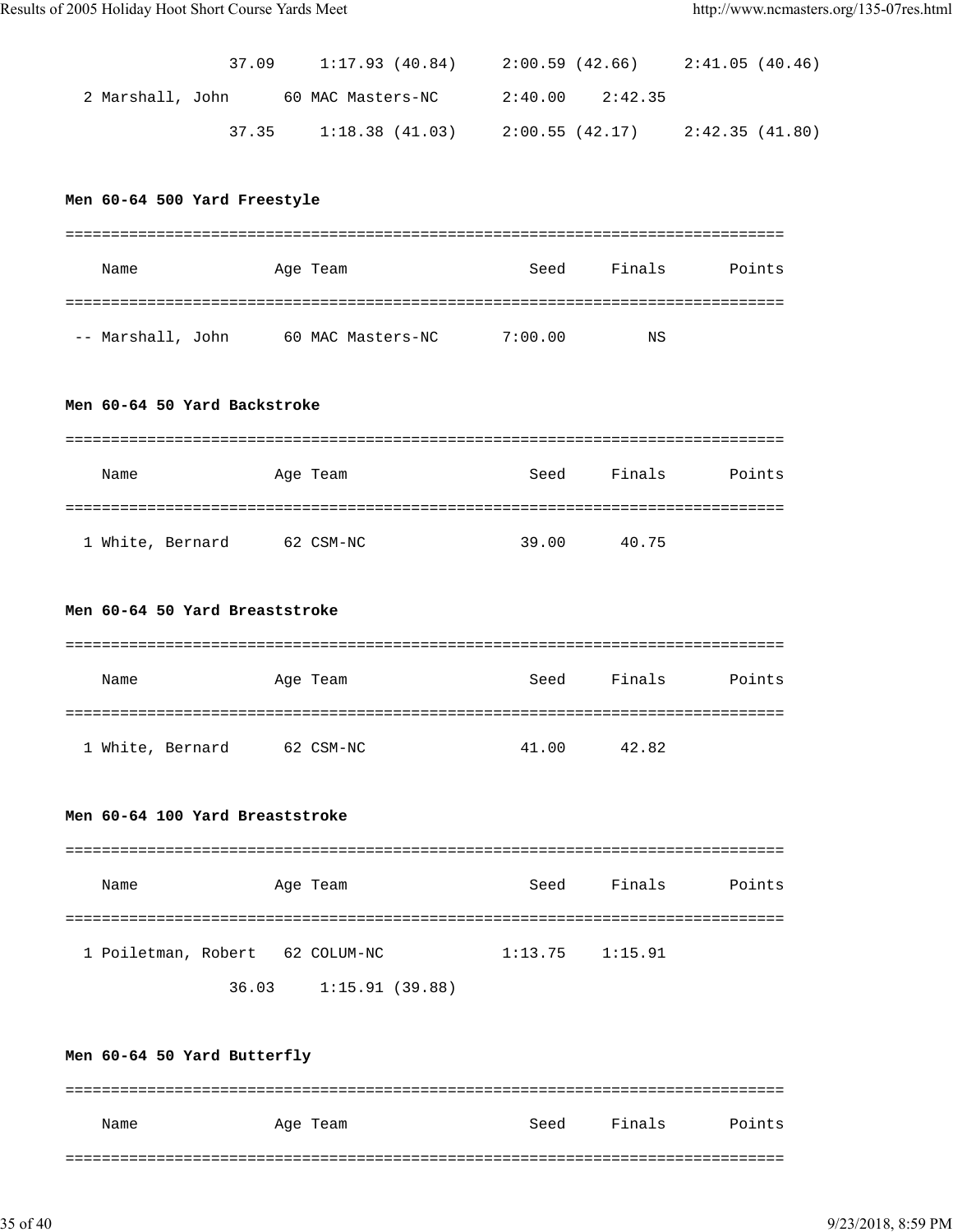| 1 Poiletman, Robert 62 COLUM-NC |           | 28.00 | 29.79 |
|---------------------------------|-----------|-------|-------|
| 2 White, Bernard                | 62 CSM-NC | 31.00 | 30.56 |

# **Men 60-64 100 Yard Butterfly**

| Name                            |       | Age Team       | Seed    | Finals  | Points |
|---------------------------------|-------|----------------|---------|---------|--------|
|                                 |       |                |         |         |        |
| 1 Poiletman, Robert 62 COLUM-NC |       |                | 1:01.50 | 1:02.37 |        |
|                                 | 29.31 | 1:02.37(33.06) |         |         |        |

# **Men 60-64 200 Yard Butterfly**

| Name                            |       | Age Team       | Seed    | Finals                              | Points |
|---------------------------------|-------|----------------|---------|-------------------------------------|--------|
| 1 Poiletman, Robert 62 COLUM-NC |       |                | 2:19.00 | 2:25.42                             |        |
|                                 | 31.91 | 1:07.76(35.85) |         | $1:45.52$ (37.76) $2:25.42$ (39.90) |        |

# **Men 60-64 200 Yard IM**

| Name                 | Age Team    | Seed    | Finals | Points |
|----------------------|-------------|---------|--------|--------|
|                      |             |         |        |        |
| -- Poiletman, Robert | 62 COLUM-NC | 2:25.00 | NS     |        |

# **Men 65-69 50 Yard Freestyle**

| Name            | Age Team   | Seed | Finals | Points |
|-----------------|------------|------|--------|--------|
|                 |            |      |        |        |
| 1 Barnes, Mikal | 66 NCMS-NC | NT   | 34.91  |        |

|      |  | Men 65-69 100 Yard Freestyle |          |      |        |        |
|------|--|------------------------------|----------|------|--------|--------|
|      |  |                              |          |      |        |        |
|      |  |                              |          |      |        |        |
|      |  |                              |          |      |        |        |
| Name |  |                              | Age Team | Seed | Finals | Points |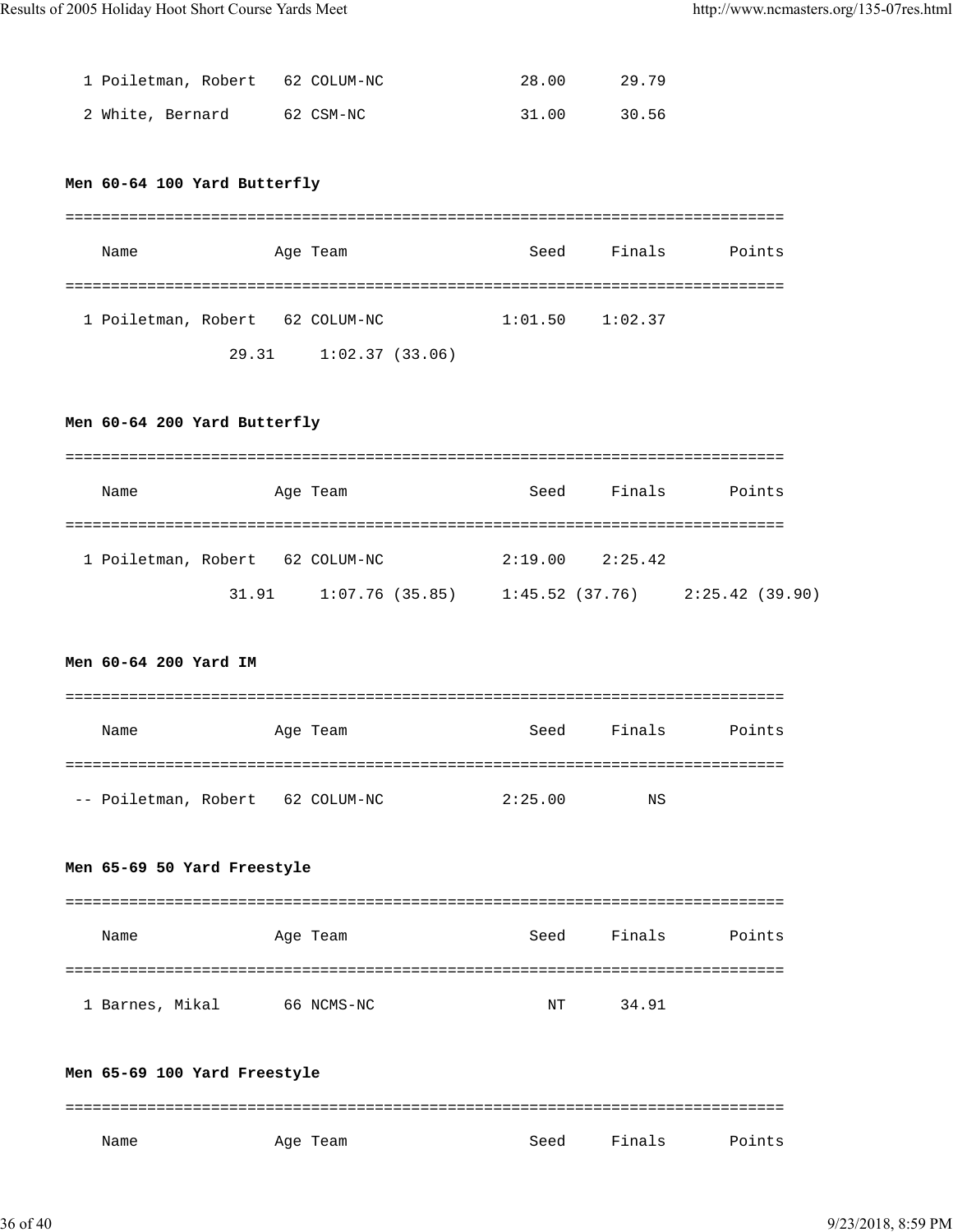| 1 Barnes, Mikal | 66 NCMS-NC                  | NT 1:18.99 |
|-----------------|-----------------------------|------------|
|                 | $37.89$ $1:18.99$ $(41.10)$ |            |

# **Men 65-69 200 Yard Freestyle**

| Name            |       | Age Team       | Seed           | Finals  | Points         |
|-----------------|-------|----------------|----------------|---------|----------------|
|                 |       |                |                |         |                |
| 1 Barnes, Mikal |       | 66 NCMS-NC     | NT             | 3:04.94 |                |
|                 | 40.02 | 1:26.38(46.36) | 2:15.63(49.25) |         | 3:04.94(49.31) |

# **Men 65-69 500 Yard Freestyle**

| Name            |       | Age Team        | Seed           | Finals  |                | Points |
|-----------------|-------|-----------------|----------------|---------|----------------|--------|
|                 |       |                 |                |         |                |        |
| 1 Barnes, Mikal |       | 66 NCMS-NC      | NT             | 8:51.79 |                |        |
|                 | 44.78 | 1:38.06(53.28)  | 2:32.19(54.13) |         | 3:26.56(54.37) |        |
| 4:22.10(55.54)  |       | 5:17.53(55.43)  | 6:12.84(55.31) |         | 7:09.12(56.28) |        |
| 8:04.96(55.84)  |       | 8:51.79 (46.83) |                |         |                |        |

# **Men 65-69 1000 Yard Freestyle**

| Name                                                   |       | Age Team                                                            | Seed                                               |          | Finals Points    |  |
|--------------------------------------------------------|-------|---------------------------------------------------------------------|----------------------------------------------------|----------|------------------|--|
|                                                        |       |                                                                     |                                                    |          |                  |  |
| 1 Canterbury, Kirk 69 MAC Masters-NC 15:00.00 18:01.60 |       |                                                                     |                                                    |          |                  |  |
|                                                        | 46.17 | $1:38.64$ (52.47) $2:33.86$ (55.22)                                 |                                                    |          | 3:28.91(55.05)   |  |
|                                                        |       | 4:24.97 (56.06) 5:19.91 (54.94) 6:13.52 (53.61) 7:10.32 (56.80)     |                                                    |          |                  |  |
|                                                        |       | $8:06.80(56.48)$ $9:02.05(55.25)$ $9:58.49(56.44)$                  |                                                    |          | 10:53.25(54.76)  |  |
|                                                        |       | $11:48.20(54.95)$ $12:43.11(54.91)$ $13:36.05(52.94)$               |                                                    |          | 14:29.51 (53.46) |  |
|                                                        |       | $15:22.80(53.29)$ $16:16.71(53.91)$ $17:09.55(52.84)$               |                                                    |          | 18:01.60(52.05)  |  |
| 2 Barnes, Mikal 66 NCMS-NC                             |       |                                                                     | NT                                                 | 18:31.98 |                  |  |
|                                                        | 47.89 |                                                                     | $1:42.45(54.56)$ $2:39.98(57.53)$ $3:36.85(56.87)$ |          |                  |  |
|                                                        |       | $4:34.37(57.52)$ $5:31.09(56.72)$ $6:27.72(56.63)$ $7:24.12(56.40)$ |                                                    |          |                  |  |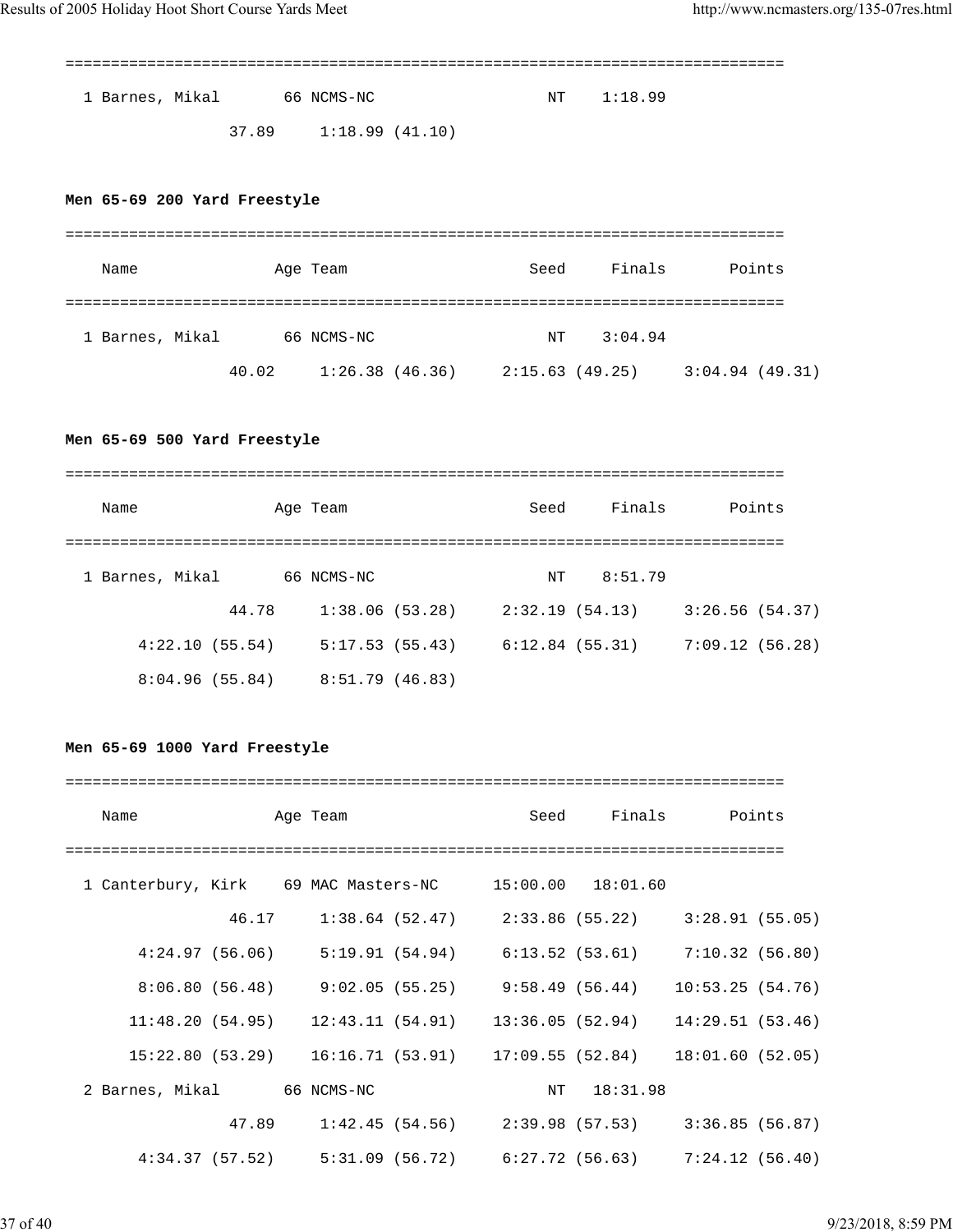| 8:21.23 (57.11) |  | $9:16.48$ (55.25) 10:12.55 (56.07) 11:08.90 (56.35)                         |  |
|-----------------|--|-----------------------------------------------------------------------------|--|
|                 |  | $12:05.47$ (56.57) $13:03.54$ (58.07) $13:58.95$ (55.41) $14:54.79$ (55.84) |  |
|                 |  | $15:52.82$ (58.03) $16:48.55$ (55.73) $17:44.46$ (55.91) $18:31.98$ (47.52) |  |

#### **Men 65-69 50 Yard Backstroke**

| Name                                 | Age Team | Seed  | Finals | Points |
|--------------------------------------|----------|-------|--------|--------|
|                                      |          |       |        |        |
| 1 Canterbury, Kirk 69 MAC Masters-NC |          | 40.00 | 41.53  |        |

#### **Men 65-69 100 Yard Backstroke**

| Name               |       | Age Team |                   | Seed    | Finals  | Points |
|--------------------|-------|----------|-------------------|---------|---------|--------|
|                    |       |          |                   |         |         |        |
| 1 Canterbury, Kirk |       |          | 69 MAC Masters-NC | 1:40.00 | 1:35.85 |        |
|                    | 45.29 |          | 1:35.85(50.56)    |         |         |        |

# **Men 65-69 200 Yard Backstroke**

| Name                | Age Team |                   | Seed    | Finals | Points |
|---------------------|----------|-------------------|---------|--------|--------|
|                     |          |                   |         |        |        |
| -- Canterbury, Kirk |          | 69 MAC Masters-NC | 3:30.00 | NS     |        |

# **Men 70-74 50 Yard Freestyle**

| Name             | Age Team   | Seed  | Finals<br>Points |
|------------------|------------|-------|------------------|
|                  |            |       |                  |
| 1 DePaul, Donald | 72 HARY-NC | 58.00 | 52.36            |

# **Men 70-74 100 Yard Freestyle** =============================================================================== Name Month Age Team Seed Finals Points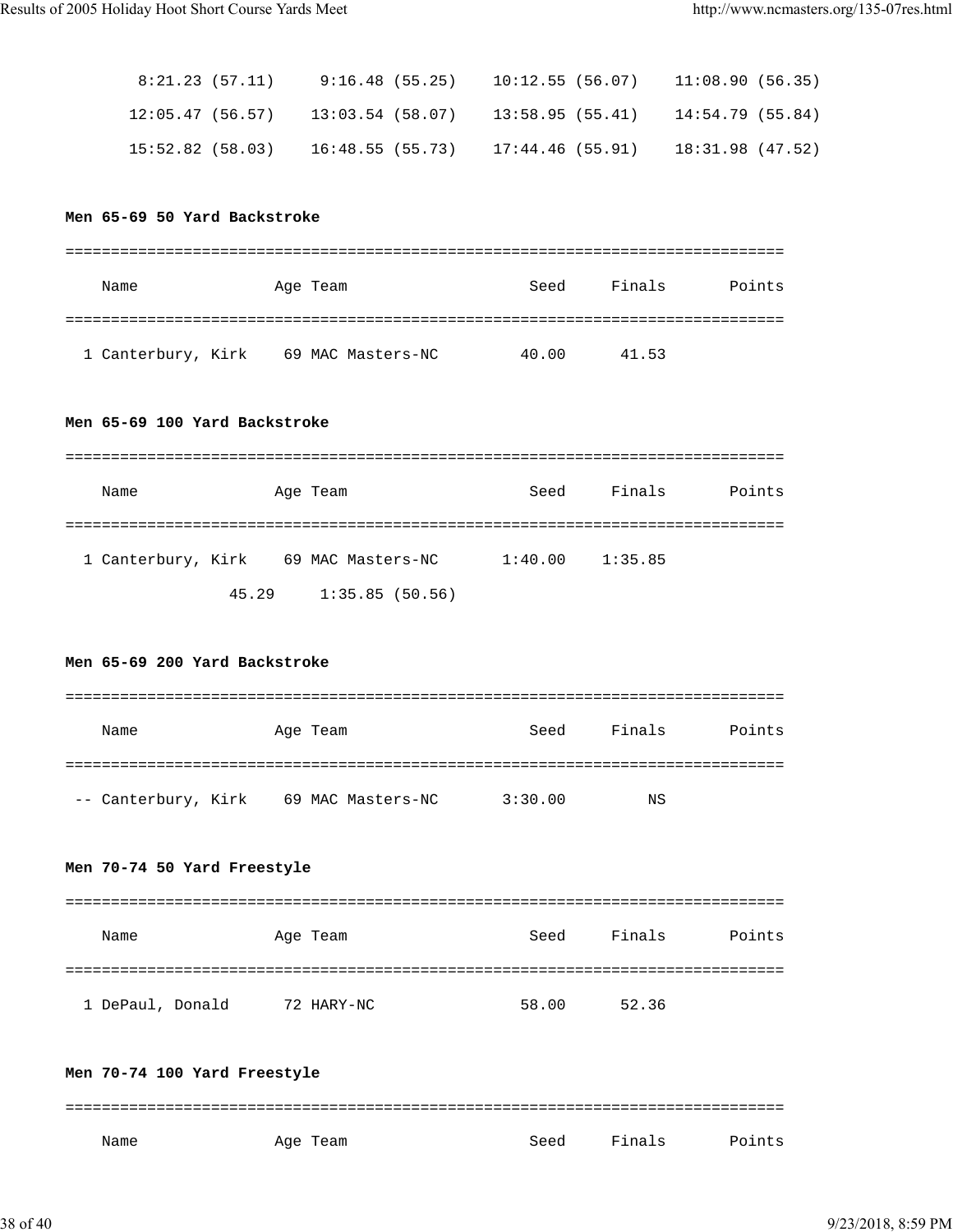| -- DePaul, Donald                    | 72 HARY-NC                                                                  | 2:20.00               | ΝS     |        |
|--------------------------------------|-----------------------------------------------------------------------------|-----------------------|--------|--------|
| Men 70-74 200 Yard Freestyle         |                                                                             |                       |        |        |
|                                      |                                                                             |                       |        |        |
| Name                                 | Age Team                                                                    | Seed                  | Finals | Points |
| -- DePaul, Donald 72 HARY-NC         |                                                                             | 4:40.00               | NS NS  |        |
| Men 70-74 500 Yard Freestyle         |                                                                             |                       |        |        |
| Name                                 | Age Team                                                                    | Seed                  | Finals | Points |
| 1 DePaul, Donald 72 HARY-NC          |                                                                             | $11:40.00$ $11:39.10$ |        |        |
|                                      | $1:01.47$ $2:11.60$ $(1:10.13)$ $3:16.16$ $(1:04.56)$ $4:24.29$ $(1:08.13)$ |                       |        |        |
|                                      | 5:34.40 (1:10.11) 6:56.42 (1:22.02) 8:12.77 (1:16.35) 9:18.91 (1:06.14)     |                       |        |        |
|                                      | $10:29.53$ $(1:10.62)$ $11:39.10$ $(1:09.57)$                               |                       |        |        |
| Men 70-74 50 Yard Backstroke<br>Name | Age Team                                                                    | Seed                  | Finals | Points |
| 1 DePaul, Donald 72 HARY-NC          |                                                                             | $1:25.00$ $1:17.37$   |        |        |
| Men 70-74 50 Yard Butterfly          |                                                                             |                       |        |        |
| Name                                 | Age Team                                                                    | Seed                  | Finals | Points |
| -- DePaul, Donald 72 HARY-NC         |                                                                             | 1:15.00               | ΝS     |        |
| Men 70-74 100 Yard IM                |                                                                             |                       |        |        |
|                                      |                                                                             |                       |        |        |
| Name                                 | Age Team                                                                    | Seed                  | Finals | Points |

===============================================================================